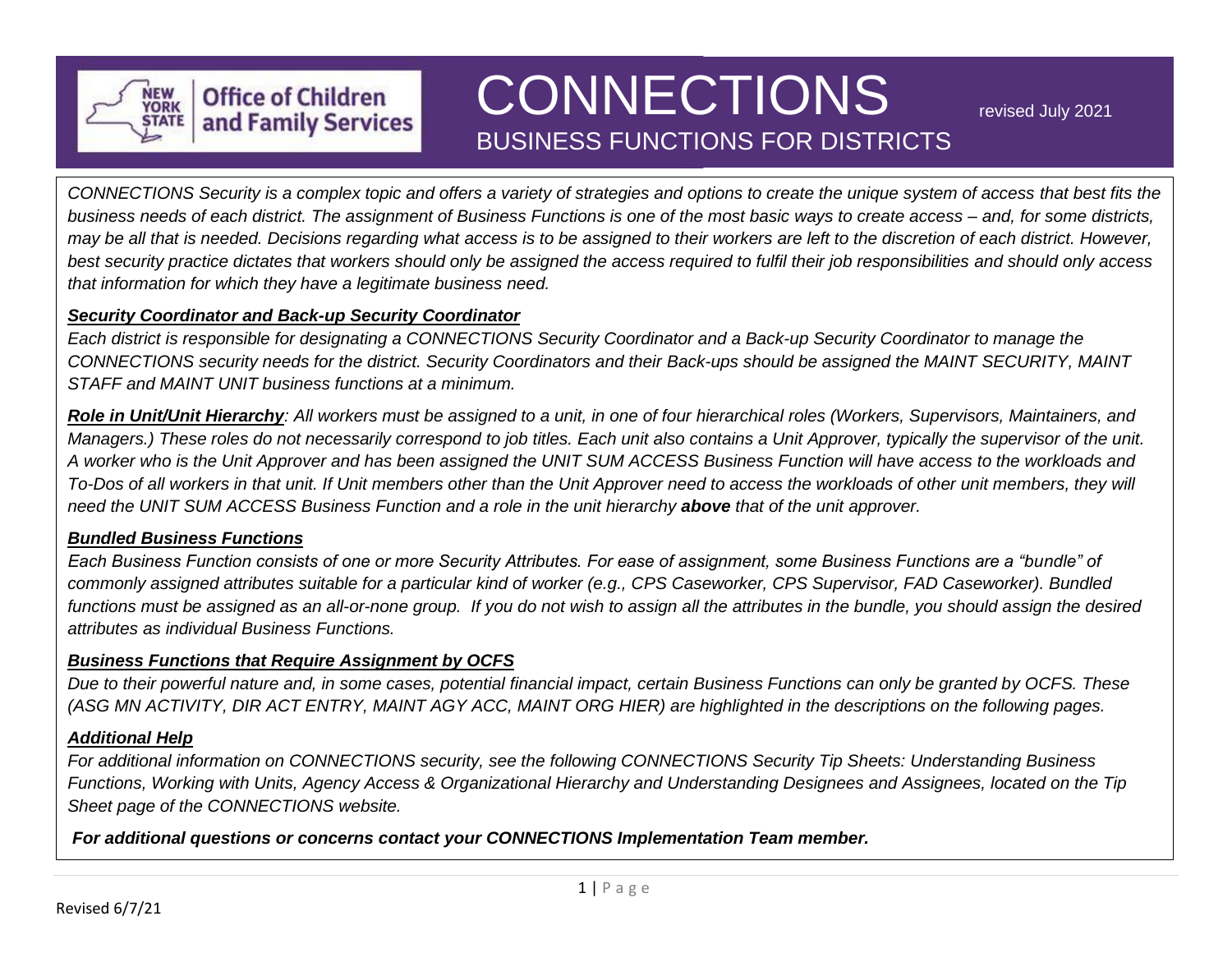| <b>Business Function</b>             | <b>Security Attributes</b>                          | <b>Description</b>                                                                                                                                                                                                                                                                                                                                                                                                                                                                   | <b>Recommendations</b>                                                                                                                                                                                                                                                                                                                                                                                                                                    | <b>Comments</b>                                                                                                                                                                                                                                                                                                                                                                                                                                                                                                                                                                                                                           |
|--------------------------------------|-----------------------------------------------------|--------------------------------------------------------------------------------------------------------------------------------------------------------------------------------------------------------------------------------------------------------------------------------------------------------------------------------------------------------------------------------------------------------------------------------------------------------------------------------------|-----------------------------------------------------------------------------------------------------------------------------------------------------------------------------------------------------------------------------------------------------------------------------------------------------------------------------------------------------------------------------------------------------------------------------------------------------------|-------------------------------------------------------------------------------------------------------------------------------------------------------------------------------------------------------------------------------------------------------------------------------------------------------------------------------------------------------------------------------------------------------------------------------------------------------------------------------------------------------------------------------------------------------------------------------------------------------------------------------------------|
| <b>ACCESS ALL</b><br><b>DISTRICT</b> | • Case Search<br>• Access All in<br><b>District</b> | <b>This Business Function</b><br>(BF) allows read-only<br>access to all case details<br>for all cases, open or<br>closed, in the worker's<br>district.<br><b>Additional Business</b><br>Functions are still needed<br>to view details controlled by<br>other profiles, such as<br>MAINT FAD HIST for home<br>history or VIEW HEALTH<br>for health information.                                                                                                                       | It is recommended that<br>this Business Function be<br>given to staff needing<br>access to case<br>information for the entire<br>district.                                                                                                                                                                                                                                                                                                                | The district of the case includes the<br>district of the current Primary worker,<br>Secondary worker(s), Case Manager,<br>Case Planner, Case Worker(s) or CPS<br>Worker/Monitor on a stage.<br>The historical district of the case<br>includes the district of the worker(s) on<br>a stage at the time of closing.<br>This BF does not provide cross-<br>district access, which is only available<br>from a workload using the Implied Role<br>path.<br>See the CONNECTIONS tip sheet,<br>Implied Role/Cross District Access for<br>more information on this path.<br>This BF is required to view CPS data<br>in the OCFS Data Warehouse. |
| <b>ACC SEALED</b><br><b>ADOP</b>     | • Access Sealed<br>Adoption                         | The ACC SEALED ADOP<br><b>Business Function allows a</b><br>worker to access a Child<br>Case Record (CCR) type<br><b>Family Services Stage</b><br>(FSS) that has been sealed<br>due to the finalization of the<br>child's adoption.<br>An adoption is sealed once<br>the Finalize Adoption<br>window is completed and<br>saved. The CCR stage can<br>then remain open or be<br>closed.<br>If the CCR Stage Remains<br><u>Open:</u><br>• The assigned DSS Case<br>Manager is the only | It is recommended that<br>only Adoption<br>supervisors or those with<br>a specific need to see<br>sealed adoptions be<br>given this Business<br>Function.<br>Careful consideration<br>needs to be given when<br>assigning this Business<br>Function, as there are<br>strict confidentiality laws<br>and regulations regarding<br>sealed adoptions.<br>There should be a<br>regular review of which<br>workers have this<br><b>Business Function to be</b> | If the Finalized Adoption window of a<br>CCR stage (open or closed) has not<br>been completed and saved (e.g. the<br>worker does not yet have all of the<br>information to complete the finalization,<br>the child's goal changed or the adoption<br>was never completed), then the stage is<br>NOT sealed. Such stages are treated<br>like all other foster care cases and the<br>ACCESS SEALED ADOPTION BF does<br>not apply.                                                                                                                                                                                                           |

## **The business functions below are presented in alphabetical order for ease of use.**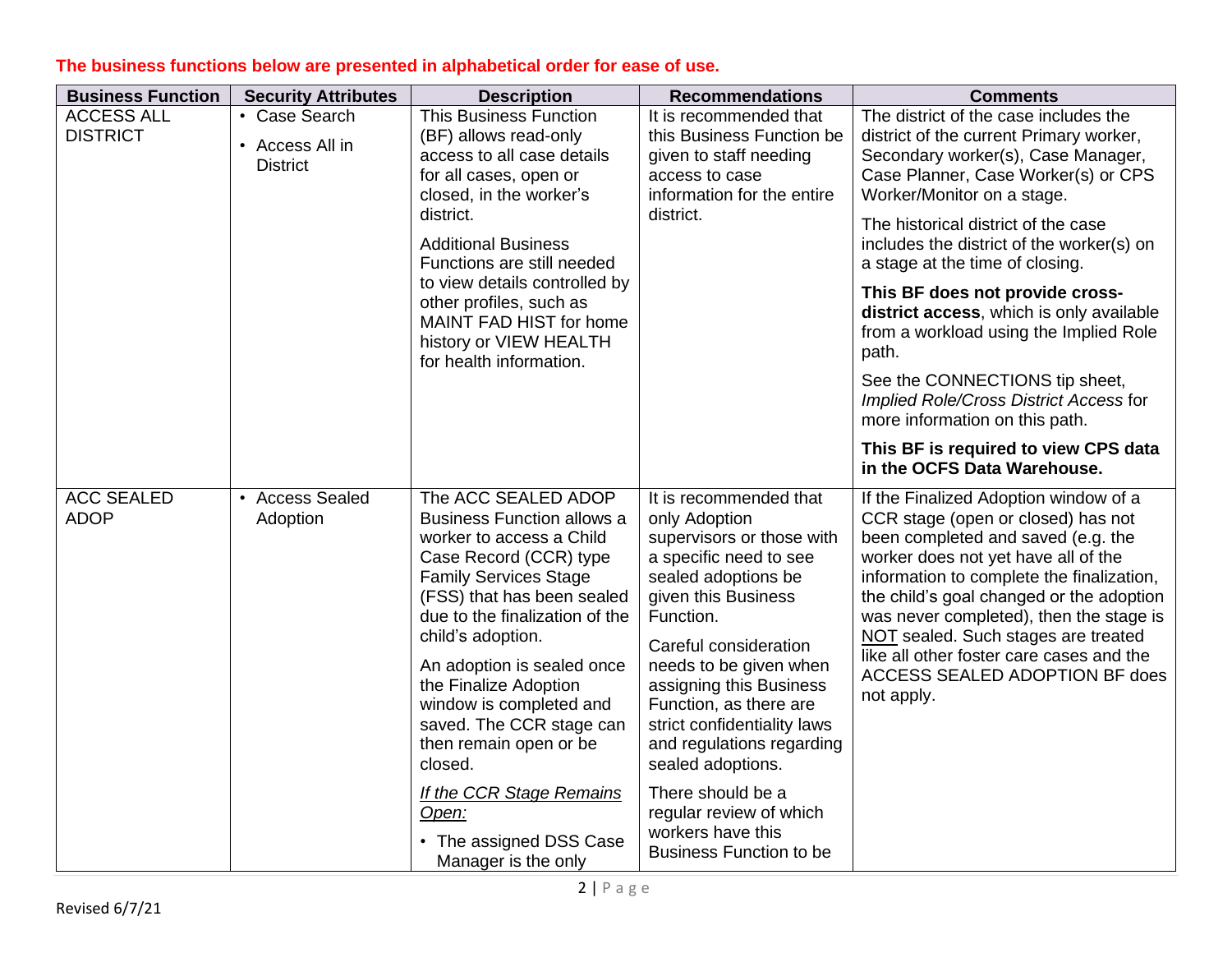| <b>Business Function</b>         | <b>Security Attributes</b>             | <b>Description</b>                                                                                                                                                                                                                                                | <b>Recommendations</b>                                                                                                                                                        | <b>Comments</b>                                                             |
|----------------------------------|----------------------------------------|-------------------------------------------------------------------------------------------------------------------------------------------------------------------------------------------------------------------------------------------------------------------|-------------------------------------------------------------------------------------------------------------------------------------------------------------------------------|-----------------------------------------------------------------------------|
|                                  |                                        | person who does not<br>need this Business<br>Function to access the<br><b>Finalize Adoption window</b><br>and/or modify it.<br>• A worker with this<br><b>Business Function and</b><br>access to the stage can<br>access the Finalize<br>Adoption window in read- | sure that it is only<br>assigned to those whose<br>job duties require it.<br>The ACC SEALED<br><b>ADOPTION Business</b><br>Function is not needed to<br>finalize an adoption. |                                                                             |
|                                  |                                        | only mode.<br>• A worker with access to<br>the CCR stage, but<br>without the Business<br>Function cannot access<br>the Finalize Adoption<br>window.                                                                                                               |                                                                                                                                                                               |                                                                             |
|                                  |                                        | If the CCR Stage is Closed:<br>• Workers must have the<br>ACC SEALED ADOP BF<br>plus access to the stage<br>(through the ACCESS<br>ALL DISTRICT BF,<br>historical access or<br>Agency Access settings)<br>in order to access a<br>Sealed Adoption stage.          |                                                                                                                                                                               |                                                                             |
|                                  |                                        | • Workers who had a role<br>in the CCR stage at one<br>time, but were<br>unassigned prior to stage<br>closure, are able to view<br>the window if they have<br>the ACC SEALED ADOP<br>BF.                                                                          |                                                                                                                                                                               |                                                                             |
| <b>ACC SERPLAN</b><br><b>REV</b> | • Access Service<br><b>Plan Review</b> | The ACC SERPLAN REV<br>Business Function, when                                                                                                                                                                                                                    | It is recommended that<br>this BF be assigned to                                                                                                                              | The following workers have the ability to<br>create and modify Service Plan |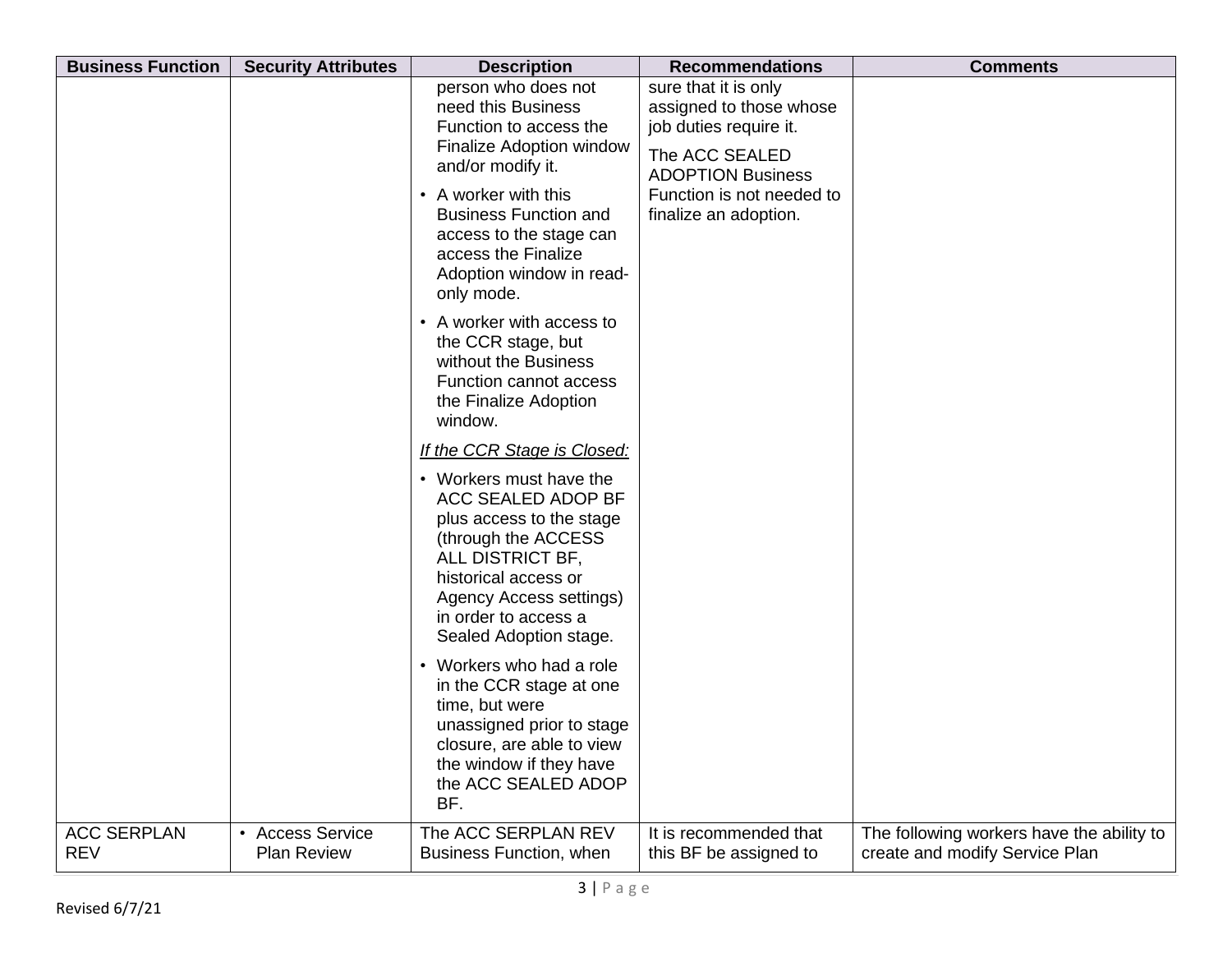| <b>Business Function</b> | <b>Security Attributes</b>                  | <b>Description</b>                                                                                                                                                                                                                                                                                                                                                             | <b>Recommendations</b>                                                       | <b>Comments</b>                                                                                                                                                                                      |
|--------------------------|---------------------------------------------|--------------------------------------------------------------------------------------------------------------------------------------------------------------------------------------------------------------------------------------------------------------------------------------------------------------------------------------------------------------------------------|------------------------------------------------------------------------------|------------------------------------------------------------------------------------------------------------------------------------------------------------------------------------------------------|
|                          |                                             | paired with the<br><b>CASE/PERS SRCH BF,</b><br>allows a worker to access                                                                                                                                                                                                                                                                                                      | clerical or other workers<br>responsible for<br>scheduling and/or            | Reviews without being assigned the<br><b>ACC SERPLAN REV Business</b><br>Function:                                                                                                                   |
|                          |                                             | only the Service Plan<br>Review windows for any                                                                                                                                                                                                                                                                                                                                | documenting Service<br>Plan Review information                               | • Workers assigned a role in the stage,                                                                                                                                                              |
|                          |                                             | <b>Family Services Stage</b><br>(FSS) assigned to a worker<br>in their district.                                                                                                                                                                                                                                                                                               | (e.g., Third Party<br>Reviewers), who have no<br>need for full access to     | • Any worker with access to the<br>workload of a worker with a role in the<br>stage through unit hierarchy or                                                                                        |
|                          |                                             | The worker with this<br><b>Business Function and no</b><br>role in an FSS stage can<br>access, create and/or<br>modify Service Plan<br>Review information but<br>does not have access to<br>other information within the<br>stage.                                                                                                                                             | stage information.                                                           | • Any worker with access to the<br>workload of a worker with a role in the<br>stage as a result of Agency Access<br>settings.                                                                        |
|                          |                                             |                                                                                                                                                                                                                                                                                                                                                                                |                                                                              | <b>REMINDER: Use of AGENCY ACCESS</b><br>settings may allow a worker with the<br><b>ACC SERPLAN REV Business Function</b><br>to access more than just the Service<br>Plan Review window if they are: |
|                          |                                             |                                                                                                                                                                                                                                                                                                                                                                                |                                                                              | • Case Assignable                                                                                                                                                                                    |
|                          |                                             |                                                                                                                                                                                                                                                                                                                                                                                |                                                                              | • a Unit Approver                                                                                                                                                                                    |
|                          |                                             |                                                                                                                                                                                                                                                                                                                                                                                |                                                                              | • in a Supervisory Unit in the<br><b>Organizational Hierarchy</b>                                                                                                                                    |
|                          |                                             |                                                                                                                                                                                                                                                                                                                                                                                |                                                                              | • have been assigned a Job Type                                                                                                                                                                      |
| APPROVE HP INV           | • Approve High<br>Priority<br>Investigation | At Intake, a case can be<br>identified as High Priority<br>based on a number of High<br>Priority factors. Once a<br>case is so identified, it<br>requires a second level of<br>approval by a NYC<br>Manager. The NYC<br>Manager must have the<br>Approve HP INV Business<br>Function and have access<br>to the workload through a<br>role in the stage (such as<br>secondary). | The APPROVE HP INV<br>BF is recommended for<br>NYC second level<br>managers. | This Business Function is for NYC<br>use only.                                                                                                                                                       |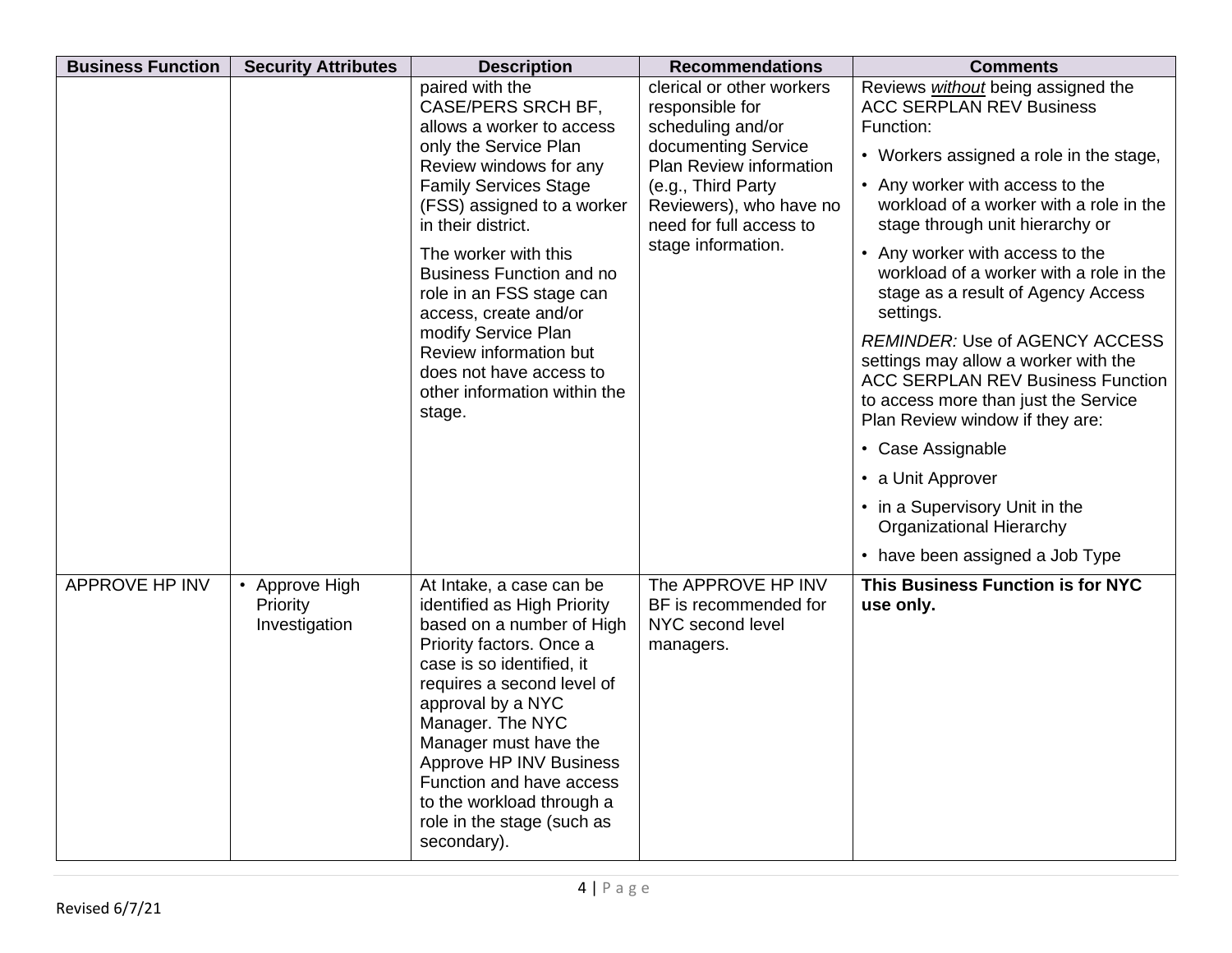| <b>Business Function</b>        | <b>Security Attributes</b>                                             | <b>Description</b>                                                                                                                                                                                                                                                                                                                                                                                                                         | <b>Recommendations</b>                                                                                                                                                                                                                                                                                                   | <b>Comments</b>                                                                                                                                                                                                                                                                                                                                                                                                                                                                                                                                                                          |
|---------------------------------|------------------------------------------------------------------------|--------------------------------------------------------------------------------------------------------------------------------------------------------------------------------------------------------------------------------------------------------------------------------------------------------------------------------------------------------------------------------------------------------------------------------------------|--------------------------------------------------------------------------------------------------------------------------------------------------------------------------------------------------------------------------------------------------------------------------------------------------------------------------|------------------------------------------------------------------------------------------------------------------------------------------------------------------------------------------------------------------------------------------------------------------------------------------------------------------------------------------------------------------------------------------------------------------------------------------------------------------------------------------------------------------------------------------------------------------------------------------|
| <b>ASG MN ACTIVITY</b>          | • Assign Maintain<br>Activity                                          | <b>This Business Function</b><br>gives a worker the ability to<br>assign the MAINT<br><b>ACTIVITY Business</b><br>Function, which allows a<br>worker to enter, and modify<br>information in the Activities<br>window (formerly CCRS)                                                                                                                                                                                                       | Because of the potential<br>financial impact of<br>changing Activities<br>information, districts must<br>request assignment of<br>the ASG MN ACTIVITY<br><b>Business Function from</b><br>OCFS.<br>The BF may be assigned<br>to either the Security<br>Coordinator or a<br>manager with the MAINT<br><b>SECURITY BF.</b> | This business function can only be<br>assigned by OCFS.<br>To request this BF, use the<br><b>CONNECTIONS Security Coordinator</b><br><b>Update and Security Business</b><br>Functions Request Form on the Forms<br>page of the CONNECTIONS website.<br>Only workers with the ASG MN<br>ACTIVITY BF or the MAINT ACTIVITY<br>BF will be able to see the MAINT<br><b>ACTIVITY BF listed in the Staff Security</b><br><b>Business Function list.</b>                                                                                                                                        |
| <b>ASSIGN PLACE</b>             | • Assign Placement                                                     | <b>This Business Function</b><br>provides limited access to a<br>worker for the purpose of<br>assigning an existing<br>placement request to<br>another worker for<br>processing.<br>Workers with this BF can<br>update only two fields<br>(Placement Worker<br>Assigned and Comments)<br>of an open placement<br>request.<br>All other information in the<br>body of the request and all<br>left navigation pane options<br>are read-only. | This BF is intended for<br>staff responsible for<br>assigning a placement<br>request to another worker<br>for processing.                                                                                                                                                                                                | This BF is only needed in districts<br>whose business process for placement<br>requests requires the assignment of<br>separate workers for different parts of<br>the process.<br>Workers with this BF gain access to the<br>Placement window in one of two ways:<br>from a workload containing the child<br>for whom the placement request has<br>been initiated using the Placement<br>link in the left navigation pane.<br>from the Placement link on the<br>Search/Maintain menu if the PLACE<br>DASH BF has also been assigned.<br>Not all districts will need to assign this<br>BF. |
| <b>CPS</b><br><b>CASEWORKER</b> | • Access All in<br><b>District</b><br>• Case Search<br>• Person Search | The CPS Caseworker<br><b>Business Function is a</b><br><b>bundle</b> (grouping) of<br>Security Attributes typically<br>recommended for<br>assignment to CPS staff.                                                                                                                                                                                                                                                                         | If this bundle is assigned,<br>do not assign the same<br>attributes as individual<br>functions. Workers<br>should not be assigned<br>the same access in<br>multiple ways.                                                                                                                                                | The CPS Caseworker Business<br>Function can only be assigned as an<br>all-or-none group of attributes. If a<br>district does not wish to assign all the<br>Security Attributes in this bundle, the<br>desired attributes must be assigned as<br>individual business functions.                                                                                                                                                                                                                                                                                                           |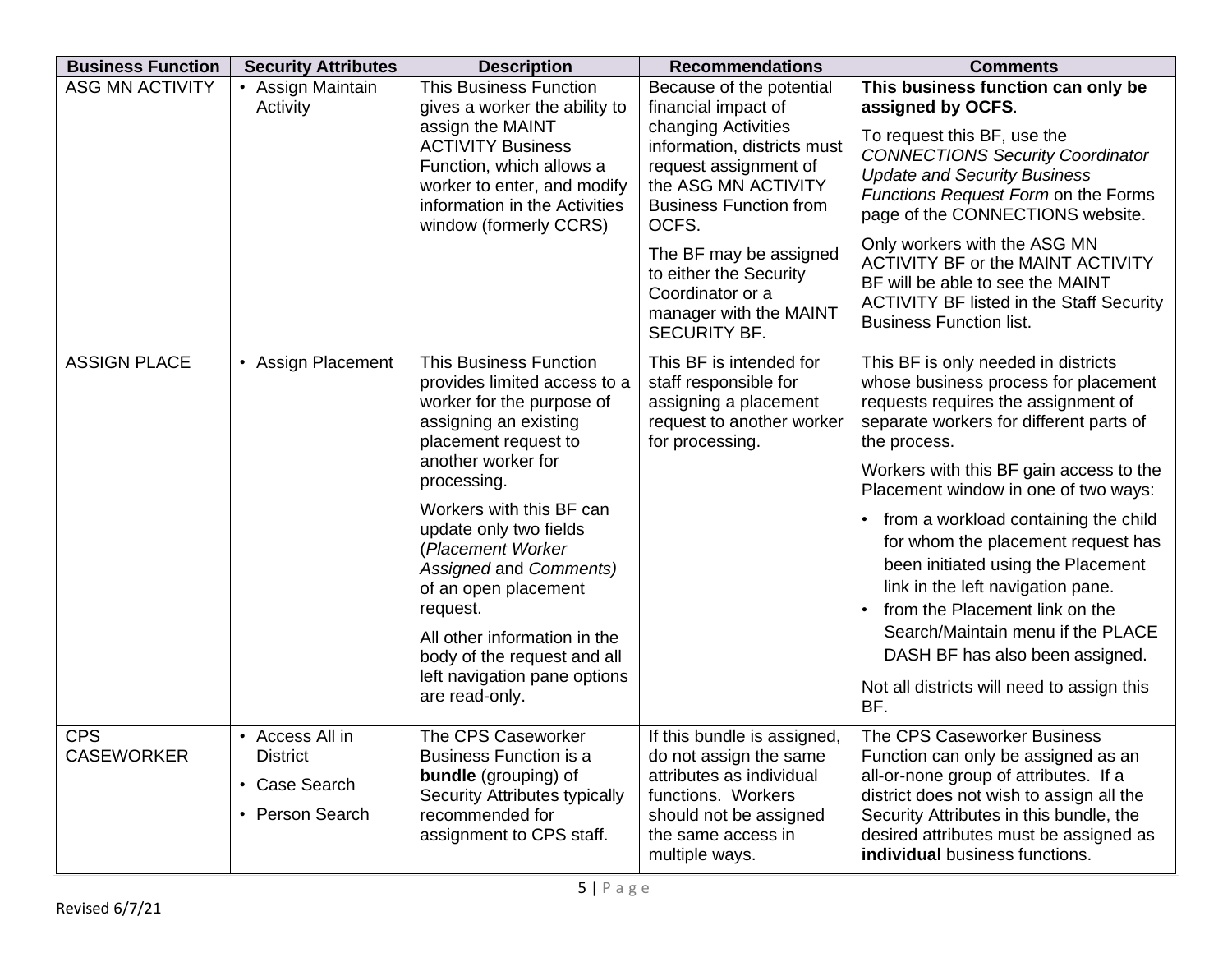| <b>Business Function</b> | <b>Security Attributes</b>                                                                                                                         | <b>Description</b>                                                                                                                                                                                                                                                                                                | <b>Recommendations</b>                                                                                                                                                                                                                                                                                                      | <b>Comments</b>                                                                                                                                                                                                                                                                                                                                                                                                                |
|--------------------------|----------------------------------------------------------------------------------------------------------------------------------------------------|-------------------------------------------------------------------------------------------------------------------------------------------------------------------------------------------------------------------------------------------------------------------------------------------------------------------|-----------------------------------------------------------------------------------------------------------------------------------------------------------------------------------------------------------------------------------------------------------------------------------------------------------------------------|--------------------------------------------------------------------------------------------------------------------------------------------------------------------------------------------------------------------------------------------------------------------------------------------------------------------------------------------------------------------------------------------------------------------------------|
|                          | • View Admin<br>Review<br>• View Call Log<br>• View Closed FAR<br>• View Indicated<br>• View Open FAR<br>• View<br>Reporter/Source<br>• View Under |                                                                                                                                                                                                                                                                                                                   |                                                                                                                                                                                                                                                                                                                             | Refer to the individual Business<br>Function listings for details on how each<br>Security Attribute works.                                                                                                                                                                                                                                                                                                                     |
|                          | Investigation<br>• View Unfounded                                                                                                                  |                                                                                                                                                                                                                                                                                                                   |                                                                                                                                                                                                                                                                                                                             |                                                                                                                                                                                                                                                                                                                                                                                                                                |
| <b>CASE/PERS SRCH</b>    | • Case Search<br>• Person Search                                                                                                                   | <b>This Business Function</b><br>allows a worker to perform<br>statewide searches by case<br>number, stage number,<br>name, address, or an<br>identifier such as a Social<br>Security number, Person<br>Identification Number (PID)<br>or Client Identification<br>Number (CIN) from the<br>Search/Maintain menu. | It is recommended that<br>this BF only be assigned<br>to workers who need to<br>perform searches outside<br>of working in a case.<br>Workers in the process of<br>opening a case, or<br>adding a new person to<br>an existing case, have<br>the capability to perform<br>a person search without<br>this Business Function. | This security attribute is contained in<br>the ACCESS ALL Business function, so<br>workers assigned that business function<br>do not also need this assigned as a<br>separate BF.<br>Any case or person search will return<br>the following basic information:<br>• Name<br>$\cdot$ Sex<br>$\cdot$ DOB<br>• Case Stage<br>• Stage Status<br>• Assigned Worker<br>• Worker's Office<br>• Worker's Phone #<br>• Case Composition |
| <b>CPS SUPERVISOR</b>    | • Access All in<br><b>District</b>                                                                                                                 | This Business Function is<br>one of two possible                                                                                                                                                                                                                                                                  | This bundle is<br>recommended for                                                                                                                                                                                                                                                                                           | The CPS Supervisor Business Function<br>can only be assigned as an all-or-none                                                                                                                                                                                                                                                                                                                                                 |
|                          | • Case Search                                                                                                                                      | <b>bundles</b> (groupings) of<br><b>Security Attributes</b>                                                                                                                                                                                                                                                       | districts where CPS<br>supervisors, in addition to                                                                                                                                                                                                                                                                          | group of attributes. If a district does not<br>wish to assign all the Security Attributes                                                                                                                                                                                                                                                                                                                                      |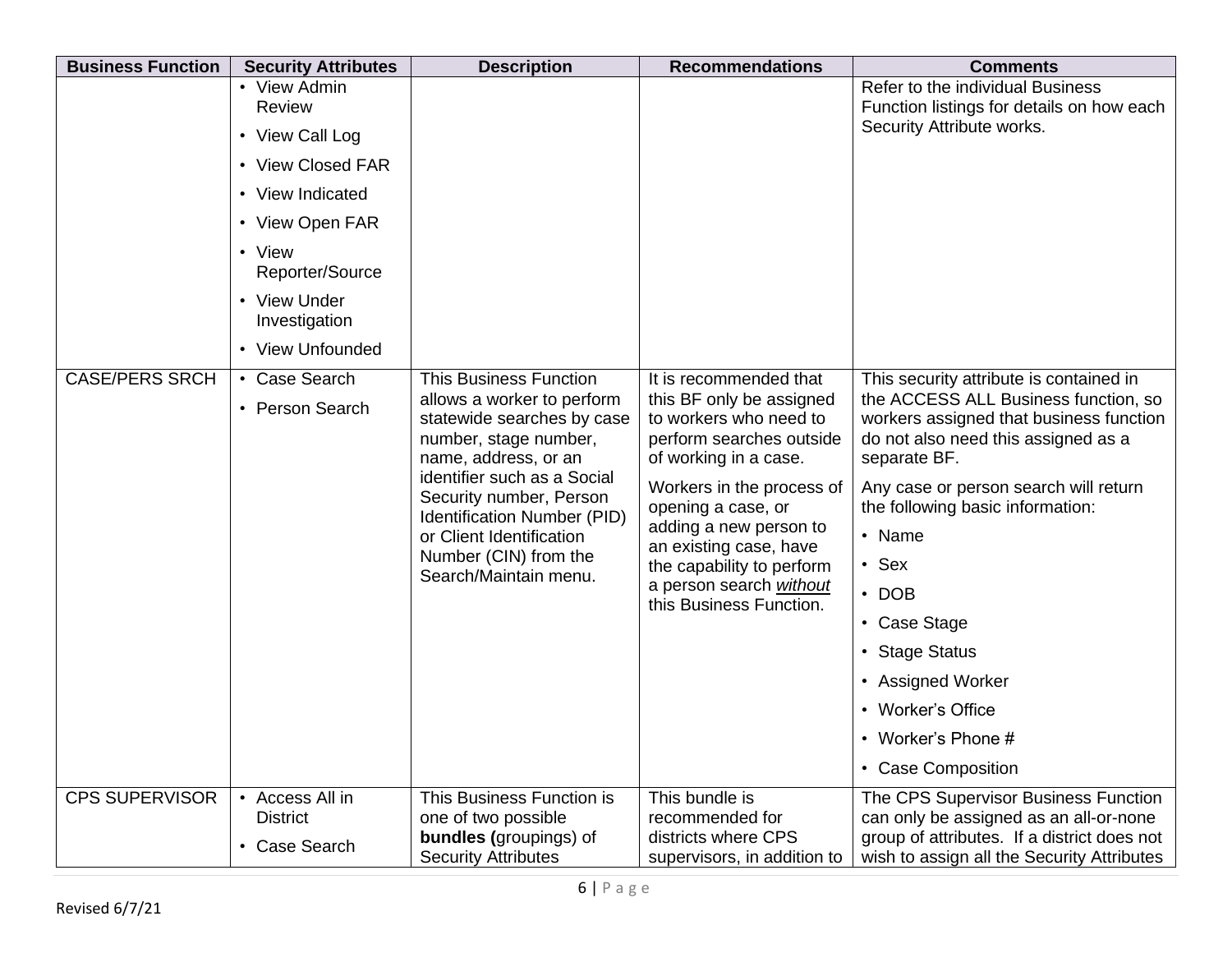| <b>Business Function</b> | <b>Security Attributes</b>                                                                                                                                                                                                                                                                 | <b>Description</b>                                                                                                                                                    | <b>Recommendations</b>                                                                                                                                                                                                                                                                | <b>Comments</b>                                                                                                                                                                                                                                                                                                                                            |
|--------------------------|--------------------------------------------------------------------------------------------------------------------------------------------------------------------------------------------------------------------------------------------------------------------------------------------|-----------------------------------------------------------------------------------------------------------------------------------------------------------------------|---------------------------------------------------------------------------------------------------------------------------------------------------------------------------------------------------------------------------------------------------------------------------------------|------------------------------------------------------------------------------------------------------------------------------------------------------------------------------------------------------------------------------------------------------------------------------------------------------------------------------------------------------------|
|                          | • Person Search<br>• Maintain<br>Designees<br>• Maintain Staff<br>• Maintain Unit<br>• Mark Sensitive<br>Case<br>• Case Merge/Split                                                                                                                                                        | appropriate for assignment<br>to a CPS Supervisor.                                                                                                                    | other supervisory duties,<br>are responsible for<br>maintaining staff<br>information, end-dating<br>staff and moving staff<br>within units.<br>The Maintain Staff and<br><b>Maintain Unit Security</b><br>Attributes allow a<br>Supervisor with this<br>bundle to maintain all        | in this bundle, the desired ones must be<br>assigned individually instead of using<br>the bundle.<br>In districts where CPS supervisors are<br>not responsible for maintaining staff<br>information, end-dating staff and<br>moving staff within units, the CPS SUP<br>LIMITED bundle should be considered<br>instead.<br>Refer to the individual Business |
|                          | • Person Merge/Split<br>• Unit Summary<br>Access<br>• View Admin<br>Review<br>• View Call Log<br>• View Closed FAR<br>• View Indicated<br>• View Open FAR<br>• View<br>Reporter/Source<br>• View Security<br>• View Sensitive<br>Case<br>• View Under<br>Investigation<br>• View Unfounded |                                                                                                                                                                       | staff and units within the<br>district, not just those<br>assigned to that<br>Supervisor's unit or site.<br>If this bundle is assigned,<br>do not assign the same<br>attributes as individual<br>functions. Workers<br>should not be assigned<br>the same access in<br>multiple ways. | Function listings for details on how each<br>Security Attribute works.<br>A worker assigned the CPS<br>SUPERVISOR bundle does not also<br>need the CPS CASEWORKER or CPS<br>SUP Limited bundles as all BFs in those<br>bundles are included in the CPS<br>SUPERVISOR bundle.                                                                               |
| <b>CPS SUP LIMITED</b>   | • Access All in<br><b>District</b><br>• Case Search<br>• Person Search                                                                                                                                                                                                                     | This Business Function is<br>one of two possible<br><b>bundles</b> (groupings) of<br><b>Security Attributes</b><br>appropriate for assignment<br>to a CPS Supervisor. | It is recommended that<br>this bundle, rather than<br>the CPS SUPERVISOR<br>bundle, be used in<br>districts that prefer the<br>convenience of assigning                                                                                                                               | The CPS SUP LIMITED Business<br>Function can only be assigned as an<br>all-or-none group of attributes. If a<br>district does not wish to assign all the<br>Security Attributes in this bundle, the                                                                                                                                                        |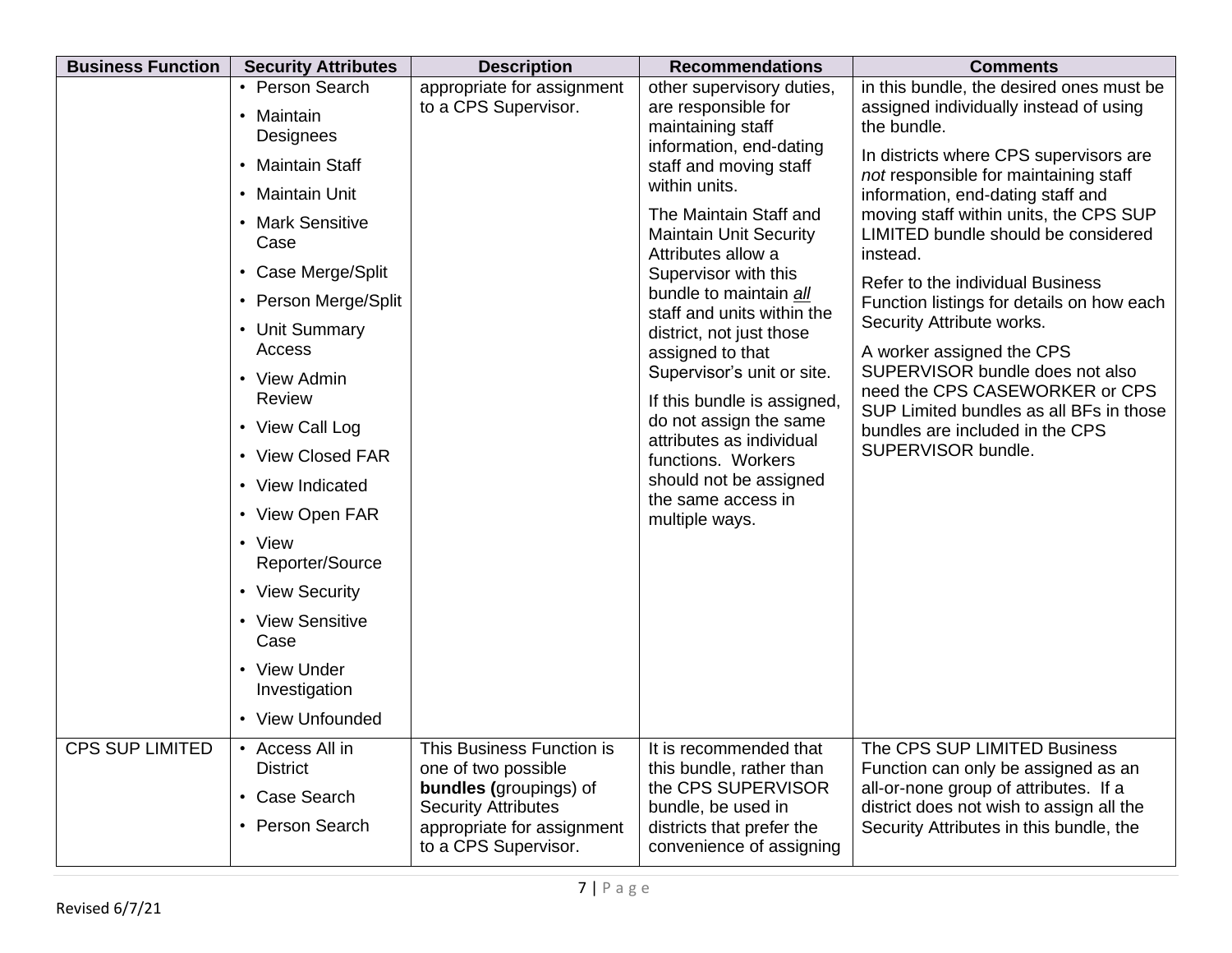| <b>Business Function</b> | <b>Security Attributes</b>         | <b>Description</b>                                                                            | <b>Recommendations</b>                                                   | <b>Comments</b>                                                                                                                                                                                                                                                              |
|--------------------------|------------------------------------|-----------------------------------------------------------------------------------------------|--------------------------------------------------------------------------|------------------------------------------------------------------------------------------------------------------------------------------------------------------------------------------------------------------------------------------------------------------------------|
|                          | • Maintain<br>Designees            | It differs from the CPS<br>SUPERVISOR bundle in                                               | bundled functions but<br>which do not want to                            | desired ones must be assigned<br>individually.                                                                                                                                                                                                                               |
|                          | • Mark Sensitive<br>Case           | that it does not include the<br><b>VIEW SENSITIVE, VIEW</b><br>SECURITY, MAINT STAFF          | routinely grant the VIEW<br>SENSITIVE, VIEW<br><b>SECURITY, MAINT</b>    | Refer to the individual Business<br>Function listings for details on how each<br>Security Attribute works.                                                                                                                                                                   |
|                          | • Case Merge/Split                 | or MAINT UNIT Security                                                                        | <b>STAFF or MAINT UNIT</b>                                               |                                                                                                                                                                                                                                                                              |
|                          | • Person Merge/Split               | Attributes.                                                                                   | Security Attributes to<br>supervisory staff.                             | A worker assigned the CPS<br>SUPERVISOR LIMITED bundle does                                                                                                                                                                                                                  |
|                          | • Unit Summary<br>Access           |                                                                                               | This bundle allows a<br>district to restrict security                    | not also need the CPS CASEWORKER<br>bundle as all BFs in the CPS                                                                                                                                                                                                             |
|                          | • View Admin<br>Review             |                                                                                               | maintenance to other<br>designated staff such as                         | Caseworker bundle are included in this<br>one.                                                                                                                                                                                                                               |
|                          | • View Call Log                    |                                                                                               | their Security Coordinator                                               | Similarly, a worker should not be                                                                                                                                                                                                                                            |
|                          | • View Closed FAR                  |                                                                                               | and Back-up Security<br>Coordinator.                                     | assigned both the CPS SUPERVISOR<br>bundle and the CPS SUP LIMITED                                                                                                                                                                                                           |
|                          | • View Indicated                   |                                                                                               | If this bundle is assigned,                                              | bundle.                                                                                                                                                                                                                                                                      |
|                          | • View Open FAR                    |                                                                                               | do not assign the same                                                   |                                                                                                                                                                                                                                                                              |
|                          | • View<br>Reporter/Source          |                                                                                               | attributes as individual<br>functions. Workers<br>should not be assigned |                                                                                                                                                                                                                                                                              |
|                          | • View Under<br>Investigation      |                                                                                               | the same access in<br>multiple ways.                                     |                                                                                                                                                                                                                                                                              |
|                          | • View Unfounded                   |                                                                                               |                                                                          |                                                                                                                                                                                                                                                                              |
| <b>CREATE FSI</b>        | • Create Family<br>Services Intake | <b>This Business Function</b><br>allows a worker to create a<br><b>Family Services Intake</b> | Recommended for all<br>workers responsible for<br>the creation of Family | Only one worker can be assigned a<br>role, that of Caseworker (CW), in an FSI<br>at a time.                                                                                                                                                                                  |
|                          |                                    | from the Intakes Menu.                                                                        | Services Intake (FSI)<br>stages.                                         | Assigning another worker essentially<br>reassigns the stage. It removes the<br>current worker and transfers the stage<br>to the workload of the new worker.                                                                                                                  |
|                          |                                    |                                                                                               |                                                                          | There are special rules for reassigning<br>FSIs marked as Sensitive. The stage<br>can only be assigned by someone with<br>access to the assigned worker's<br>workload through Unit Summary or via<br>Agency Access settings. If access is<br>through Agency Access, the View |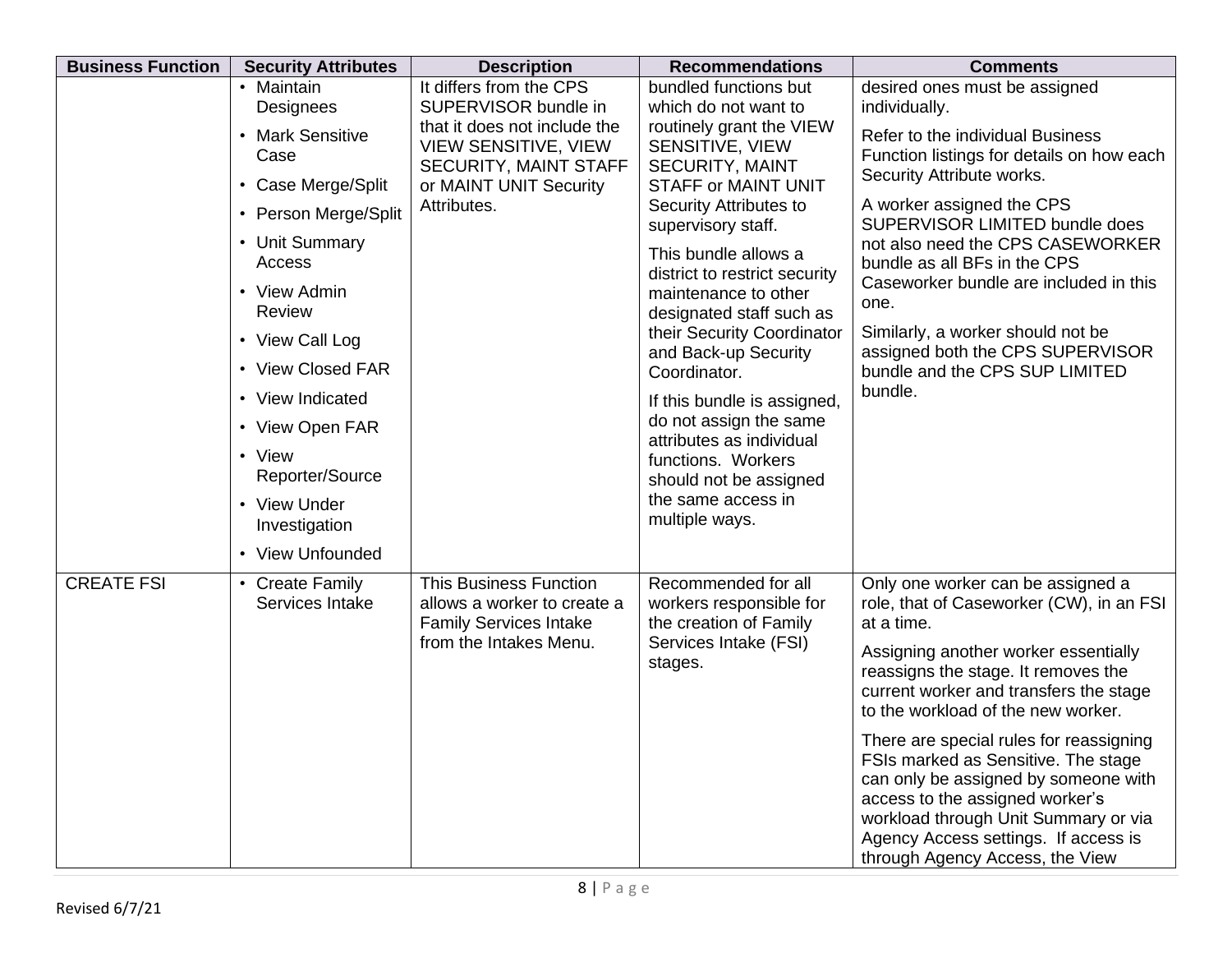| <b>Business Function</b>         | <b>Security Attributes</b>                         | <b>Description</b>                                                                                                                                        | <b>Recommendations</b>                                                                                                                               | <b>Comments</b>                                                                                                                            |
|----------------------------------|----------------------------------------------------|-----------------------------------------------------------------------------------------------------------------------------------------------------------|------------------------------------------------------------------------------------------------------------------------------------------------------|--------------------------------------------------------------------------------------------------------------------------------------------|
|                                  |                                                    |                                                                                                                                                           |                                                                                                                                                      | Sensitive BF is also required to view<br>and reassign the stage.                                                                           |
|                                  |                                                    |                                                                                                                                                           |                                                                                                                                                      | An FSI stage may be modified by the<br>following workers:                                                                                  |
|                                  |                                                    |                                                                                                                                                           |                                                                                                                                                      | • the worker assigned the Caseworker<br>role in the stage                                                                                  |
|                                  |                                                    |                                                                                                                                                           |                                                                                                                                                      | • any worker with access to the<br>workload of the worker with a<br>Caseworker role in the stage through<br>unit hierarchy or              |
|                                  |                                                    |                                                                                                                                                           |                                                                                                                                                      | • any worker with access to the<br>workload of the worker with a<br>Caseworker role in the stage as a<br>result of Agency Access settings. |
| <b>DIR ACT ENTRY</b>             | • Direct Activities<br>Entry                       | This business function<br>allows the entry of                                                                                                             | This BF should only be<br>assigned to select staff                                                                                                   | This business function can only be<br>assigned by OCFS.                                                                                    |
|                                  | • Maint Activity                                   | placement coding directly<br>into Activities without going<br>through the Placement<br>module                                                             | responsible for correcting<br>Activities entries. It is not<br>to be used to circumvent<br>use of the Placement<br>module for routine<br>placements. | It is available to district staff only                                                                                                     |
| <b>ENTER PROG</b><br><b>NOTE</b> | <b>Enter Progress</b><br>$\bullet$<br><b>Notes</b> | <b>ENTER PROG NOTE is a</b><br>specialty path Business<br>Function that, when paired                                                                      | It is recommended that<br>this BF be given to<br>clerical or other workers                                                                           | The following workers can create and<br>modify Progress Notes without being<br>assigned the ENTER PROG NOTE                                |
|                                  |                                                    | with the CASE/PERS<br>SRCH BF, allows a worker<br>to create, view or maintain<br>progress notes in stages<br>assigned to any worker in<br>their district. | responsible for entering<br>progress notes for other<br>staff but with no need for                                                                   | <b>Business Function:</b><br>• Workers assigned a role in the stage                                                                        |
|                                  |                                                    |                                                                                                                                                           | full access to the stage.<br>To create notes, a worker<br>must be:                                                                                   | • Any worker who can access the<br>workload of a worker with a role in the<br>stage through unit hierarchy                                 |
|                                  |                                                    | The worker with this                                                                                                                                      | • assigned a role in the                                                                                                                             | or                                                                                                                                         |
|                                  |                                                    | <b>Business Function and no</b><br>role in the case can<br>access, create and/or<br>modify progress notes but                                             | stage or                                                                                                                                             | • Any worker who can access the<br>workload of a worker with a role in the<br>stage as a result of Agency Access                           |
|                                  |                                                    | does not have access to                                                                                                                                   |                                                                                                                                                      | settings.                                                                                                                                  |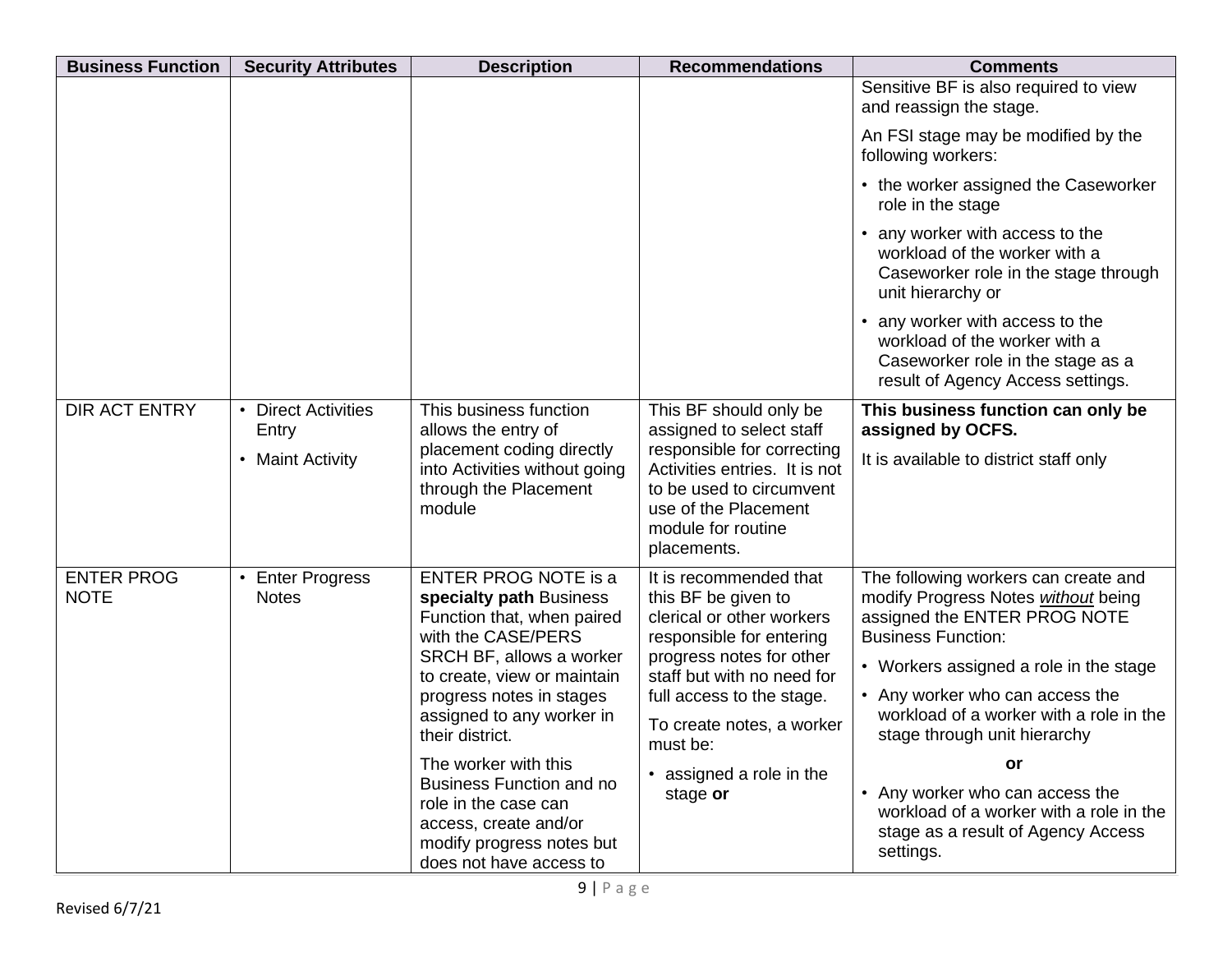| <b>Business Function</b>        | <b>Security Attributes</b>                                                                                                                                                              | <b>Description</b>                                                                                                                                                                                                                                                                                        | <b>Recommendations</b>                                                                                                                                                                                                                                | <b>Comments</b>                                                                                                                                                                                                                                                                                                                                                                                                                   |
|---------------------------------|-----------------------------------------------------------------------------------------------------------------------------------------------------------------------------------------|-----------------------------------------------------------------------------------------------------------------------------------------------------------------------------------------------------------------------------------------------------------------------------------------------------------|-------------------------------------------------------------------------------------------------------------------------------------------------------------------------------------------------------------------------------------------------------|-----------------------------------------------------------------------------------------------------------------------------------------------------------------------------------------------------------------------------------------------------------------------------------------------------------------------------------------------------------------------------------------------------------------------------------|
|                                 |                                                                                                                                                                                         | other information within that<br>Family Services Stage.                                                                                                                                                                                                                                                   | assigned the ENTER<br><b>PROG NOTE Business</b><br>Function or<br>• assigned a Progress<br>Notes Task To-Do.<br>To modify notes, a<br>worker must be:<br>• the Author of the<br>progress note or<br>• the Entered By person<br>for the progress note. | <b>REMINDER: Use of AGENCY ACCESS</b><br>settings may allow a worker with the<br><b>ENTER PROG NOTE BF to access</b><br>more than just the Progress Note<br>window if they are:<br>• Case Assignable<br>• a Unit Approver<br>• in a Supervisory Unit in the<br><b>Organizational Hierarchy</b><br>• have been assigned a Job Type                                                                                                 |
| <b>FAD</b><br><b>CASEWORKER</b> | • Access All in<br><b>District</b><br>• Case Search<br>• Person Search<br>• Maintain Closed<br>Person<br>Demographics<br>• Maintain Home<br>• Maintain<br>Resources<br>• View Contracts | This Business Function is a<br><b>bundle</b> (grouping) of<br><b>Security Attributes</b><br>recommended for Foster<br>and Adoptive home<br>Development (FAD)<br>workers, homefinders and<br>other staff responsible for<br>opening and maintaining<br>foster homes.                                       | If this bundle is assigned,<br>do not assign the same<br>attributes as individual<br>functions. Workers<br>should not be assigned<br>the same access in<br>multiple ways.                                                                             | The FAD Caseworker Business<br>Function can only be assigned as an<br>all-or-none group of attributes. If a<br>district does not wish to assign all the<br>Security Attributes in this bundle, the<br>desired ones must be assigned<br>individually.<br>Refer to the individual Business<br>Function listings for details on how each<br>Security Attribute works.                                                                |
| <b>FAD SUPERVISOR</b>           | • Access All in<br><b>District</b><br>• Case Search<br>• Person Search<br>• Maintain Closed<br>Person<br>Demographics<br><b>Maintain Home</b><br>$\bullet$                              | This Business Function is a<br><b>bundle</b> (grouping) of<br><b>Security Attributes</b><br>recommended for<br>assignment to a Foster and<br>Adoptive home<br>Development (FAD)<br>Supervisors or others<br>responsible for approving<br>foster home<br>certification/licensing and<br>other FAD changes. | If this bundle is assigned,<br>do not assign the same<br>attributes as individual<br>functions. Workers<br>should not be assigned<br>the same access in<br>multiple ways.                                                                             | The FAD Supervisor Business Function<br>can only be assigned as an all-or-none<br>group of attributes. If a district does not<br>wish to assign all the Security Attributes<br>in this bundle, the desired ones must be<br>assigned individually.<br>Refer to the individual Business<br>Function listings for details on how each<br>Security Attribute works.<br>A worker assigned the FAD<br>SUPERVISOR bundle should not also |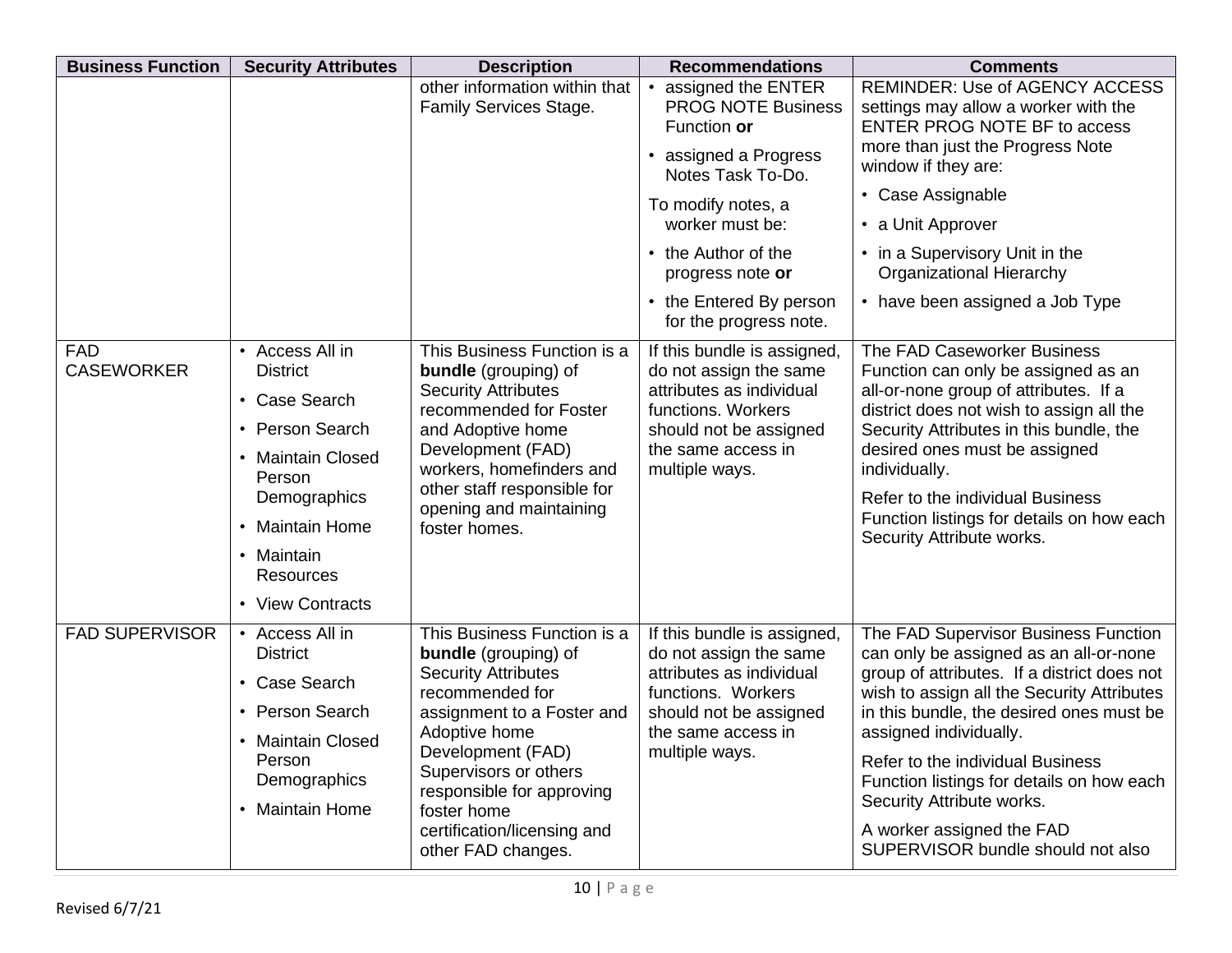| <b>Business Function</b> | <b>Security Attributes</b>                 | <b>Description</b>                                                                                                                                                                                                                                                                                                                                                                                                                                                                                                                 | <b>Recommendations</b>                                                                                                                                                                                                                                                                                                                                                                                                | <b>Comments</b>                                                                                                                                                                                                                                                                                                                                                                                                                                                                                                    |
|--------------------------|--------------------------------------------|------------------------------------------------------------------------------------------------------------------------------------------------------------------------------------------------------------------------------------------------------------------------------------------------------------------------------------------------------------------------------------------------------------------------------------------------------------------------------------------------------------------------------------|-----------------------------------------------------------------------------------------------------------------------------------------------------------------------------------------------------------------------------------------------------------------------------------------------------------------------------------------------------------------------------------------------------------------------|--------------------------------------------------------------------------------------------------------------------------------------------------------------------------------------------------------------------------------------------------------------------------------------------------------------------------------------------------------------------------------------------------------------------------------------------------------------------------------------------------------------------|
|                          | • Maintain Home<br>History<br>• Maintain   |                                                                                                                                                                                                                                                                                                                                                                                                                                                                                                                                    |                                                                                                                                                                                                                                                                                                                                                                                                                       | be assigned the FAD CASEWORKER<br>bundle as all attributes in that bundle<br>are included in the FAD SUPERVISOR                                                                                                                                                                                                                                                                                                                                                                                                    |
|                          | <b>Resources</b>                           |                                                                                                                                                                                                                                                                                                                                                                                                                                                                                                                                    |                                                                                                                                                                                                                                                                                                                                                                                                                       | bundle.                                                                                                                                                                                                                                                                                                                                                                                                                                                                                                            |
|                          | • Case Merge/Split                         |                                                                                                                                                                                                                                                                                                                                                                                                                                                                                                                                    |                                                                                                                                                                                                                                                                                                                                                                                                                       |                                                                                                                                                                                                                                                                                                                                                                                                                                                                                                                    |
|                          | • Person Merge/Split                       |                                                                                                                                                                                                                                                                                                                                                                                                                                                                                                                                    |                                                                                                                                                                                                                                                                                                                                                                                                                       |                                                                                                                                                                                                                                                                                                                                                                                                                                                                                                                    |
|                          | • Remove Person -<br>Added in Error        |                                                                                                                                                                                                                                                                                                                                                                                                                                                                                                                                    |                                                                                                                                                                                                                                                                                                                                                                                                                       |                                                                                                                                                                                                                                                                                                                                                                                                                                                                                                                    |
|                          | • Unit Summary<br>Access                   |                                                                                                                                                                                                                                                                                                                                                                                                                                                                                                                                    |                                                                                                                                                                                                                                                                                                                                                                                                                       |                                                                                                                                                                                                                                                                                                                                                                                                                                                                                                                    |
|                          | • View Contracts                           |                                                                                                                                                                                                                                                                                                                                                                                                                                                                                                                                    |                                                                                                                                                                                                                                                                                                                                                                                                                       |                                                                                                                                                                                                                                                                                                                                                                                                                                                                                                                    |
|                          | • View Security                            |                                                                                                                                                                                                                                                                                                                                                                                                                                                                                                                                    |                                                                                                                                                                                                                                                                                                                                                                                                                       |                                                                                                                                                                                                                                                                                                                                                                                                                                                                                                                    |
| <b>FC CPS NOTICES</b>    | • View Foster Care<br><b>Notifications</b> | <b>This Business Function</b><br>allows the assigned worker<br>access to the Foster Care<br>Notification link on the<br>Search/Maintain menu to<br>view<br>• a listing of open foster<br>homes in their county<br>that are involved in a<br>current CPS INT, INV or<br>FAR stage<br>and<br>a listing of children in the<br>district's custody who are<br>placed in the foster home<br>of a person involved in a<br>CPS Intake,<br>Investigation, or FAR<br>stage, whether or not the<br>child is a subject child in<br>the report. | Each district should<br>assign this BF to one or<br>more workers tasked with<br>monitoring whether<br>children in their custody<br>are in foster homes<br>where a foster parent is<br>involved in a CPS Intake,<br>Investigation or FAR<br>stage.<br>It is recommended that<br>this window be checked<br>each business day, so<br>the district is aware of<br>any new reports involving<br>children in their custody. | Workers must be assigned this BF for<br>the Foster Care Notification link to<br>display on the Search/Maintain menu.<br>When a district worker accesses the<br>Foster Care Notification window, the<br>search will return only those homes<br>certified/approved by their district, and<br>those where their district has an open<br>FSS for the placed child.<br>State and Regional Office workers with<br>the appropriate security will have<br>access to information about all homes<br>and children statewide. |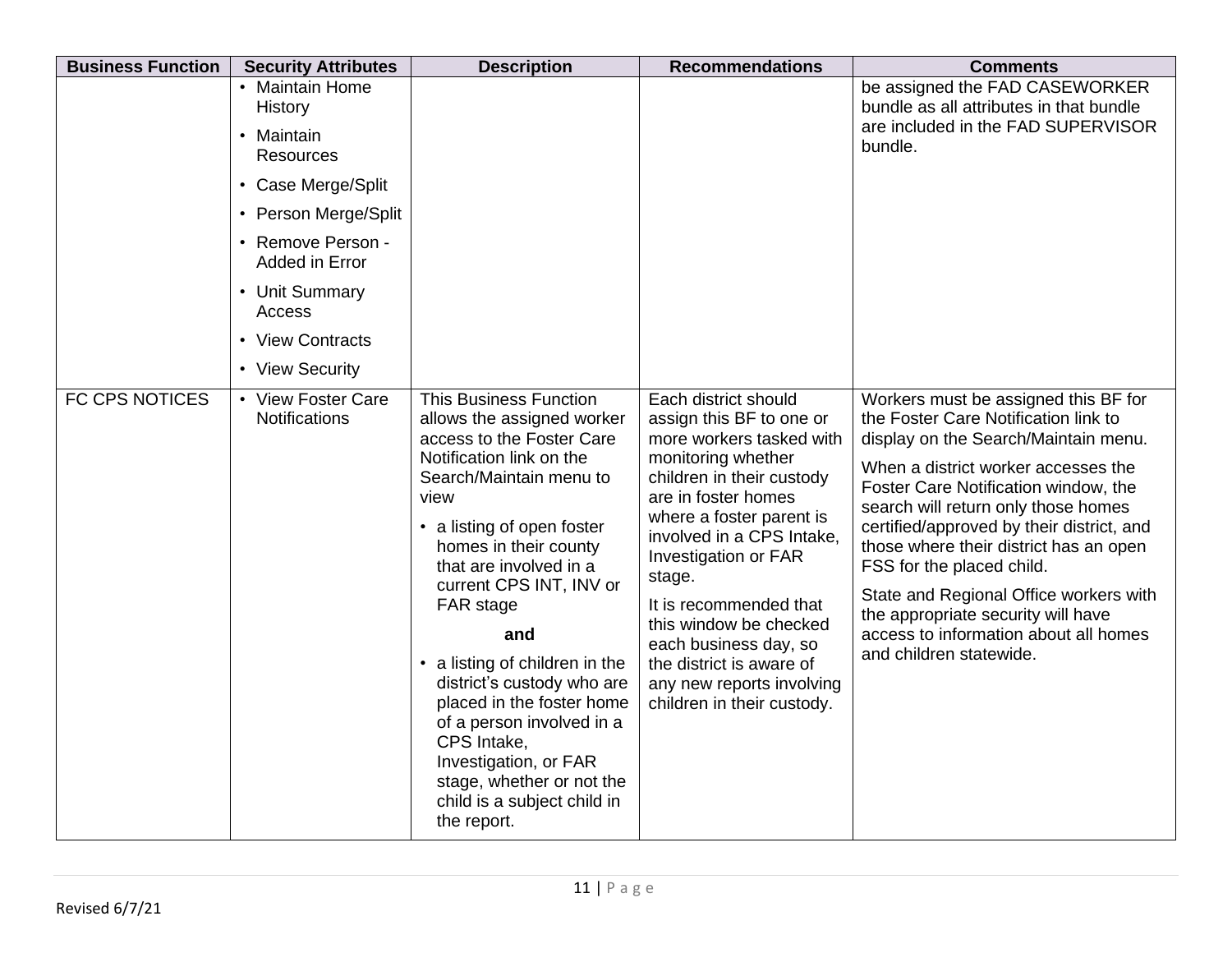| <b>Business Function</b>            | <b>Security Attributes</b> | <b>Description</b>                                                                                                                                                                                                                                                                                                                                                                                                                                                                                                                             | <b>Recommendations</b>                                                                                                                                                                                                                                                                                                                                                                                                                                                                                                                                                                            | <b>Comments</b>                                                                                                                                                                                                                                                                                                                                                                                                                                                                                                                                                                                                                                                                                                              |
|-------------------------------------|----------------------------|------------------------------------------------------------------------------------------------------------------------------------------------------------------------------------------------------------------------------------------------------------------------------------------------------------------------------------------------------------------------------------------------------------------------------------------------------------------------------------------------------------------------------------------------|---------------------------------------------------------------------------------------------------------------------------------------------------------------------------------------------------------------------------------------------------------------------------------------------------------------------------------------------------------------------------------------------------------------------------------------------------------------------------------------------------------------------------------------------------------------------------------------------------|------------------------------------------------------------------------------------------------------------------------------------------------------------------------------------------------------------------------------------------------------------------------------------------------------------------------------------------------------------------------------------------------------------------------------------------------------------------------------------------------------------------------------------------------------------------------------------------------------------------------------------------------------------------------------------------------------------------------------|
| FILE UPLOAD                         | • File Upload              | This business function<br>allows a worker to upload<br>photos and scanned<br>documents to<br>CONNECTIONS, which<br>can then be linked to a<br>stage, allegation, person<br>(PID), progress note or to<br>the Health module for<br>stages on their workload<br>via the My Uploads process<br>and the Uploads URL.                                                                                                                                                                                                                               | This BF is appropriate for<br>staff that need to include<br>photos or documents as<br>part of their case<br>documentation.<br>Workers assigned this BF<br>should be cautioned that<br>linking photos/documents<br>to a PID will allow this<br>information to follow the<br>person throughout history<br>and be accessible to<br>workers in the future.                                                                                                                                                                                                                                            | Workers without this BF may access the<br>URL but will not be able to upload<br>photos or documents into<br>CONNECTIONS.<br>Up to ten files can be uploaded at a<br>time.<br>Photos and documents to be uploaded<br>must be less than 95 mb in size.<br>See 19-OCFS-ADM-13 for<br>programmatic direction on this<br>functionality.                                                                                                                                                                                                                                                                                                                                                                                           |
| <b>INITIATE</b><br><b>PLACEMENT</b> | • Initiate Placement       | <b>This Business Function</b><br>allows a worker without a<br>role in a stage to initiate a<br>request for placement.<br>Workers with this BF can<br>modify information in the<br>following fields on the<br>Placement window:<br>• Children Needing<br>Placement<br>• Requested Placement<br>Date<br>• Request Status<br>• Placement Worker<br>Assigned<br>• Critical Address<br>Information<br>• Comments<br>Other information on the<br>Placement window displays<br>as read-only.<br><b>Additional business</b><br>functions are needed to | This BF provides<br>specialty path access for<br>workers responsible for<br>initiating a placement<br>request but who do not<br>have a role in or<br>workload access to the<br>stage containing the<br>child(ren) to be placed.<br>This BF is not needed<br>by workers with<br>workload access as<br>they can initiate a<br>placement request by<br>using the Placement link<br>in the left navigation pane<br>of their workload window.<br>When accessed through<br>the Placement link on a<br>worker's workload, the<br>following fields can be<br>modified:<br>• Children Needing<br>Placement | Workers with this BF gain access to the<br>Placement window in one of two ways:<br>• If the worker is also assigned the<br>CASE/PERS SRCH BF, they can use<br>the Person or Case link on the<br>Search/Maintain menu to search for<br>and locate the open stage (INV, FSI,<br>FSS) containing the child(ren)<br>requiring placement and click the<br>Placement link in the Specialty Path<br>section of the left navigation pane to<br>access the Placement window.<br>or<br>• If the worker is also assigned the<br>PLACE DASH BF, they can use the<br>Placement link on the<br>Search/Maintain menu to access the<br>Placement Dashboard and initiate a<br>"New Using" of an existing placement<br>request for the family. |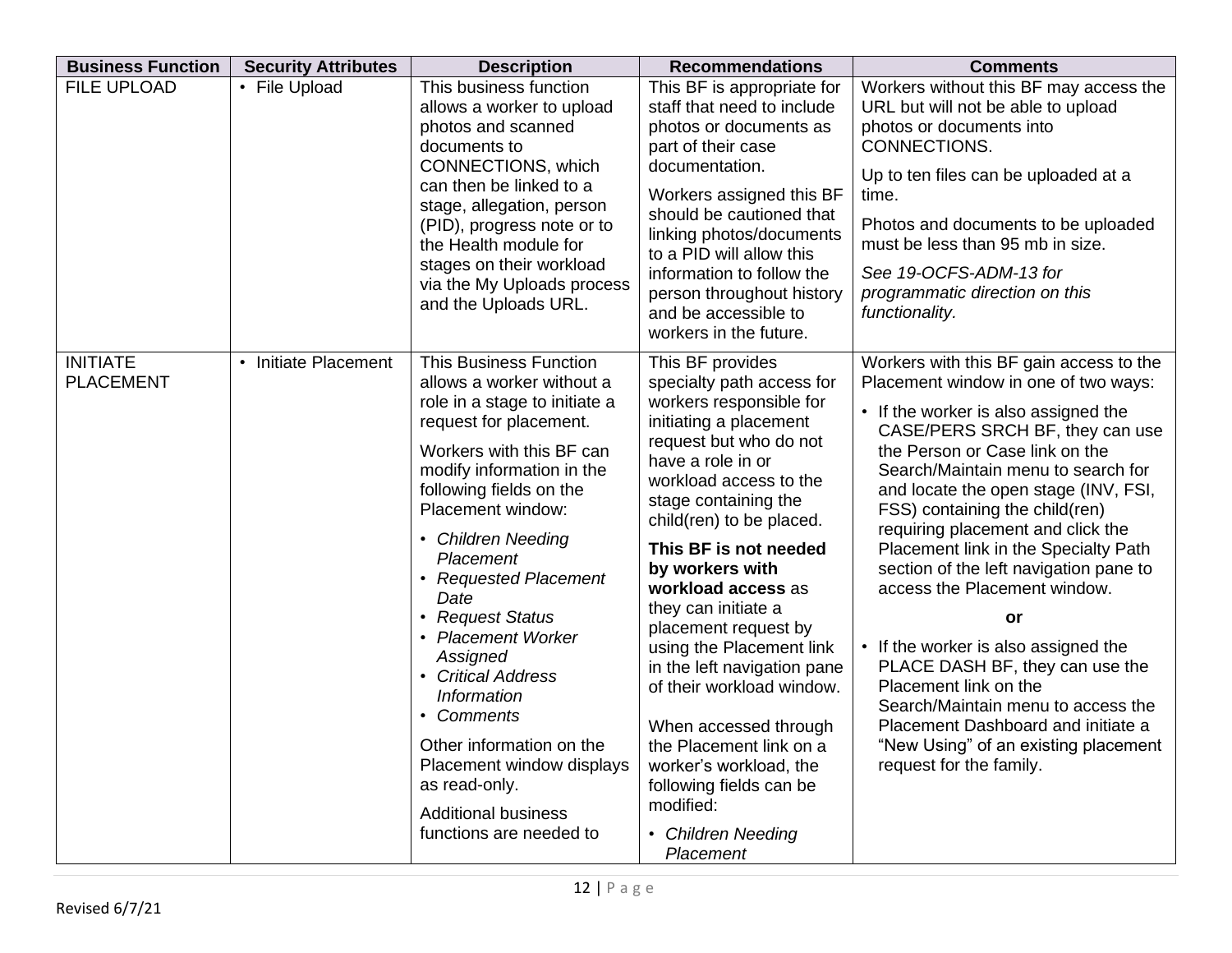| <b>Business Function</b> | <b>Security Attributes</b> | <b>Description</b>                                                                                                                         | <b>Recommendations</b>                                                                                                          | <b>Comments</b>                                                                                                                                                                                                  |
|--------------------------|----------------------------|--------------------------------------------------------------------------------------------------------------------------------------------|---------------------------------------------------------------------------------------------------------------------------------|------------------------------------------------------------------------------------------------------------------------------------------------------------------------------------------------------------------|
|                          |                            | process the placement<br>request further.                                                                                                  | • Requested Placement<br>Date<br>• Critical Address<br><b>Information</b><br>• Comments                                         |                                                                                                                                                                                                                  |
| <b>MAINT ACTIVITY</b>    | • Maint Activity           | <b>This Business Function</b><br>allows a worker to access,<br>view and modify<br>information in the Activities                            | It is recommended that<br>this BF be assigned to<br>staff responsible for<br>opening and closing                                | Due to the potential financial impact of<br>Activities entries, this BF can only be<br>assigned by a worker with the ASG<br><b>MN ACTIVITY BF.</b>                                                               |
|                          |                            | module for all children for<br>whom the WMS case<br>resides within the district<br>via the Activities link on the<br>Search/Maintain menu. | Activities tracks, and for<br>recording Legal,<br>Movement, Candidacy,<br><b>Placement and Adoption</b><br>codes in Activities. | Only staff assigned ASG MN ACTIVITY<br>or MAINT ACTIVITY BFs will see the<br>MAINT ACTIVITY BF displayed in the<br>list of Business Functions on the<br>Staff/Security window.                                   |
|                          |                            |                                                                                                                                            |                                                                                                                                 | The Activities link on the<br>Search/Maintain menu displays for all<br>workers.                                                                                                                                  |
|                          |                            |                                                                                                                                            |                                                                                                                                 | Only district or state workers may enter<br>an M910 Initial Placement or an M999<br>Close Track code; voluntary agency<br>workers cannot.                                                                        |
|                          |                            |                                                                                                                                            |                                                                                                                                 | When an A599 - Child Was Legally<br>Adopted code exists, information may<br>be viewed and/or maintained in<br>Activities up to and including 60 days<br>after the entry of the A599 by the<br>following workers: |
|                          |                            |                                                                                                                                            |                                                                                                                                 | • those assigned the VIEW ACTIVITY<br><b>BF</b><br>• those assigned the MAINT ACTIVITY<br><b>BF</b>                                                                                                              |
|                          |                            |                                                                                                                                            |                                                                                                                                 | • those with a role in the open FSS.                                                                                                                                                                             |
|                          |                            |                                                                                                                                            |                                                                                                                                 | To access Activities information beyond<br>60 days, the ACC SEALED ADOP BF is<br>also required.                                                                                                                  |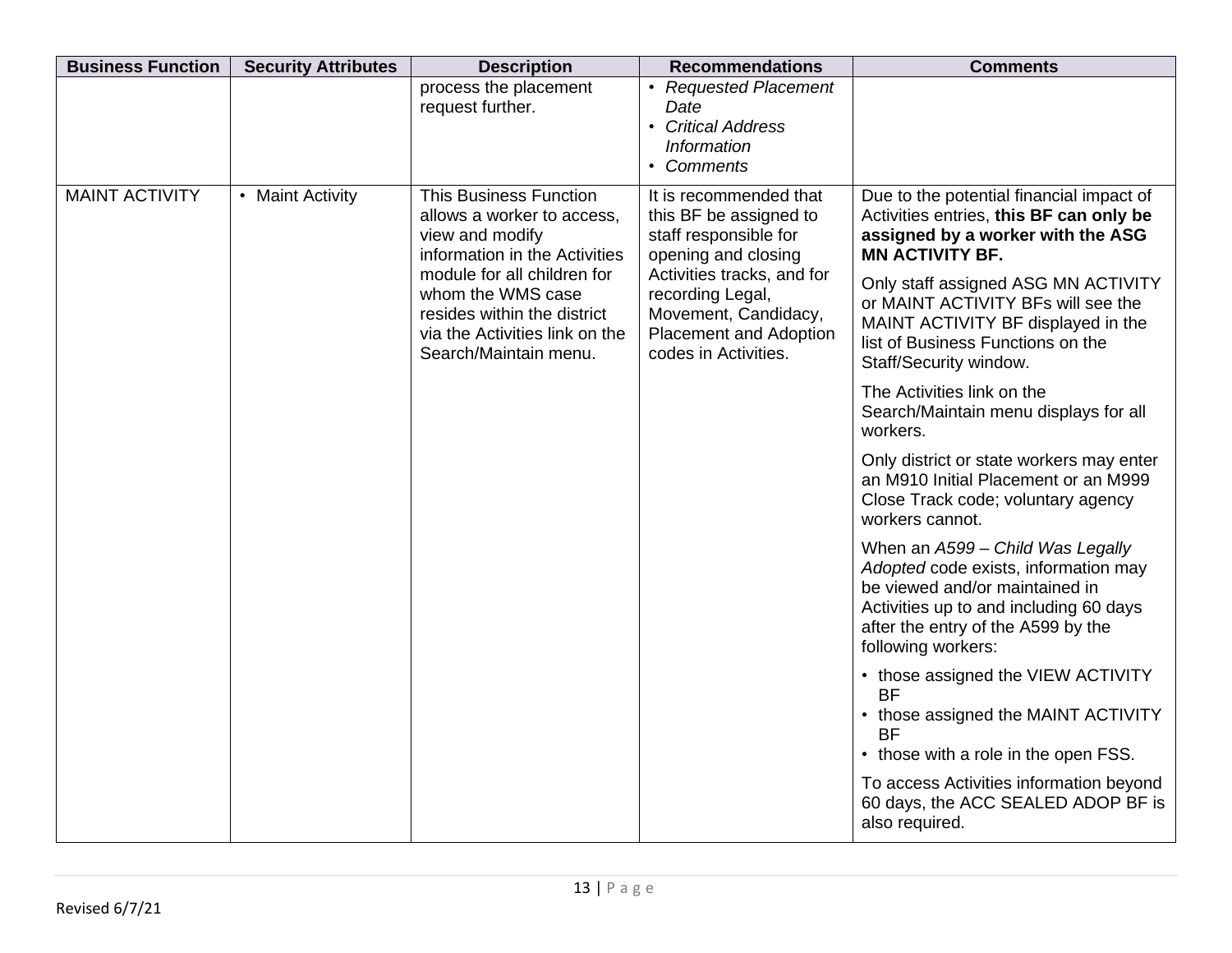| <b>Business Function</b> | <b>Security Attributes</b>             | <b>Description</b>                                                                                                                                                                                                                                                                                                                                                                                                                                                                                                                                                                                                                                                                        | <b>Recommendations</b>                                                                                                                                                                                                                                                                                                                                                                                                                                                                                                | <b>Comments</b>                                                                                                                                                                                                                                                                                                                                                                                                                                                                                                                                                                                                                                                                                                                                                                                                 |
|--------------------------|----------------------------------------|-------------------------------------------------------------------------------------------------------------------------------------------------------------------------------------------------------------------------------------------------------------------------------------------------------------------------------------------------------------------------------------------------------------------------------------------------------------------------------------------------------------------------------------------------------------------------------------------------------------------------------------------------------------------------------------------|-----------------------------------------------------------------------------------------------------------------------------------------------------------------------------------------------------------------------------------------------------------------------------------------------------------------------------------------------------------------------------------------------------------------------------------------------------------------------------------------------------------------------|-----------------------------------------------------------------------------------------------------------------------------------------------------------------------------------------------------------------------------------------------------------------------------------------------------------------------------------------------------------------------------------------------------------------------------------------------------------------------------------------------------------------------------------------------------------------------------------------------------------------------------------------------------------------------------------------------------------------------------------------------------------------------------------------------------------------|
|                          |                                        |                                                                                                                                                                                                                                                                                                                                                                                                                                                                                                                                                                                                                                                                                           |                                                                                                                                                                                                                                                                                                                                                                                                                                                                                                                       | Once an FSS is closed, only workers<br>with the VIEW ACTIVITIES or MAINT<br>ACTIVITIES BF will be able to access<br>Activities information.                                                                                                                                                                                                                                                                                                                                                                                                                                                                                                                                                                                                                                                                     |
| MAINT AGY ACC            | Maintain Agency<br>$\bullet$<br>Access | <b>Agency Access settings</b><br>allow the granting of<br>access to categories of<br>workers. View, Maintain or<br>no access cam be granted<br>to:<br>• Staff marked as Case<br>Assignable<br>$\circ$ All within District or<br>o All Within Unit or<br>o All within Same Job<br><b>Type</b><br>• Unit Approvers<br>o All Within District or<br>o All Within Same Unit<br>Specialization<br>• Direct Supervisory Line *<br>$\circ$ All Staff or<br>o All Non-Clerical Staff<br>*Note: Direct Supervisory<br>Line is established using<br>a unit hierarchy created<br>with the Organizational<br>Hierarchy settings.<br>Workers must have MAIN<br>ORG HIER BF to create<br>this hierarchy. | This is a very powerful<br><b>Business Function that</b><br>can allow a great deal<br>of access to a large<br>number of workers.<br>It is recommended that<br>this Business Function be<br>assigned to the Security<br>Coordinator and Back-up<br>Security Coordinator only<br>if the District will be<br>employing this type of<br>security strategy and the<br>proper use of these<br>settings is understood.<br><b>Not all districts will find</b><br>use of Agency Access<br>settings necessary or<br>beneficial. | This business function can only be<br>assigned by OCFS.<br>See the Security page of the<br><b>CONNECTIONS</b> website for information<br>on how to request this Business<br>Function.<br>Agency Access settings only permit<br>access to FSI and FSS stages; they do<br>not grant access to CPS, FAR or FAD<br>stages.<br>The Agency Access link only displays<br>on the Search/Maintain menu if a<br>worker has been assigned either the<br>MAINT AGY ACCESS or VIEW AGY<br><b>ACC Business Function.</b><br>Only staff with the MAINT AGY ACC BF<br>will see the MAINT ACTIVITY BF<br>displayed in the list of Business<br>Functions on the Staff/Security window.<br>See the CONNECTIONS Security Tip<br>Sheet Organizational Hierarchy &<br>Agency Access for more information on<br>this security feature. |
| <b>MAINT APP REG</b>     | • Maintain App Reg                     | <b>This Business Function</b><br>allows a worker to initiate<br>the application registration                                                                                                                                                                                                                                                                                                                                                                                                                                                                                                                                                                                              | The MAINT APP REG BF<br>is recommended for<br>workers, such as                                                                                                                                                                                                                                                                                                                                                                                                                                                        | This BF is available to district and state<br>workers only.                                                                                                                                                                                                                                                                                                                                                                                                                                                                                                                                                                                                                                                                                                                                                     |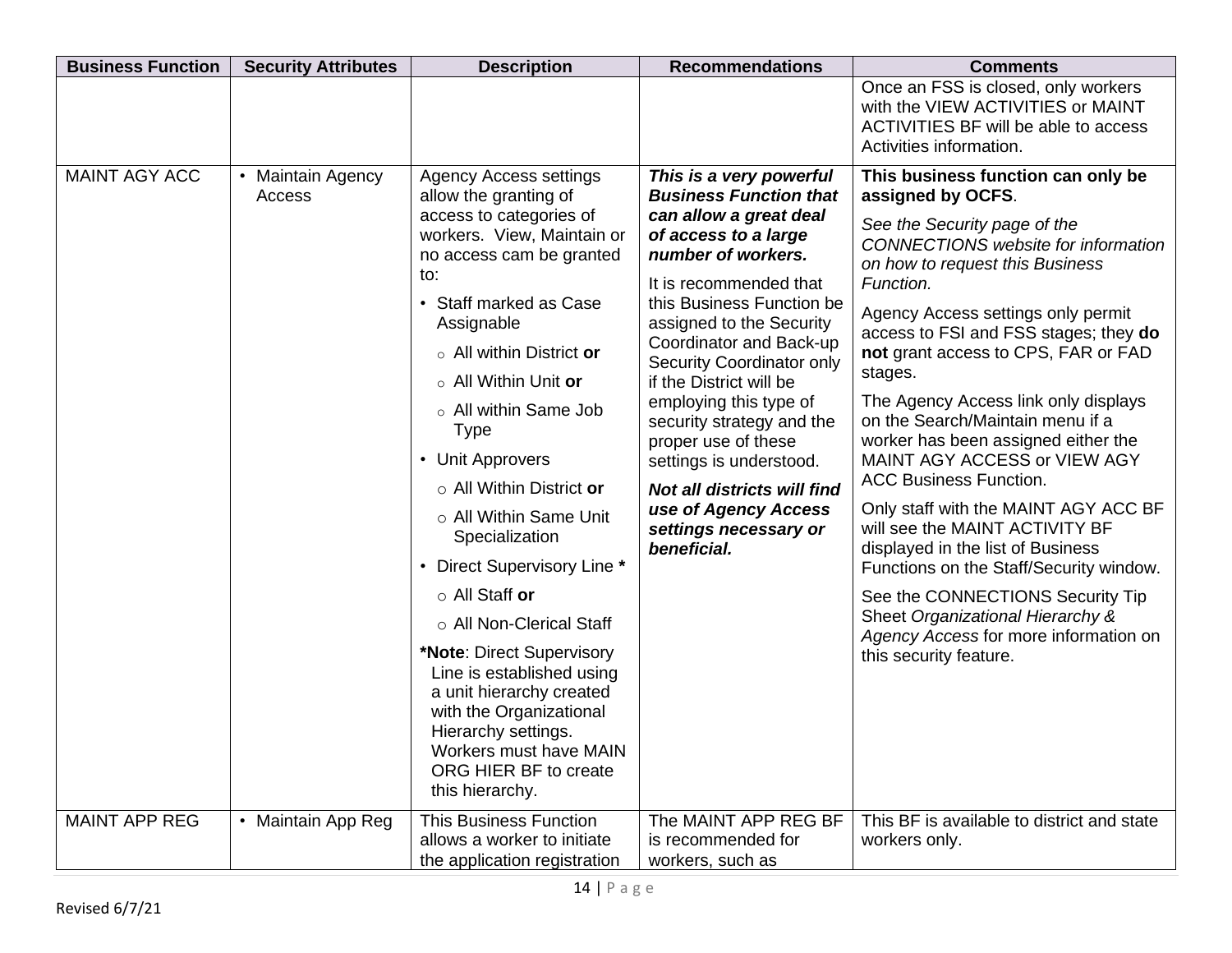| <b>Business Function</b> | <b>Security Attributes</b>         | <b>Description</b>                                                                                                                                                                                                                                                                                                                        | <b>Recommendations</b>                                                                                                                                                                                                                                                                                                                                                 | <b>Comments</b>                                                                                                                                                                                                                                                                                                                                                                                                                                                                                                                                                                                                  |
|--------------------------|------------------------------------|-------------------------------------------------------------------------------------------------------------------------------------------------------------------------------------------------------------------------------------------------------------------------------------------------------------------------------------------|------------------------------------------------------------------------------------------------------------------------------------------------------------------------------------------------------------------------------------------------------------------------------------------------------------------------------------------------------------------------|------------------------------------------------------------------------------------------------------------------------------------------------------------------------------------------------------------------------------------------------------------------------------------------------------------------------------------------------------------------------------------------------------------------------------------------------------------------------------------------------------------------------------------------------------------------------------------------------------------------|
|                          |                                    | process in WMS ("App-<br>Reg") for child welfare                                                                                                                                                                                                                                                                                          | eligibility workers, who<br>are approved by their                                                                                                                                                                                                                                                                                                                      | For Family Services stages, the worker<br>with this BF must also:                                                                                                                                                                                                                                                                                                                                                                                                                                                                                                                                                |
|                          |                                    | services cases open in<br>CONNECTIONS.<br>This BF can be assigned to<br>workers whether or not<br>they have a role in the                                                                                                                                                                                                                 | district to open a WMS<br>Services Case from a                                                                                                                                                                                                                                                                                                                         | • be assigned a role in the stage, or                                                                                                                                                                                                                                                                                                                                                                                                                                                                                                                                                                            |
|                          |                                    |                                                                                                                                                                                                                                                                                                                                           | <b>CONNECTIONS Family</b><br>Services Stage (FSS).                                                                                                                                                                                                                                                                                                                     | • have access to the workload of a<br>worker with a role in the stage<br>through unit hierarchy.                                                                                                                                                                                                                                                                                                                                                                                                                                                                                                                 |
|                          |                                    | stage.                                                                                                                                                                                                                                                                                                                                    |                                                                                                                                                                                                                                                                                                                                                                        | • have access to the workload of a<br>worker with a role in the stage<br>through Agency Access settings.                                                                                                                                                                                                                                                                                                                                                                                                                                                                                                         |
|                          |                                    |                                                                                                                                                                                                                                                                                                                                           |                                                                                                                                                                                                                                                                                                                                                                        | For FAR stages, the worker with this BF<br>must:                                                                                                                                                                                                                                                                                                                                                                                                                                                                                                                                                                 |
|                          |                                    |                                                                                                                                                                                                                                                                                                                                           |                                                                                                                                                                                                                                                                                                                                                                        | • be the Primary worker or                                                                                                                                                                                                                                                                                                                                                                                                                                                                                                                                                                                       |
|                          |                                    |                                                                                                                                                                                                                                                                                                                                           |                                                                                                                                                                                                                                                                                                                                                                        | • have access to the workload of the<br>Primary worker via unit hierarchy.                                                                                                                                                                                                                                                                                                                                                                                                                                                                                                                                       |
| <b>MAINT CLSD INV</b>    | • Maintain Closed<br>Investigation | <b>This Business Function</b><br>allows a district worker<br>access to the Local Data<br>Maintenance window in a<br>closed investigation (INV)<br>stage so that modifications<br>can be made in the<br>following types of<br>information:<br>• Person Demographics<br>• Add/Relate Person<br>• Allegations<br>• Investigation Conclusions | Only designated Child<br><b>Protective Services staff</b><br>with a unit role of<br>Supervisor or above<br>(Supervisor, Maintainer<br>or Manager) should be<br>assigned this function.<br>Using this function<br>causes changes in<br>closed cases and can<br>change the results that<br>are returned in person<br>search when a new CPS<br>intake report is received. | <b>Maintain Closed Investigation is a</b><br>corrective process only.<br>It is to be used exclusively to correct<br>errors or oversights in the original<br>investigation. The original investigation<br>narrative must support these<br>corrections. Maintain Closed<br>Investigation should not be used to<br>record new information about an<br>investigation that is learned after the<br>investigation is closed.<br>For more information see the<br>CONNECTIONS tip sheet on Local<br>Data Maintenance.<br>Maintain Closed Investigation will be<br>enabled only if the following<br>requirements are met: |
|                          |                                    |                                                                                                                                                                                                                                                                                                                                           |                                                                                                                                                                                                                                                                                                                                                                        | • The worker must have the MAINT<br>CLSD INV BF, and                                                                                                                                                                                                                                                                                                                                                                                                                                                                                                                                                             |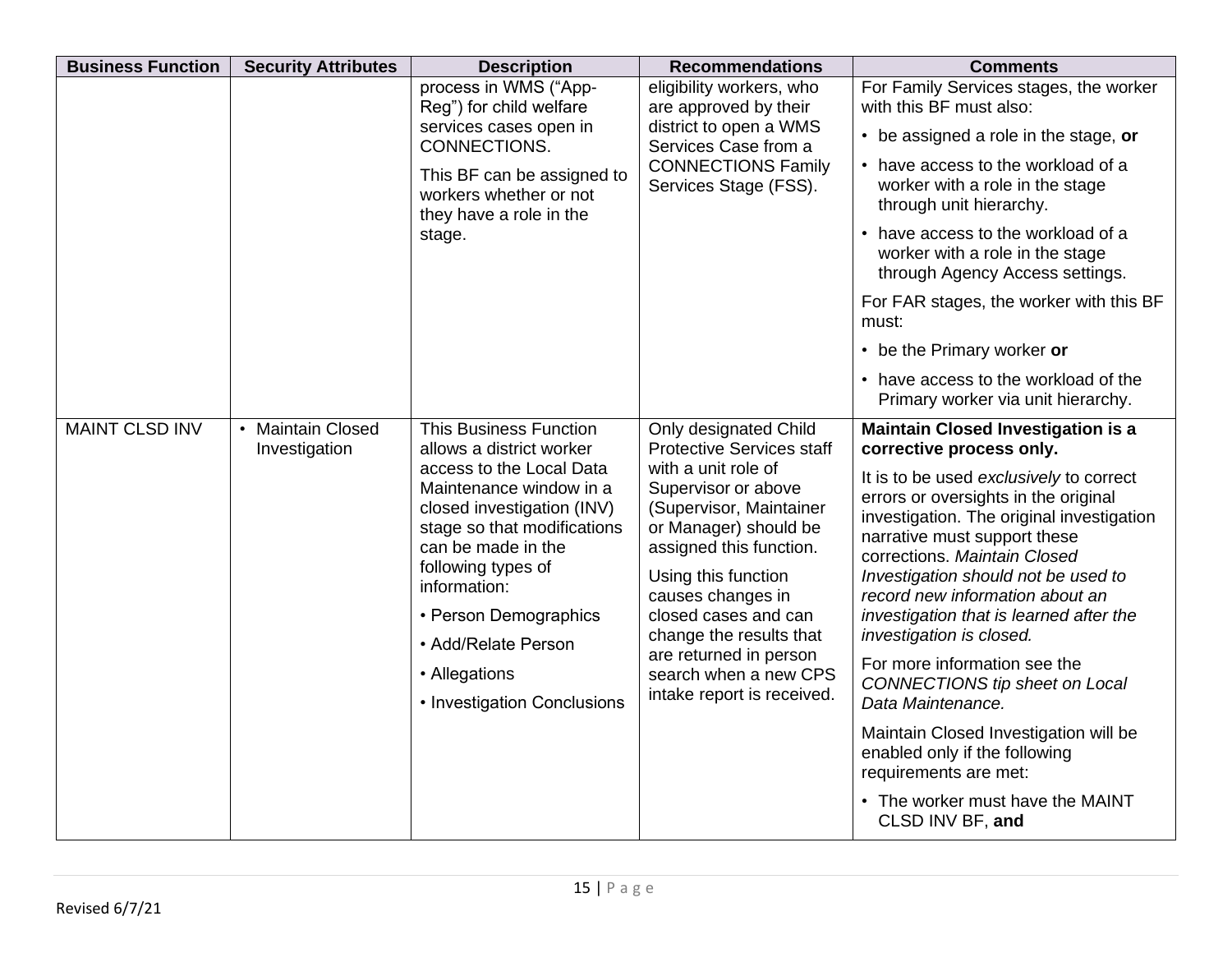| <b>Business Function</b>         | <b>Security Attributes</b>          | <b>Description</b>                                                                                                                                                         | <b>Recommendations</b>                                                                                                                                                        | <b>Comments</b>                                                                                                                         |  |  |  |  |                         |  |  |  |  |                                                                                                         |
|----------------------------------|-------------------------------------|----------------------------------------------------------------------------------------------------------------------------------------------------------------------------|-------------------------------------------------------------------------------------------------------------------------------------------------------------------------------|-----------------------------------------------------------------------------------------------------------------------------------------|--|--|--|--|-------------------------|--|--|--|--|---------------------------------------------------------------------------------------------------------|
|                                  |                                     |                                                                                                                                                                            |                                                                                                                                                                               | • The Investigation Stage (CPS or IAB)<br>must be closed; and                                                                           |  |  |  |  |                         |  |  |  |  |                                                                                                         |
|                                  |                                     |                                                                                                                                                                            |                                                                                                                                                                               | • The worker must have a role in the<br>unit of Supervisor, Maintainer or<br>Manger; and                                                |  |  |  |  |                         |  |  |  |  |                                                                                                         |
|                                  |                                     |                                                                                                                                                                            |                                                                                                                                                                               | • The worker must be from the same<br>district as the primary worker when<br>the stage was closed; and                                  |  |  |  |  |                         |  |  |  |  |                                                                                                         |
|                                  |                                     |                                                                                                                                                                            |                                                                                                                                                                               | • The closed stage cannot be<br>associated with any open ARI stage.                                                                     |  |  |  |  |                         |  |  |  |  |                                                                                                         |
| <b>MAINT CLSD PERS</b>           | <b>Maintain Closed</b><br>$\bullet$ | <b>This Business Function</b>                                                                                                                                              | Only designated FAD or                                                                                                                                                        | LDM is a corrective process only.                                                                                                       |  |  |  |  |                         |  |  |  |  |                                                                                                         |
|                                  | Person<br>Demographics              | provides a worker from the<br>same district as the<br>Primary worker at the time<br>of stage closure with<br>access to the Local Data<br>Maintenance (LDM)                 | CPS supervisors or staff<br>should be given this<br>function.<br>Because of the potential<br>for an effect on other<br>cases, it should only be<br>assigned to staff that are | A worker can maintain person<br>demographics in a closed FAD or CPS<br>stage only if they are assigned the<br><b>MAINT CLSD PERS BF</b> |  |  |  |  |                         |  |  |  |  |                                                                                                         |
|                                  |                                     |                                                                                                                                                                            |                                                                                                                                                                               | and                                                                                                                                     |  |  |  |  |                         |  |  |  |  |                                                                                                         |
|                                  |                                     | window so that Person                                                                                                                                                      |                                                                                                                                                                               | • The FAD or CPS stage is closed.                                                                                                       |  |  |  |  |                         |  |  |  |  |                                                                                                         |
|                                  |                                     | Demographics on a closed<br>CPS or FAD stage can be<br>maintained.<br>LDM is used to correct<br>demographic information<br>due to an error in data<br>entry in an original |                                                                                                                                                                               | process.                                                                                                                                |  |  |  |  | knowledgeable about the |  |  |  |  | • The person whose demographics are<br>to be changed is not associated with<br>any open, non-ARI stage. |
|                                  |                                     |                                                                                                                                                                            |                                                                                                                                                                               | • The worker is from the same district<br>as the Primary worker when the stage<br>was closed                                            |  |  |  |  |                         |  |  |  |  |                                                                                                         |
|                                  |                                     | investigation or due to the<br>availability of additional                                                                                                                  |                                                                                                                                                                               | and                                                                                                                                     |  |  |  |  |                         |  |  |  |  |                                                                                                         |
|                                  |                                     | information or a change in<br>information, such as a                                                                                                                       |                                                                                                                                                                               | • The closed stage is not associated<br>with any open ARI stage, or                                                                     |  |  |  |  |                         |  |  |  |  |                                                                                                         |
|                                  |                                     | change in address for an<br>adoption subsidy recipient                                                                                                                     |                                                                                                                                                                               | • The worker is Primary worker of the<br>associated open ARI stages.                                                                    |  |  |  |  |                         |  |  |  |  |                                                                                                         |
| <b>MAINT</b><br><b>CONTRACTS</b> | • Maintain Contracts                | <b>This Business Function</b><br>allows a worker to:<br>• enter and maintain                                                                                               | This BF should be<br>assigned to local district<br>accounting staff and                                                                                                       | For a voluntary agency's foster care<br>resources to return as part of a district's<br>multifacility search in the Placement            |  |  |  |  |                         |  |  |  |  |                                                                                                         |
|                                  |                                     | contracts in<br><b>CONNECTIONS</b>                                                                                                                                         | other staff responsible for<br>maintaining contracts.                                                                                                                         | Module, an active, signed contract with                                                                                                 |  |  |  |  |                         |  |  |  |  |                                                                                                         |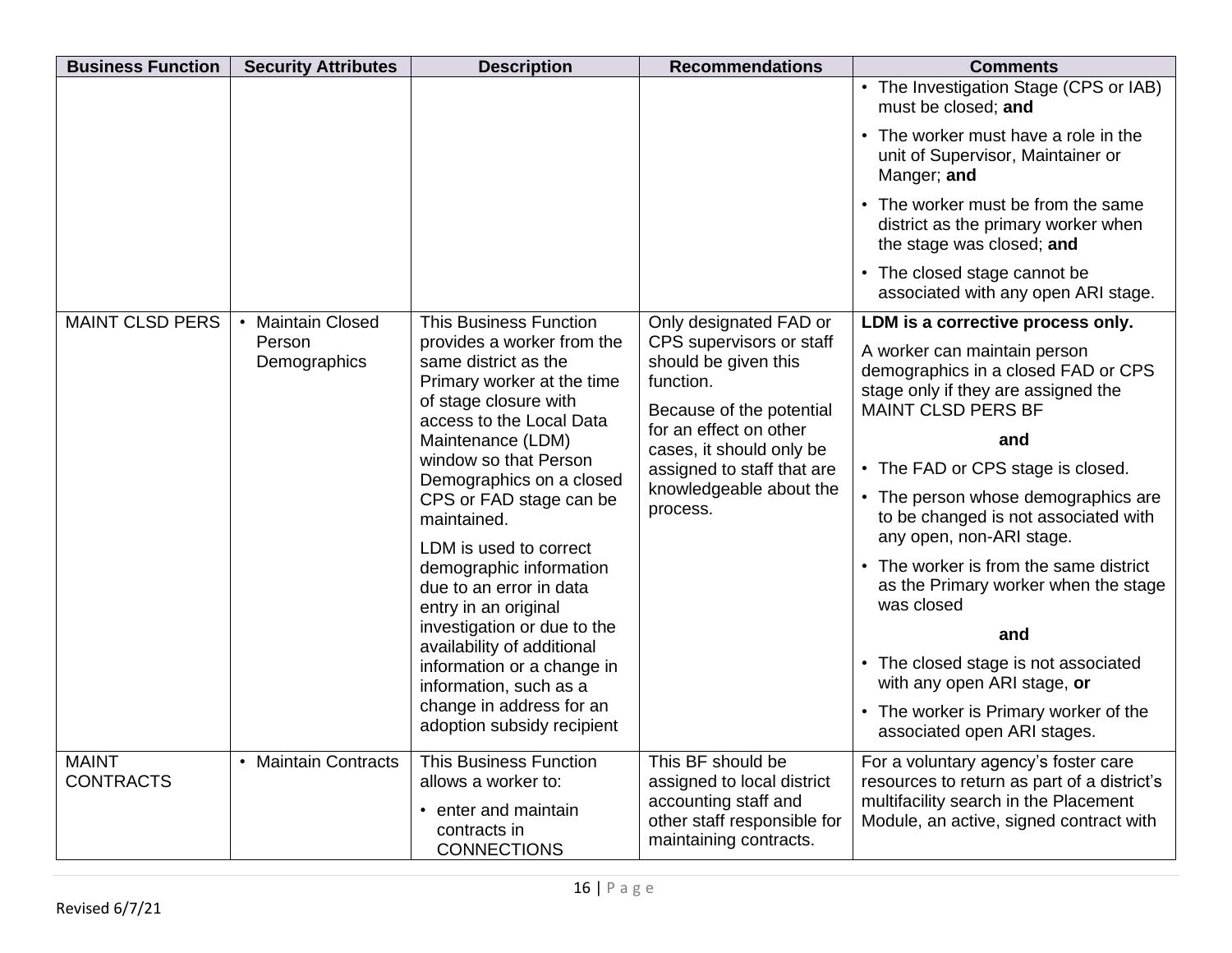| <b>Business Function</b>         | <b>Security Attributes</b>          | <b>Description</b>                                                                                                                                                                                                                                                                                                                                                                                                                                                                                                          | <b>Recommendations</b>                                                                                                                                                                                                                                                                                                                                                                                                      | <b>Comments</b>                                                                                                                                                                                                                                                                                                                                                                   |
|----------------------------------|-------------------------------------|-----------------------------------------------------------------------------------------------------------------------------------------------------------------------------------------------------------------------------------------------------------------------------------------------------------------------------------------------------------------------------------------------------------------------------------------------------------------------------------------------------------------------------|-----------------------------------------------------------------------------------------------------------------------------------------------------------------------------------------------------------------------------------------------------------------------------------------------------------------------------------------------------------------------------------------------------------------------------|-----------------------------------------------------------------------------------------------------------------------------------------------------------------------------------------------------------------------------------------------------------------------------------------------------------------------------------------------------------------------------------|
|                                  |                                     | between their district and<br>foster care agencies<br>• view all contracts in<br><b>CONNECTIONS</b><br>statewide                                                                                                                                                                                                                                                                                                                                                                                                            | Workers must be<br>assigned this BF AND<br>the SIGN CONTRACTS<br>BF to enter an active<br>contract in<br>CONNECTIONS.                                                                                                                                                                                                                                                                                                       | that agency must exist in<br>CONNECTIONS.<br>Exact searches can be conducted<br>without an active, signed contract pre-<br>existing in CONNECTIONS, but a<br>contract with an agency should be<br>entered as soon as a signed contract is<br>received.                                                                                                                            |
| <b>MAINT</b><br><b>DESIGNEES</b> | Maintain<br>$\bullet$<br>Designees  | A worker with this Business<br>Function is able to create a<br>Designee, that is, to assign<br>their Business Function<br>Profile (CONNECTIONS<br>access) to another worker<br>in their district for a<br>specified period of time.<br>The assignment of a<br>Designee is intended to<br>allow work processes, such<br>as approvals or assignment<br>of cases, to continue during<br>a planned, limited duration<br>absence, such as a<br>vacation or medical leave,<br>of the person who normally<br>performs these tasks. | A Designee is not<br>needed if access for the<br>intended Designee is<br>already available through<br>unit hierarchy or Agency<br>Access settings.<br>Caution should be used<br>as a designee inherits<br><b>ALL</b> security access (all<br>unit access, business<br>function access, Agency<br>Access, and<br>Organizational Hierarchy<br>access) from the<br>Assignee (person<br>temporarily "lending" their<br>access). | Staff with the MAINT SECURITY<br>Business Function can assign<br>designees to any staff within their<br>district without the MAINT DESIGNEES<br><b>Business Function.</b><br>See the CONNECTIONS Security Tip<br>Sheet Understanding Designees &<br>Assignees for more information on this<br>security feature.                                                                   |
| <b>MAINT</b><br><b>EDUCATION</b> | <b>Enter Education</b><br>$\bullet$ | The MAINT EDUCATION<br><b>Business Function is a</b><br>specialty path function that,<br>when paired with the<br>CASE/PERS SRCH BF,<br>permits a clerical or other<br>worker to view and/or<br>update Education<br>information for any child in<br>a Family Service Stage<br>assigned to any worker in<br>their district.                                                                                                                                                                                                   | It is recommended that<br>this BF be given to<br>school, clerical or other<br>staff responsible for<br>entering education<br>information, but with no<br>need for full access to the<br>stage.                                                                                                                                                                                                                              | Workers with a role in a stage do not<br>need to be assigned the MAINT<br>EDUCATION BF as they have access<br>to the Education window by virtue of<br>their role.<br>Education information cannot be<br>changed once a stage is pending<br>closure or is closed.<br><b>REMINDER: Use of AGENCY ACCESS</b><br>settings may allow a worker with the<br>MAINT EDUCATION BF to access |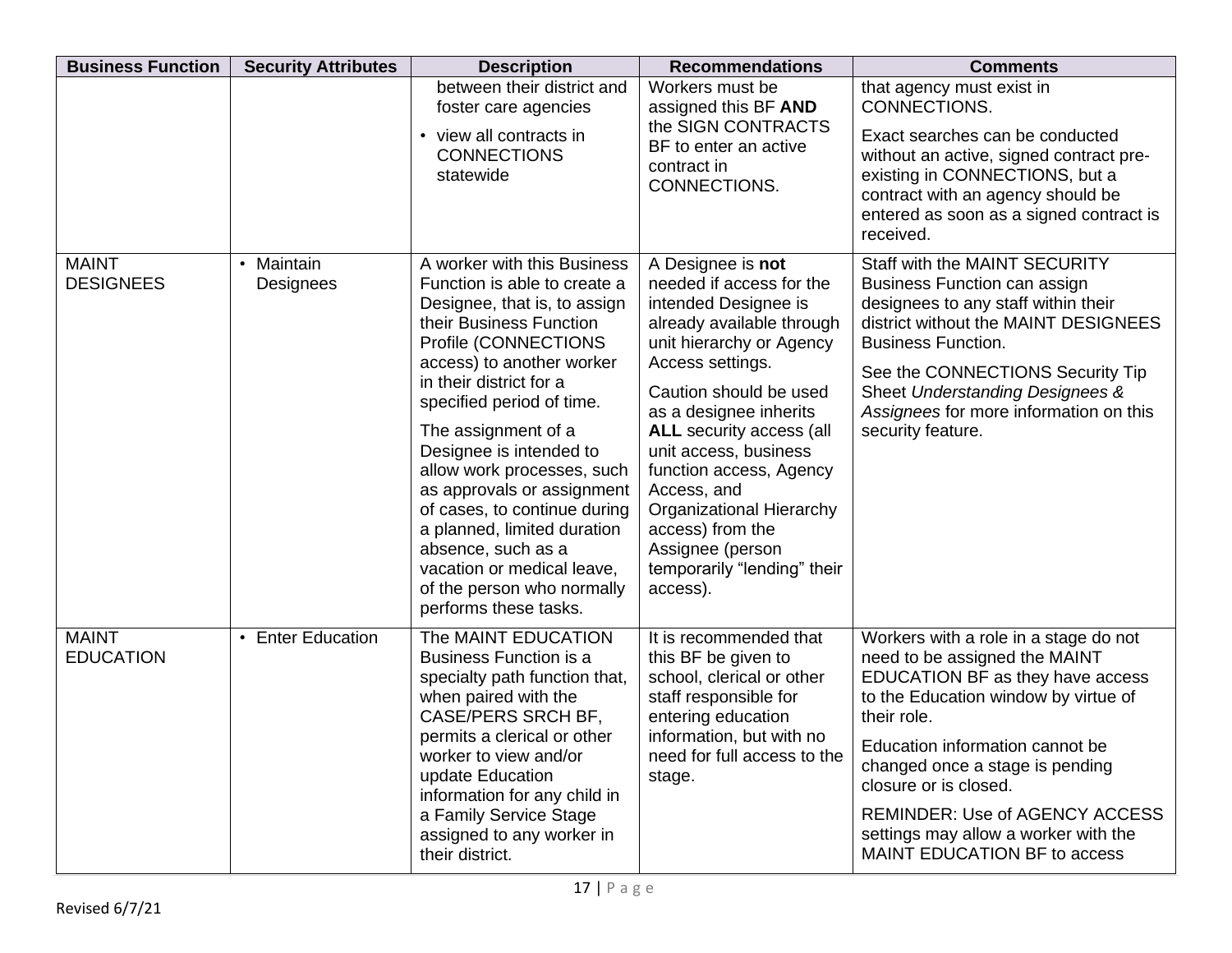| <b>Business Function</b> | <b>Security Attributes</b>                   | <b>Description</b>                                                                                                                                                                                                                                                                        | <b>Recommendations</b>                                                                                                                                                                                                                                                                                                            | <b>Comments</b>                                                                                                                                                                                                                                                                                                                                                                                                                                                                                                                                       |
|--------------------------|----------------------------------------------|-------------------------------------------------------------------------------------------------------------------------------------------------------------------------------------------------------------------------------------------------------------------------------------------|-----------------------------------------------------------------------------------------------------------------------------------------------------------------------------------------------------------------------------------------------------------------------------------------------------------------------------------|-------------------------------------------------------------------------------------------------------------------------------------------------------------------------------------------------------------------------------------------------------------------------------------------------------------------------------------------------------------------------------------------------------------------------------------------------------------------------------------------------------------------------------------------------------|
|                          |                                              | The worker with this<br><b>Business Function and no</b>                                                                                                                                                                                                                                   |                                                                                                                                                                                                                                                                                                                                   | more than just the Education window if<br>they are:                                                                                                                                                                                                                                                                                                                                                                                                                                                                                                   |
|                          |                                              | role in the stage can<br>maintain education                                                                                                                                                                                                                                               |                                                                                                                                                                                                                                                                                                                                   | • Case Assignable                                                                                                                                                                                                                                                                                                                                                                                                                                                                                                                                     |
|                          |                                              | information but does not                                                                                                                                                                                                                                                                  |                                                                                                                                                                                                                                                                                                                                   | • a Unit Approver                                                                                                                                                                                                                                                                                                                                                                                                                                                                                                                                     |
|                          |                                              | have access to other<br>information within the<br>Family Services Stage.                                                                                                                                                                                                                  |                                                                                                                                                                                                                                                                                                                                   | • in a Supervisory Unit in the<br><b>Organizational Hierarchy</b>                                                                                                                                                                                                                                                                                                                                                                                                                                                                                     |
|                          |                                              |                                                                                                                                                                                                                                                                                           |                                                                                                                                                                                                                                                                                                                                   | • have been assigned a Job Type                                                                                                                                                                                                                                                                                                                                                                                                                                                                                                                       |
| <b>MAINT FAD</b>         | • Maintain Home                              | <b>This Business Function</b><br>allows workers:<br>• access to the F/A Home<br>link on the either the<br>Intakes or the<br>Search/Maintain menu to<br>create a new<br>foster/adoptive home.<br>• to perform statewide<br>searches and to add a<br>FAD home to the<br>Resource Directory. | MAINT FAD should be<br>assigned to staff, such as<br>homefinders, who will be<br>developing<br>foster/adoptive homes,<br>relative foster homes and<br>adoption subsidy or<br>KinGAP subsidy FAD<br>stages.<br>CPS workers who<br>develop expedited<br>relative homes should<br>also be assigned this<br><b>Business Function.</b> | Staff without an assigned role in a FAD<br>stage or access to the worker's<br>workload via unit hierarchy, will have<br>read-only access to basic home<br>information.<br>This business function is included in the<br>FAD CASEWORKER and FAD<br>SUPERVISOR bundles and should not<br>be individually assigned if the worker<br>has been assigned one of these<br>bundles.<br><b>REMINDER: Agency Access settings do</b><br>not grant access to FAD stages. They<br>only apply to FSI and FSS stages.                                                 |
| <b>MAINT FAD HIST</b>    | <b>Maintain Home</b><br>$\bullet$<br>History | <b>This Business Function</b><br>allows a worker to change<br>authorization dates and/or<br>status information of foster,<br>adoption/guardianship and<br>congregate care<br>home/facilities on the FAD<br>Home History Detail<br>window.                                                 | Because this BF allows<br>workers to change the<br>history of a foster home,<br>it is recommended that<br>MAINT FAD HIST be<br>selectively assigned to a<br>subset of workers, such<br>as supervisors, who have<br>the MAINT FAD BF and<br>are knowledgeable about<br>the implications.                                           | The Home History Detail window is<br>available in modify mode only through<br>the workload; therefore, a staff person<br>needs <b>BOTH</b> this Business Function<br>and either a role in the stage or access<br>to the worker's workload via unit<br>hierarchy.<br>This business function is included in the<br>FAD SUPERVISOR bundle and should<br>not be individually assigned if the<br>worker has been assigned that bundle.<br>REMINDER: Agency Access settings do<br>not grant access to FAD stages. They<br>only apply to FSI and FSS stages. |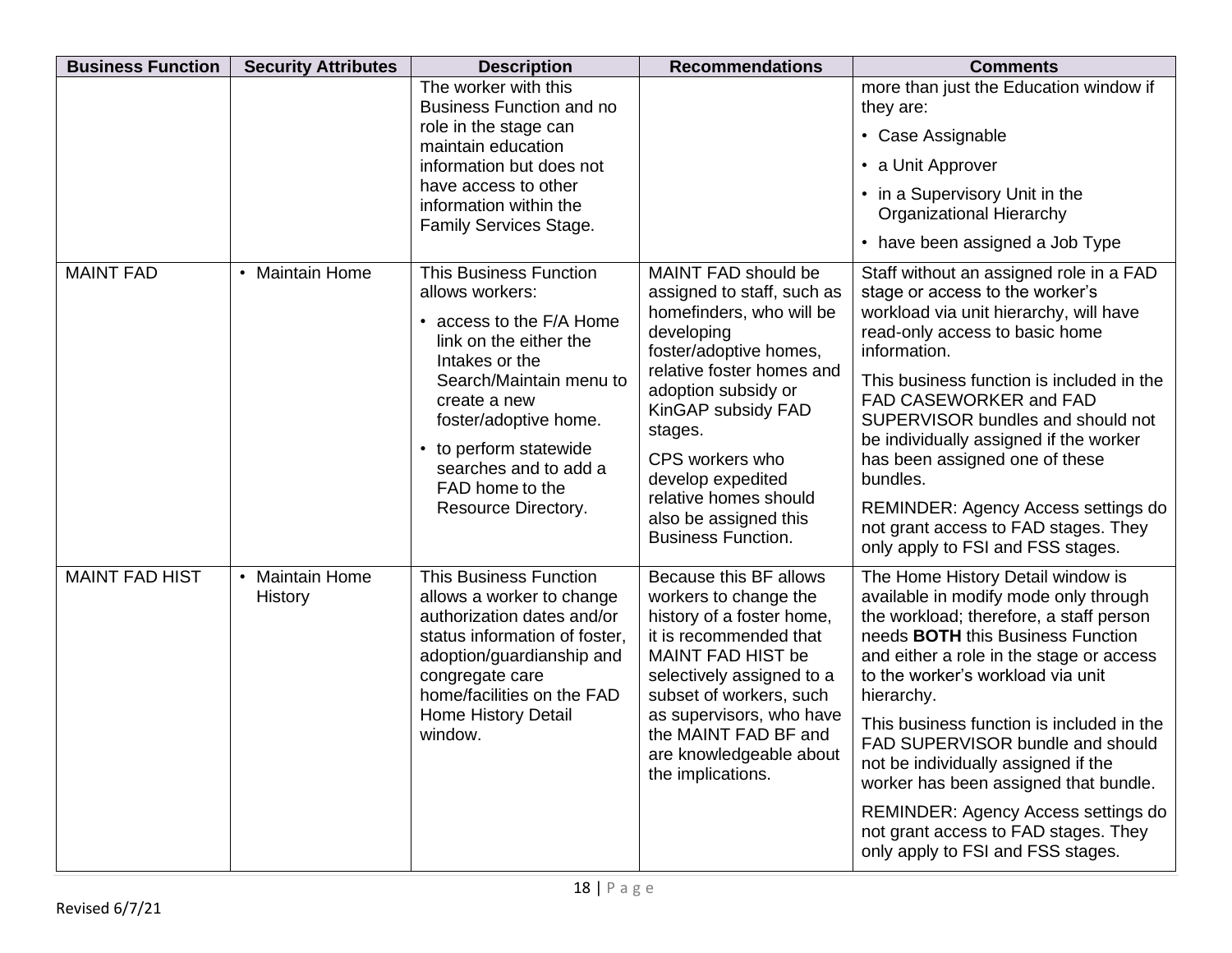| <b>Business Function</b> | <b>Security Attributes</b> | <b>Description</b>                                                                                                                                                                                                                                                                                                                                                                                            | <b>Recommendations</b>                                                                                                                                                                                                                                                                                                                       | <b>Comments</b>                                                                                                                                                                                                                                                                                                                                                                                                                                                                                                                                       |
|--------------------------|----------------------------|---------------------------------------------------------------------------------------------------------------------------------------------------------------------------------------------------------------------------------------------------------------------------------------------------------------------------------------------------------------------------------------------------------------|----------------------------------------------------------------------------------------------------------------------------------------------------------------------------------------------------------------------------------------------------------------------------------------------------------------------------------------------|-------------------------------------------------------------------------------------------------------------------------------------------------------------------------------------------------------------------------------------------------------------------------------------------------------------------------------------------------------------------------------------------------------------------------------------------------------------------------------------------------------------------------------------------------------|
| <b>MAINT HEALTH</b>      | • Maintain Health          | The MAINT HEALTH<br><b>Business Function is a</b><br>specialty path function that,<br>when paired with the<br>CASE/PERS SRCH BF,<br>permits staff to access,<br>view and/or update Health<br>information for any child in<br>a Family Service Stage<br>(FSS) where the district<br>has a role of Case<br>Manager (CM) or Case<br>Worker Monitor (CWM).                                                        | It is recommended that<br>MAINT HEALTH be given<br>to staff responsible for<br>documenting/updating<br>health information and<br>maintaining the medical<br>history for all children in<br>the district; such as a<br>nurse, care coordinator<br>or other health care<br>professional, who does<br>not need for full access to<br>the stage. | Workers assigned a role in the FSS<br>typically do not need to be assigned<br>the MAINT HEALTH BF as they are<br>granted maintain access to the Health<br>window by virtue of their role in the<br>stage as a Case Manager, Case<br>Planner or Case Worker Monitor.<br>Workers with access to the workloads of<br>these workers via unit hierarchy will also<br>have access to maintain health<br>information for all children in the stage<br>without being assigned the MAINT<br><b>HEALTH BF.</b>                                                  |
|                          |                            | For FSSs where the district<br>has a role of Case Planner<br>(CP) or Case Worker (CW)<br>(but not CM or CWM), the<br>district must also have<br>been designated as having<br>health responsibility for the<br>child.<br>A worker with the MAINT<br><b>HEALTH BF and no</b><br>assigned role in the stage<br>can maintain health<br>information but does not<br>have access to other<br>information within the | Refer to the<br><b>CONNECTIONS Build</b><br>18.9.1 Health Services<br>Job Aid for further detail.                                                                                                                                                                                                                                            | Without the MAINT HEALTH BF, district<br>workers with the role of Case Worker, or<br>those with unit hierarchy access to their<br>workload, can view and maintain health<br>information only for children for whom<br>the district has been designated as<br>responsible.<br>District workers with a role of Case<br>Manger (CM) or Case Planner (CP) or<br>those with access to their workloads via<br>unit hierarchy can designate health<br>responsibility for a child to the<br>district/agency of other workers<br>assigned a role in the stage. |
|                          |                            | <b>Family Services Stage</b><br>unless additional access<br>has also been granted.                                                                                                                                                                                                                                                                                                                            |                                                                                                                                                                                                                                                                                                                                              | <b>Agency Access and Organizational</b><br>Hierarchy paths do NOT grant access<br>to the health module.<br><b>Additional Access Rules for Open</b>                                                                                                                                                                                                                                                                                                                                                                                                    |
|                          |                            |                                                                                                                                                                                                                                                                                                                                                                                                               |                                                                                                                                                                                                                                                                                                                                              | Stages:<br>• Workers with the MAINT HEALTH BF<br>in the same district as the Case<br>Manager or CPS Worker Monitor but<br>without a role in the stage can<br>maintain health information for all<br>tracked children in the stage.                                                                                                                                                                                                                                                                                                                    |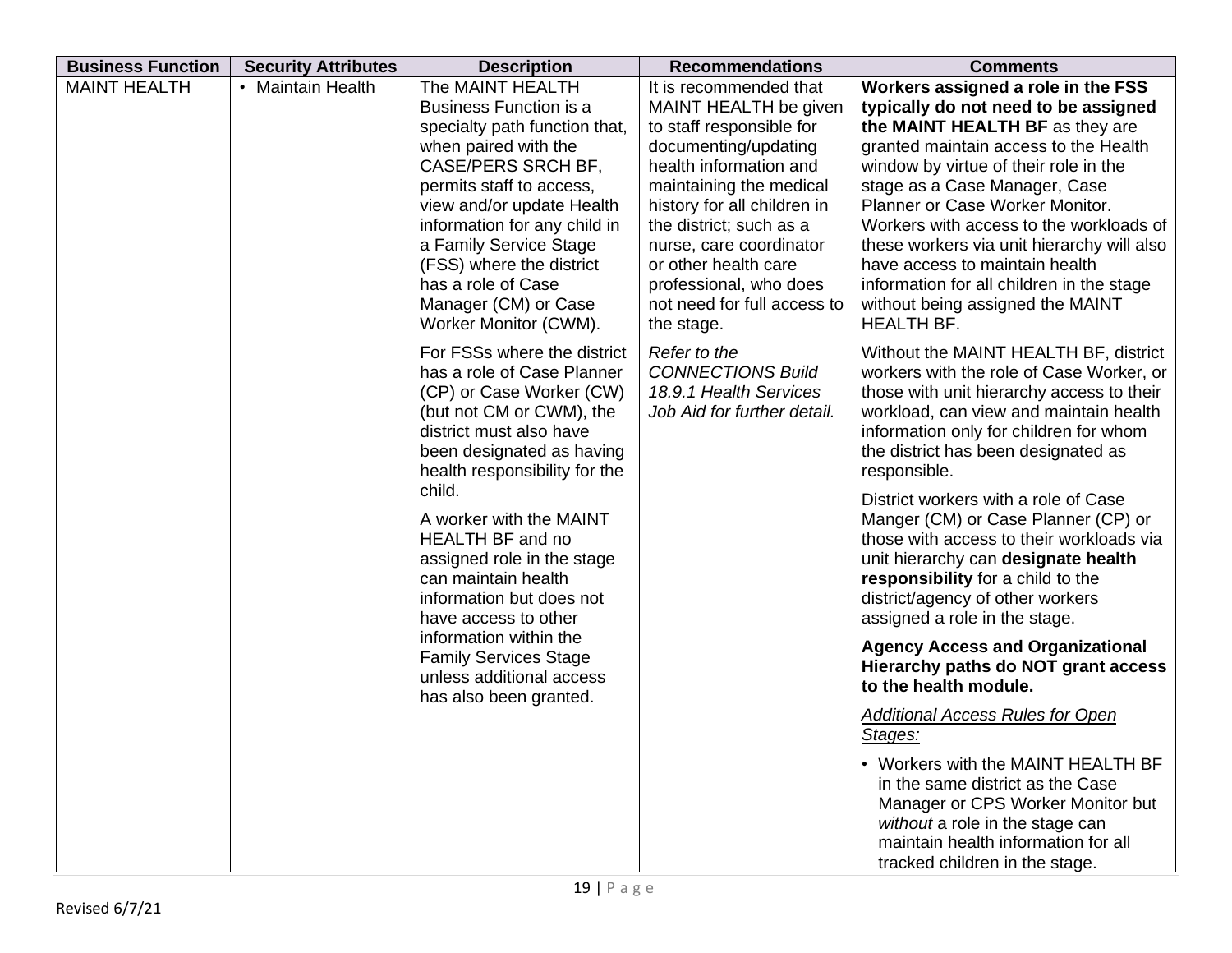| <b>Business Function</b> | <b>Security Attributes</b> | <b>Description</b> | <b>Recommendations</b> | <b>Comments</b>                                                                                                                                                                                                                                                                                                                              |
|--------------------------|----------------------------|--------------------|------------------------|----------------------------------------------------------------------------------------------------------------------------------------------------------------------------------------------------------------------------------------------------------------------------------------------------------------------------------------------|
|                          |                            |                    |                        | • Workers with the MAINT HEALTH BF<br>in the same district as the Case<br>Planner or Case Worker but without a<br>role in the stage can only maintain<br>health information for children for<br>whom the district has been<br>designated as having health<br>responsibility.                                                                 |
|                          |                            |                    |                        | • Workers with the MAINT HEALTH BF<br>in the same district as the Case<br>Worker but without a role in the stage<br>may also view health information in<br>open stages, for any child for whom<br>their district was previously<br>responsible, though they will only<br>view that information up to the time<br>their responsibility ended. |
|                          |                            |                    |                        | <b>Access Rules for Closed Stages:</b>                                                                                                                                                                                                                                                                                                       |
|                          |                            |                    |                        | Workers with the MAINT HEALTH<br>BF in the district of the Case<br>Manager or CPS Worker Monitor<br>may view or maintain health<br>information for all tracked children in<br>the stage.                                                                                                                                                     |
|                          |                            |                    |                        | Workers with the MAINT HEALTH<br>BF assigned at the time of stage<br>closure in the district of the Case<br>Planner may view or maintain health<br>information for all tracked children in<br>the stage.                                                                                                                                     |
|                          |                            |                    |                        | Workers with the MAINT HEALTH<br>BF assigned at the time of stage<br>closure in the district of the Case<br>Worker may view or maintain health<br>information for children for whom<br>their district was designated<br>responsible.                                                                                                         |
|                          |                            |                    |                        | Staff with the MAINT HEALTH BF in<br>the same district as a worker with a                                                                                                                                                                                                                                                                    |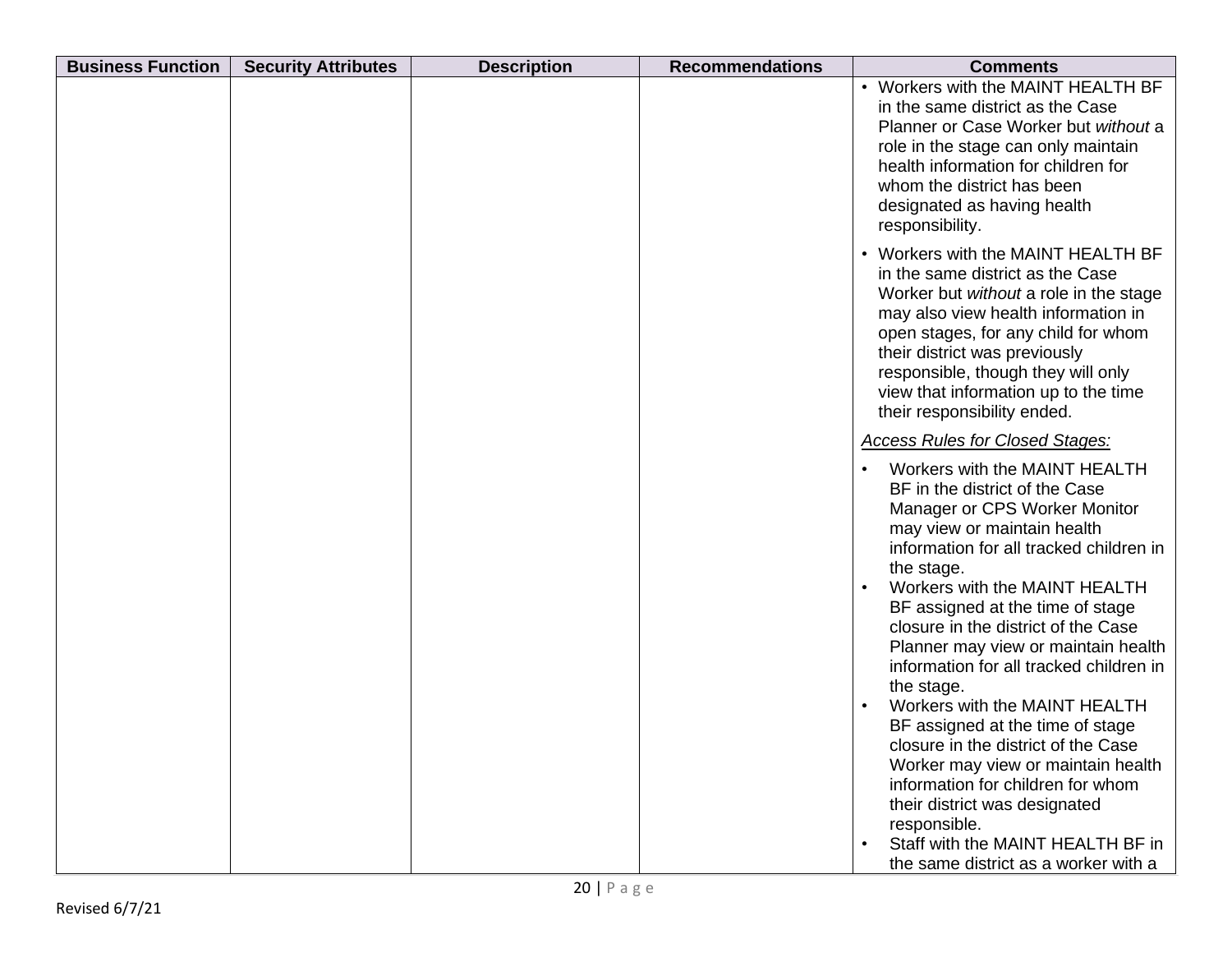| <b>Business Function</b> | <b>Security Attributes</b>                | <b>Description</b>                                                                                                                                                                                                                                                                                                                                                                                                                                                                                                                                                                                                                                                                                           | <b>Recommendations</b>                                                                                                                                                                                                                                                                                                                                                                                                                                                                                                                                                                                                             | <b>Comments</b>                                                                                                                                                                                                                                                                                                                                                                                                                                                                                                                                                                                                                                                                                                                                                                                                                                                                                                                                |
|--------------------------|-------------------------------------------|--------------------------------------------------------------------------------------------------------------------------------------------------------------------------------------------------------------------------------------------------------------------------------------------------------------------------------------------------------------------------------------------------------------------------------------------------------------------------------------------------------------------------------------------------------------------------------------------------------------------------------------------------------------------------------------------------------------|------------------------------------------------------------------------------------------------------------------------------------------------------------------------------------------------------------------------------------------------------------------------------------------------------------------------------------------------------------------------------------------------------------------------------------------------------------------------------------------------------------------------------------------------------------------------------------------------------------------------------------|------------------------------------------------------------------------------------------------------------------------------------------------------------------------------------------------------------------------------------------------------------------------------------------------------------------------------------------------------------------------------------------------------------------------------------------------------------------------------------------------------------------------------------------------------------------------------------------------------------------------------------------------------------------------------------------------------------------------------------------------------------------------------------------------------------------------------------------------------------------------------------------------------------------------------------------------|
|                          |                                           |                                                                                                                                                                                                                                                                                                                                                                                                                                                                                                                                                                                                                                                                                                              |                                                                                                                                                                                                                                                                                                                                                                                                                                                                                                                                                                                                                                    | role of Case Worker whose district<br>was unassigned prior to the stage<br>closure may not view or maintain<br>any health information.                                                                                                                                                                                                                                                                                                                                                                                                                                                                                                                                                                                                                                                                                                                                                                                                         |
| <b>MAINT ON-CALL</b>     | • Maintain On-Call                        | <b>This Business Function</b><br>allows a worker to:<br>• maintain the on-call<br>window for their district<br>• view on-call information<br>for all counties statewide                                                                                                                                                                                                                                                                                                                                                                                                                                                                                                                                      | It is recommended that<br>this BF be assigned to<br>multiple individuals since<br>up-to-date, accurate<br>information is imperative<br>for the timely assignment<br>of SCR reports.                                                                                                                                                                                                                                                                                                                                                                                                                                                | The On-Call link on the Search/Maintain<br>menu only displays for all workers<br>assigned this BF.<br>All district workers assigned this BF will<br>receive email notifications (one per day)<br>if the on-call schedule is due to expire in<br>seven days or less.                                                                                                                                                                                                                                                                                                                                                                                                                                                                                                                                                                                                                                                                            |
| <b>MAINT ORG HIER</b>    | • Maintain<br>Organizational<br>Hierarchy | <b>This Business Function</b><br>allows the Security<br>Coordinator or Back-up<br>Security Coordinator to<br>arrange District units into a<br>hierarchical structure.<br>When used in conjunction<br>with Direct Supervisory<br>Line Agency Access<br>settings, this grants full<br>access to a worker's To-<br>Dos and to FSI and FSS<br>stages on their workload to<br>anyone in the district<br>whose unit is positioned in<br>a direct supervisory line<br>above that worker's unit.<br>This functionality applies<br>only to FSI and FSS<br>stages; it does not grant<br>access to CPS, FAR or<br>FAD stages.<br>Creating an Organizational<br>Hierarchy, without use of<br><b>Agency Access Direct</b> | <b>This powerful Business</b><br><b>Function can be used</b><br>to allow a great deal of<br>access to a large<br>number of workers<br>throughout a district's<br>hierarchy.<br>It is most useful for<br>districts where staff, such<br>as higher-level<br>administrators need<br>access to services cases<br>in numerous subordinate<br>units.<br><b>This Business Function</b><br>should be assigned to the<br>Security Coordinator and<br><b>Back-up Security</b><br>Coordinator only if the<br><b>District will be</b><br>employing this type of<br>security strategy and<br>the proper use of these<br>settings is understood. | This business function can only be<br>assigned by OCFS.<br>See the Security page of the<br><b>CONNECTIONS</b> website<br>(www.ocfs.state.ny.us/connect/security/)<br>for information on how to request this<br><b>Business Function.</b><br>While CONNECTIONS allows all units<br>in a district to be configured into an<br>Organizational Hierarchy, it only grants<br>access to FSI and FSS stages; it does<br>not grant access to CPS, FAR or FAD<br>stages. Thus, only part of a worker's<br>workload may be seen if the worker<br>caries a mixed caseload of CPS and/or<br>FAD plus services stages.<br>The MAINT ORG HIER BF is only<br>visible on the list of Business Functions<br>in the Security tab to those that have<br>this BF assigned.<br>The Org Hierarchy link on the<br>Search/Maintain Menu displays only for<br>workers who have been assigned either<br>the MAINT ORG HIER or VIEW ORG<br><b>HIER Business Function.</b> |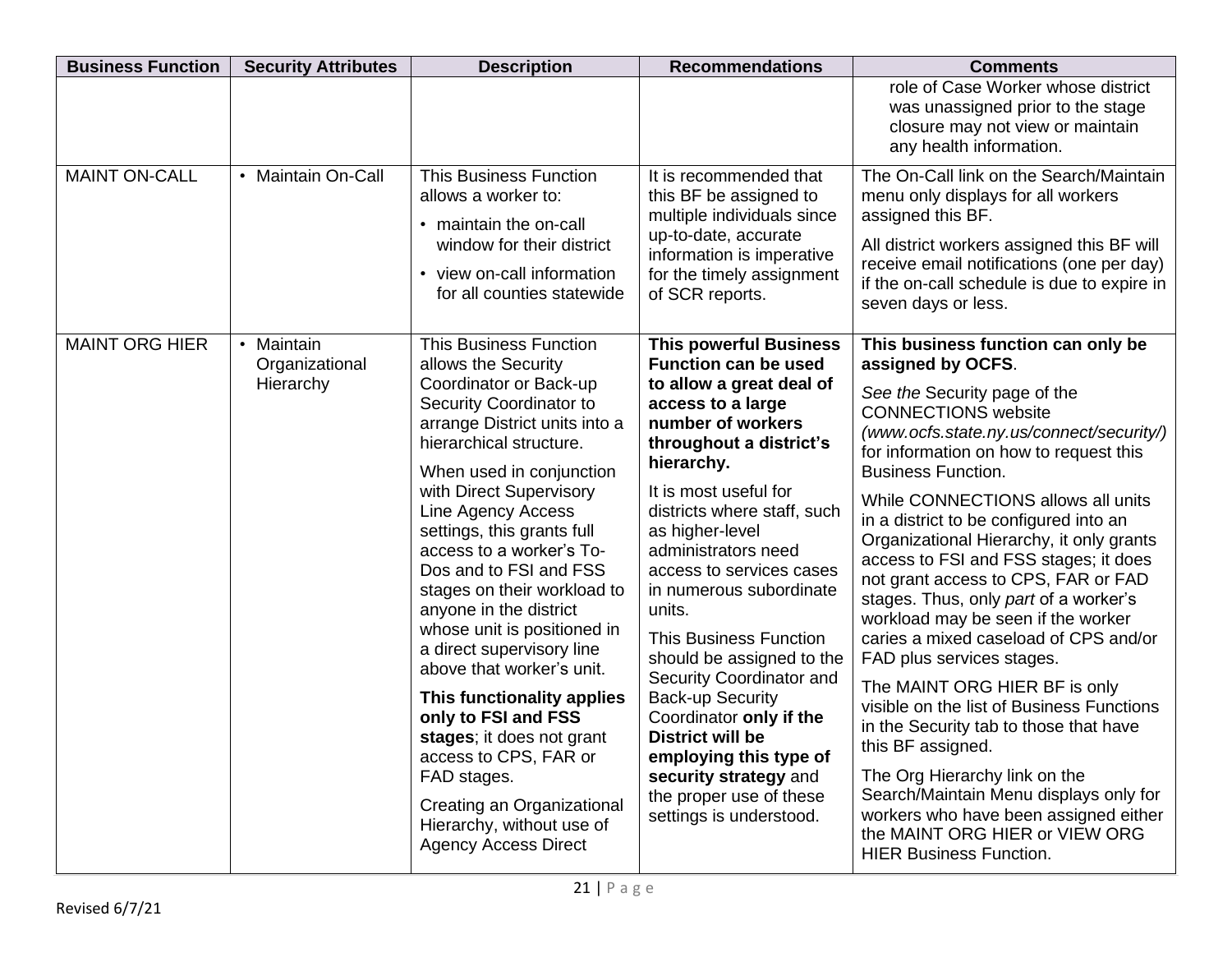| <b>Business Function</b> | <b>Security Attributes</b> | <b>Description</b>                                                                                                                                                                                                                                                                                                                                                                                                                                                                                                                                                                                                                                                                                                                             | <b>Recommendations</b>                                                                                                                                                                          | <b>Comments</b>                                                                                                                         |
|--------------------------|----------------------------|------------------------------------------------------------------------------------------------------------------------------------------------------------------------------------------------------------------------------------------------------------------------------------------------------------------------------------------------------------------------------------------------------------------------------------------------------------------------------------------------------------------------------------------------------------------------------------------------------------------------------------------------------------------------------------------------------------------------------------------------|-------------------------------------------------------------------------------------------------------------------------------------------------------------------------------------------------|-----------------------------------------------------------------------------------------------------------------------------------------|
|                          |                            | <b>Supervisory Line settings</b><br>confers no additional<br>access.                                                                                                                                                                                                                                                                                                                                                                                                                                                                                                                                                                                                                                                                           | Not all districts will find<br>use of the<br><b>Organizational</b><br><b>Hierarchy strategy</b><br>necessary or beneficial.                                                                     | See the CONNECTIONS Security Tip<br>Sheet Organizational Hierarchy &<br>Agency Access for more information on<br>this security feature. |
| <b>MAINT PLACE</b>       | • Maintain<br>Placement    | <b>This Business Function</b><br>allows a worker to initiate a<br>placement request and<br>complete all the fields on<br>the main Placement<br>window, except for the<br><b>Placement Worker</b><br>Assigned field (which, if<br>needed, requires either the<br><b>ASSIGN PLACE or</b><br>INITIATE PLACE BF).<br>A worker with the MAINT<br>PLACE BF can complete or<br>modify the following fields:<br>• Children Needing<br>Placement<br>• Requested Placement<br>Date<br>• Request Status<br><b>Critical Address</b><br><b>Information</b><br><b>Resource Search</b><br>Parameters<br>• Comments<br>In addition, the worker with<br>this BF can modify<br>information in the following<br>windows via links in the left<br>navigation pane: | This BF should be<br>assigned to workers<br>responsible for initiating a<br>placement request and<br>completing all information<br>up to the point of<br>searching for a suitable<br>placement. | Workers with this BF cannot execute a<br>search or place a child with a resource<br>without also being assigned the<br>SEARCH PLACE BF. |
|                          |                            | <b>Child Characteristics</b><br><b>Special Restrictions</b><br>• Priority Criteria                                                                                                                                                                                                                                                                                                                                                                                                                                                                                                                                                                                                                                                             |                                                                                                                                                                                                 |                                                                                                                                         |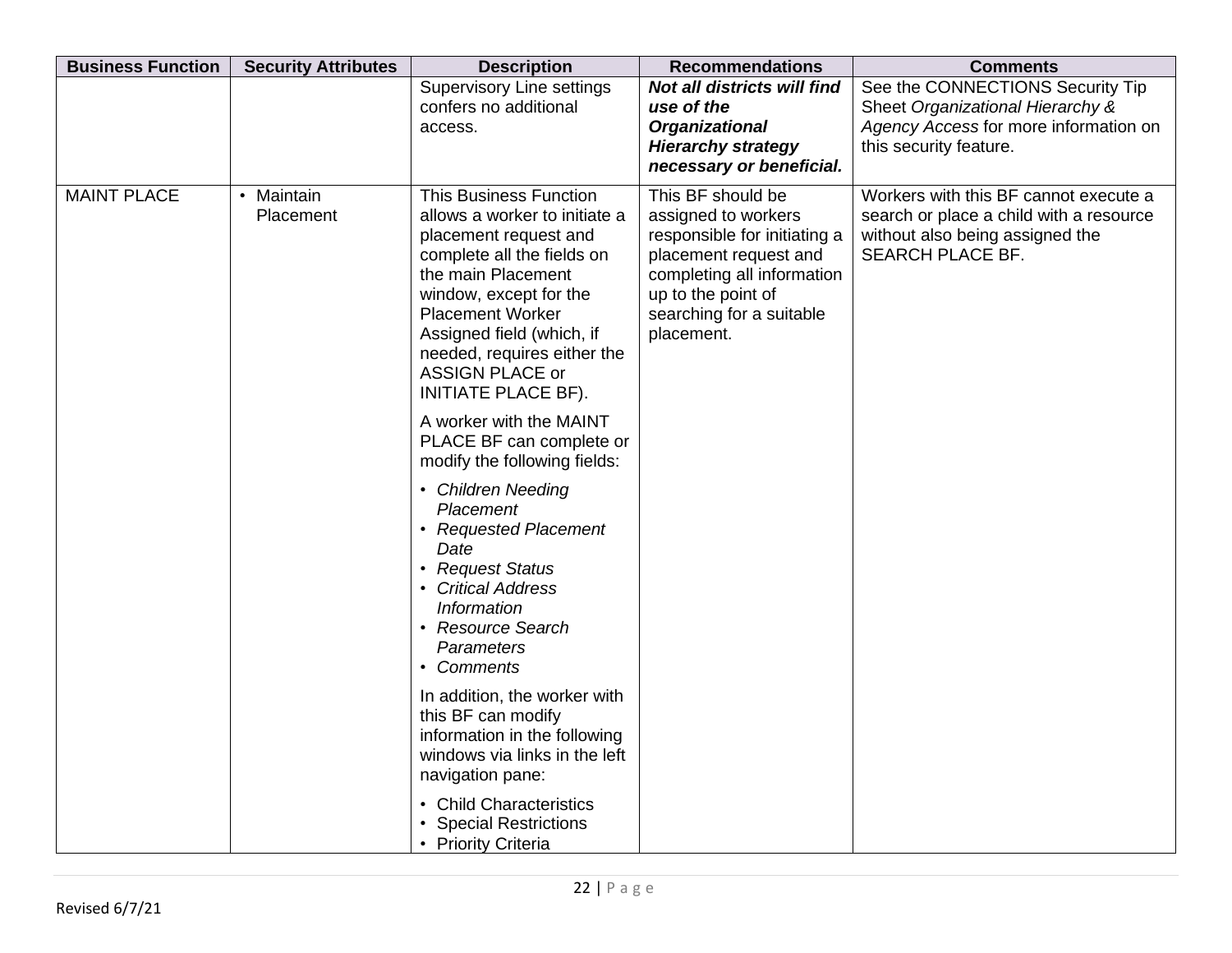| <b>Business Function</b>                                 | <b>Security Attributes</b>                                 | <b>Description</b>                                                                                                                                                                                                                                                                                                                                                                              | <b>Recommendations</b>                                                                                                                                                                                                                          | <b>Comments</b>                                                                                                                                                                                                                                                                                                                                                                                                               |
|----------------------------------------------------------|------------------------------------------------------------|-------------------------------------------------------------------------------------------------------------------------------------------------------------------------------------------------------------------------------------------------------------------------------------------------------------------------------------------------------------------------------------------------|-------------------------------------------------------------------------------------------------------------------------------------------------------------------------------------------------------------------------------------------------|-------------------------------------------------------------------------------------------------------------------------------------------------------------------------------------------------------------------------------------------------------------------------------------------------------------------------------------------------------------------------------------------------------------------------------|
|                                                          |                                                            | • Placement Evaluation                                                                                                                                                                                                                                                                                                                                                                          |                                                                                                                                                                                                                                                 |                                                                                                                                                                                                                                                                                                                                                                                                                               |
| <b>MAINT REPD ERR</b><br>(Maintain Reported<br>in Error) | <b>Maintain Person</b><br>$\bullet$<br>Role                | <b>This Business Function</b><br>allows a worker to change<br>a person's role in a CPS<br>investigation stage to<br>Reported in Error.<br>A person should only be<br>marked as Reported in<br>Error when they do not fall<br>under the definition of a<br>subject or other person<br>named in the report (SSL<br>412), and/or clearly should<br>not have been included in<br>the intake report. | Since the need to<br>perform this function<br>occurs infrequently, it<br>should only be assigned<br>to workers who are<br>knowledgeable about the<br>process and impacts of<br>the Maintain Reported in<br>Error functionality.                 | Refer to CONNECTIONS Step by Step<br>Guide: Data Maintenance for CPS<br>Workers for a comprehensive<br>description of the Remove Person in<br>Error process.                                                                                                                                                                                                                                                                  |
| <b>MAINT</b><br><b>RESOURCES</b>                         | Maintain<br>$\bullet$<br><b>Resources</b>                  | <b>This Business Function</b><br>allows a worker to add and<br>modify information in the<br>Resource Directory for the<br>following types of<br>resources:<br>• providers<br>• non-FAD facilities<br>• law enforcement<br>• hotlines/helplines<br>• schools                                                                                                                                     | This BF should be<br>assigned to workers<br>responsible for<br>maintaining information in<br>the Resource Directory<br>for their district.<br>This business function is<br>NOT needed by staff<br>responsible for creating<br>new foster homes. | New foster homes are created and<br>added to the Resource Directory by<br>workers with the MAINT FAD BF or with<br>the FAD CASEWORKER or FAD<br>SUPERVISOR bundle, which contains<br>that BF.<br><b>Workers with the Maintain Resources</b><br>BF can modify information for resources<br>within their jurisdiction.<br>State workers with the Super-Worker<br>security attribute can modify information<br>for any Resource. |
| <b>MAINT SECURITY</b>                                    | • Maintain Security<br>• View Business<br><b>Functions</b> | <b>This Business Function</b><br>allows a worker to:<br>• assign/unassign<br><b>Business Functions to all</b><br>staff within their district.<br>• assign/unassign Job<br>Types (used with Agency                                                                                                                                                                                               | This powerful, core<br><b>Business Function should</b><br>be assigned to the<br><b>CONNECTIONS Security</b><br>Coordinator and Backup<br>Security Coordinator.<br>Large districts with<br>multiple sites may wish to                            | The Security Coordinator or other<br>worker with this BF can assign the<br>MAINT SECURITY BF or any other BF<br>to themselves or others except those<br>BFs which require assignment from<br>OCFS (ASG MAINT ACTIVITY, DIR<br>ACTIVITY ENTRY, MAINT AGY ACC,<br>MAINT ORG HIER).                                                                                                                                              |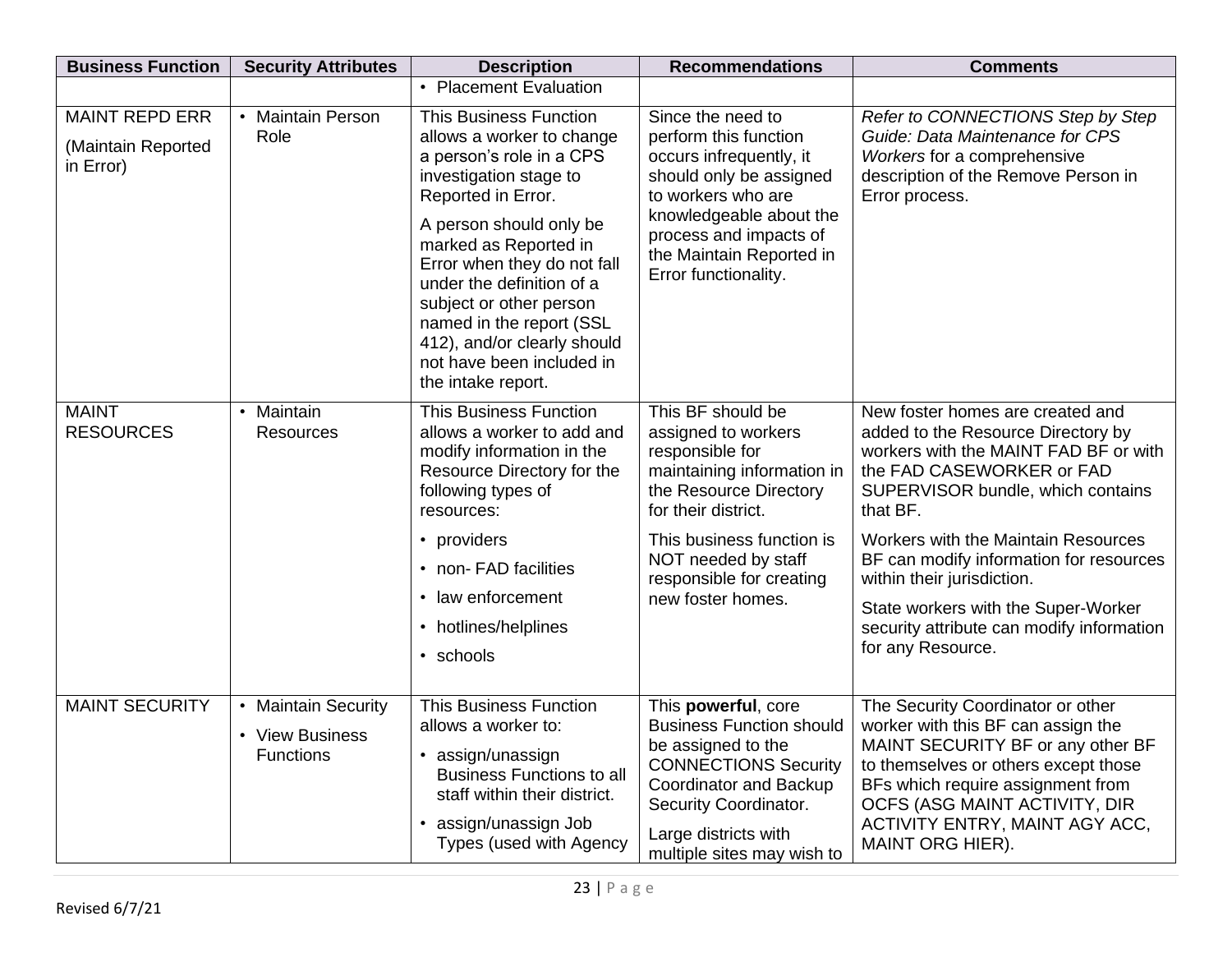| <b>Business Function</b> | <b>Security Attributes</b>    | <b>Description</b>                                                                                                                                                                                                                                                                                                                                                                                                                                                                                                                                                                                                                                                            | <b>Recommendations</b>                                                                                                                                                                                                       | <b>Comments</b>                                                                                                                                                                                                                                                                                                                                    |
|--------------------------|-------------------------------|-------------------------------------------------------------------------------------------------------------------------------------------------------------------------------------------------------------------------------------------------------------------------------------------------------------------------------------------------------------------------------------------------------------------------------------------------------------------------------------------------------------------------------------------------------------------------------------------------------------------------------------------------------------------------------|------------------------------------------------------------------------------------------------------------------------------------------------------------------------------------------------------------------------------|----------------------------------------------------------------------------------------------------------------------------------------------------------------------------------------------------------------------------------------------------------------------------------------------------------------------------------------------------|
|                          |                               | Access settings) to any<br>staff within their district<br>assign one individual's<br><b>Business Function Profile</b><br>to another individual in<br>their district for a<br>designated period of time<br>(create a Designee)<br>designate which<br>$\bullet$<br>placement notification<br>email(s) a worker will<br>receive                                                                                                                                                                                                                                                                                                                                                  | assign this Business<br>Function to at least one<br>individual at each site,<br>keeping in mind that<br>workers with MAINT<br>SECURITY are able to<br>modify information for all<br>staff at all sites in their<br>district. |                                                                                                                                                                                                                                                                                                                                                    |
| <b>VIEW SENS DASH</b>    | • View Sensitive<br>Dashboard | <b>This Business Function</b><br>controls access on the<br><b>Placement Dashboard to</b><br>placement requests<br>created from cases marked<br>as sensitive.<br>Users with access to the<br><b>Placement Dashboard</b><br>(having the PLACE DASH<br>BF) but without VIEW<br><b>SENS DASH will see</b><br>placement requests<br>generated from within<br>sensitive cases on the<br><b>Request for Placement</b><br>Services grid, but<br>information in the Stage<br>Name and Stage ID<br>columns will be masked.<br>The New Using button will<br>also be disabled.<br>Details will be hidden, a<br>system status message<br>displayed instead: "You do<br>not have the proper | This BF should be<br>assigned to staff<br>responsible for<br>processing placement<br>requests that originate<br>from stages marked as<br>sensitive.                                                                          | The BF also controls access to detailed<br>information on the Placement Resource<br>Roster. If the user does not have the<br>BF, and the generated report displays a<br>child who was placed from a placement<br>request initiated in a sensitive case, the<br>child's name will display as "occupied,"<br>and the child's PID will display blank. |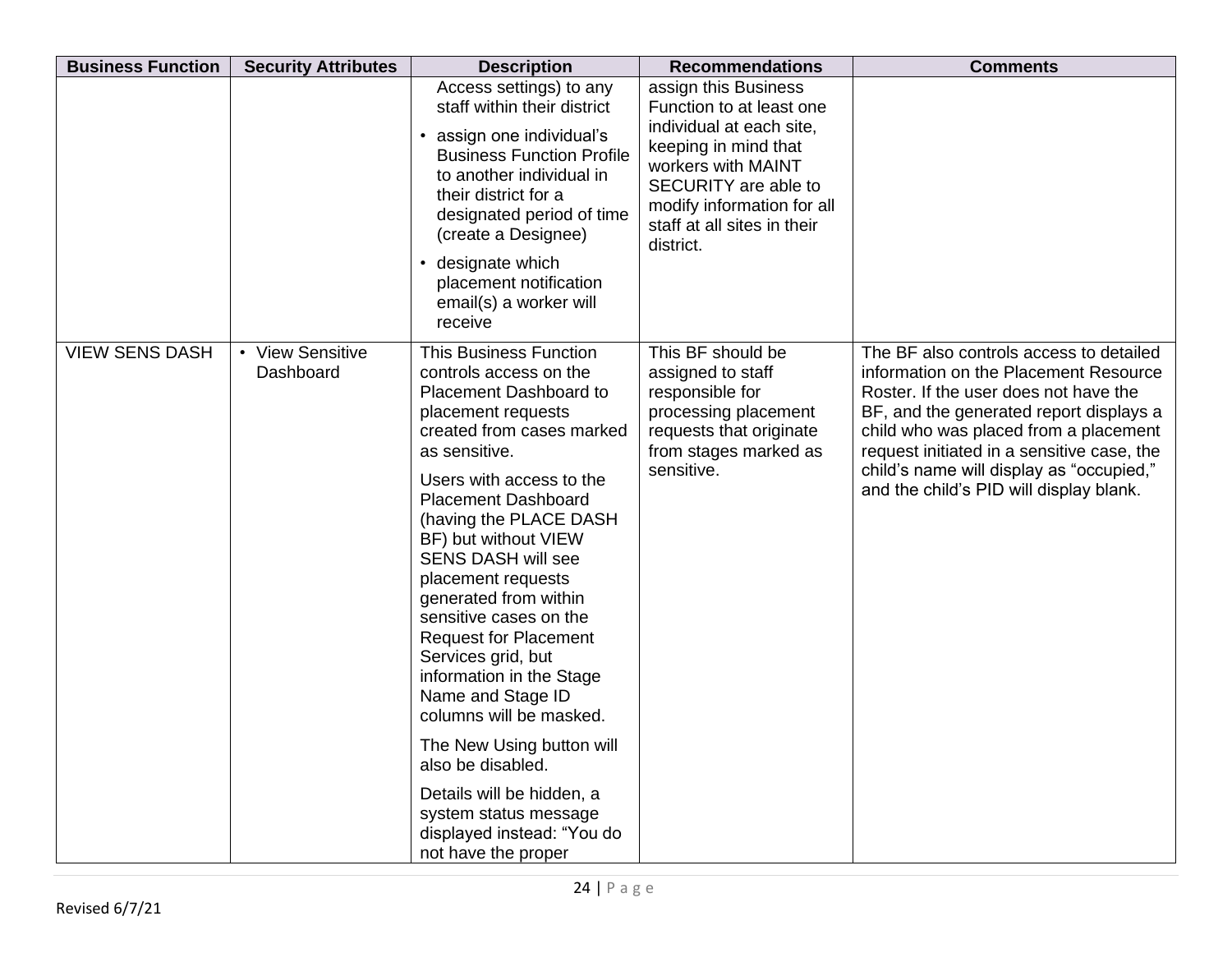| <b>Business Function</b> | <b>Security Attributes</b> | <b>Description</b>                                                                                                                                                                                                                                                                                                                                                                                                                                                                                        | <b>Recommendations</b>                                                                                                                                                                                                                                                                                                                                          | <b>Comments</b>                                                                                                                                                                                                                                                                                                                                                                                                                                                 |
|--------------------------|----------------------------|-----------------------------------------------------------------------------------------------------------------------------------------------------------------------------------------------------------------------------------------------------------------------------------------------------------------------------------------------------------------------------------------------------------------------------------------------------------------------------------------------------------|-----------------------------------------------------------------------------------------------------------------------------------------------------------------------------------------------------------------------------------------------------------------------------------------------------------------------------------------------------------------|-----------------------------------------------------------------------------------------------------------------------------------------------------------------------------------------------------------------------------------------------------------------------------------------------------------------------------------------------------------------------------------------------------------------------------------------------------------------|
|                          |                            | security to view the<br>selected request."                                                                                                                                                                                                                                                                                                                                                                                                                                                                |                                                                                                                                                                                                                                                                                                                                                                 |                                                                                                                                                                                                                                                                                                                                                                                                                                                                 |
| <b>MAINTAIN OFFICE</b>   | • Maintain Office          | <b>This Business Function</b><br>allows a worker to add,<br>modify and delete office<br>sites for their district.                                                                                                                                                                                                                                                                                                                                                                                         | This BF is used<br>infrequently and can be<br>assigned to the Security<br>Coordinator and Back-Up<br>Security Coordinator on<br>an as-needed basis.                                                                                                                                                                                                             | The Security Coordinator or other<br>workers with this Business Function can<br>modify information for all offices in their<br>district.<br>All workers have view access to office<br>information through the Office link on<br>the Search/Maintain menu. Searches<br>default to the worker's own district but<br>can be changed. An Agency Code<br>and/or additional information is required<br>to search for information about other<br>districts/agencies.   |
| <b>MAINTAIN STAFF</b>    | • Maintain Staff           | <b>This Business Function</b><br>allows workers to:<br>• add, modify, and delete<br>staff information for<br>workers in their district<br>• mark staff as case<br>assignable.<br>• end-date staff in<br><b>CONNECTIONS</b><br>enter/update WMS ID<br>agency/unit/worker<br>information when a<br>worker moves between<br>units.<br>specify a Category for a<br>worker (which displays<br>as the Job Class on the<br>Staff List)<br>• enter/update the CCRS<br>ID agency/unit/worker<br>information when a | This BF should be<br>assigned to the Security<br>Coordinator and Back-Up<br>Security Coordinator.<br>Some districts may also<br>want to assign this<br><b>Business Function to unit</b><br>supervisors so they can<br>end-date staff in<br><b>CONNECTIONS who</b><br>have left the district once<br>the departing worker's<br>workload and To-Dos are<br>empty. | The Security Coordinator or other<br>workers with the MAINTAIN STAFF BF<br>can modify information for all staff in<br>their district.<br>All workers have view access to staff<br>information through the Staff/Security<br>link on the Search/Maintain menu<br>without being assigned this business<br>function. Searches default to the<br>worker's own district but can be<br>changed by entering the correct Agency<br>Code for another district or agency. |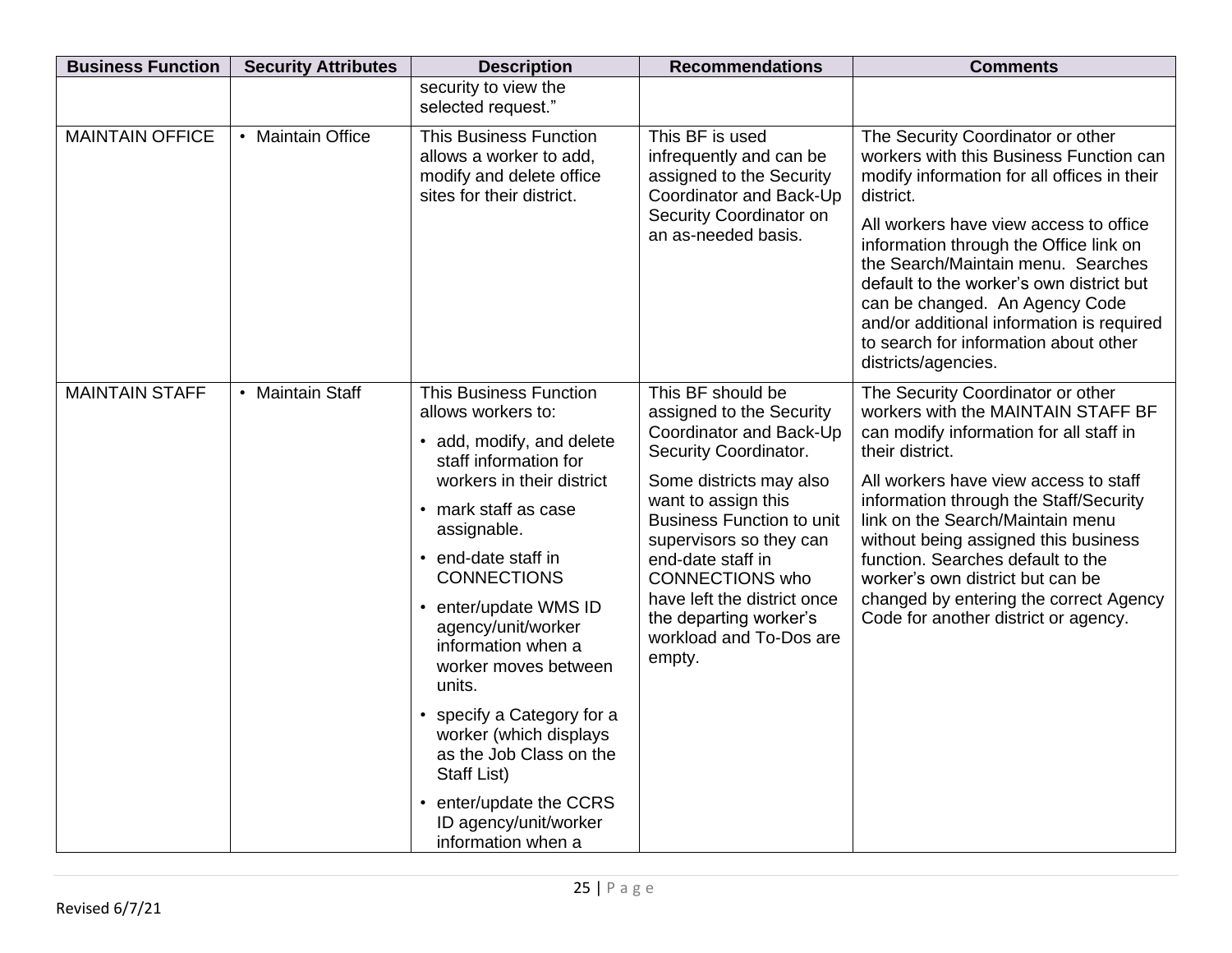| <b>Business Function</b> | <b>Security Attributes</b>        | <b>Description</b>                                                                                                                                                                                                                                                                                             | <b>Recommendations</b>                                                                                                                                                                                                                                                                                                                                                                  | <b>Comments</b>                                                                                                                                                                                                                                                                                                                                                                                                                                                                                                                 |
|--------------------------|-----------------------------------|----------------------------------------------------------------------------------------------------------------------------------------------------------------------------------------------------------------------------------------------------------------------------------------------------------------|-----------------------------------------------------------------------------------------------------------------------------------------------------------------------------------------------------------------------------------------------------------------------------------------------------------------------------------------------------------------------------------------|---------------------------------------------------------------------------------------------------------------------------------------------------------------------------------------------------------------------------------------------------------------------------------------------------------------------------------------------------------------------------------------------------------------------------------------------------------------------------------------------------------------------------------|
|                          |                                   | worker moves between<br>units.                                                                                                                                                                                                                                                                                 |                                                                                                                                                                                                                                                                                                                                                                                         |                                                                                                                                                                                                                                                                                                                                                                                                                                                                                                                                 |
| <b>MAINTAIN UNIT</b>     | <b>Maintain Unit</b><br>$\bullet$ | <b>This Business Function</b><br>allows a worker to manage<br>all units in their district by:<br>• creating, renaming, and<br>deleting units<br>• assigning/changing Unit<br>Approvers<br>• adding workers to and<br>deleting workers from<br>units<br>establishing access<br>through unit hierarchy &<br>role | This BF should be<br>assigned to the<br><b>CONNECTIONS Security</b><br>Coordinator, Back-Up<br>Security Coordinator, and<br>other staff (if any)<br>responsible for moving<br>staff into, out of and<br>between units.                                                                                                                                                                  | The MAINT UNIT BF is needed to move<br>new staff from the Conversion Units<br>created when workers are added to<br><b>CONNECTIONS</b> and to delete those<br>Conversion Units (e.g. N01, N02).<br>All workers have view access to unit<br>information through the Unit link on the<br>Search/Maintain menu without being<br>assigned this business function.<br>See the CONNECTIONS Security Tip<br>Sheet Working with Units for more<br>information on moving staff into the<br>correct unit and deleting Conversion<br>units. |
| <b>MARK SENSITIVE</b>    | • Mark Sensitive<br>Case          | <b>This Business Function</b><br>allows a worker to<br>designate a case as<br>"sensitive" or remove to the<br>designation from a case<br>that has been already<br>marked as such.<br>Stages marked as sensitive<br>display with a red<br>exclamation point next to<br>the stage name.                          | This BF should be<br>assigned to select staff<br>responsible for deciding<br>which cases need an<br>extra layer of security.<br>Cases should be marked<br>"sensitive" if<br>• they are high profile<br>community cases,<br>• involve persons<br>reported to the SCR<br>who are employed by<br>the district, the SCR or<br>OCFS or<br>• involve persons known<br>to local CPS staff from | Marking one stage in a case as<br>sensitive marks all open stages in the<br>same case (having the same case<br>number) as sensitive.<br>This business function is contained in<br>the CPS SUP and CPS SUP Limited<br>bundles. Workers assigned one of<br>these bundles do not also need this BF<br>assigned individually.<br>Marking an FSI as sensitive does not<br>require the MARK SENSITIVE BF If<br>done from the assigned worker's<br>workload,                                                                           |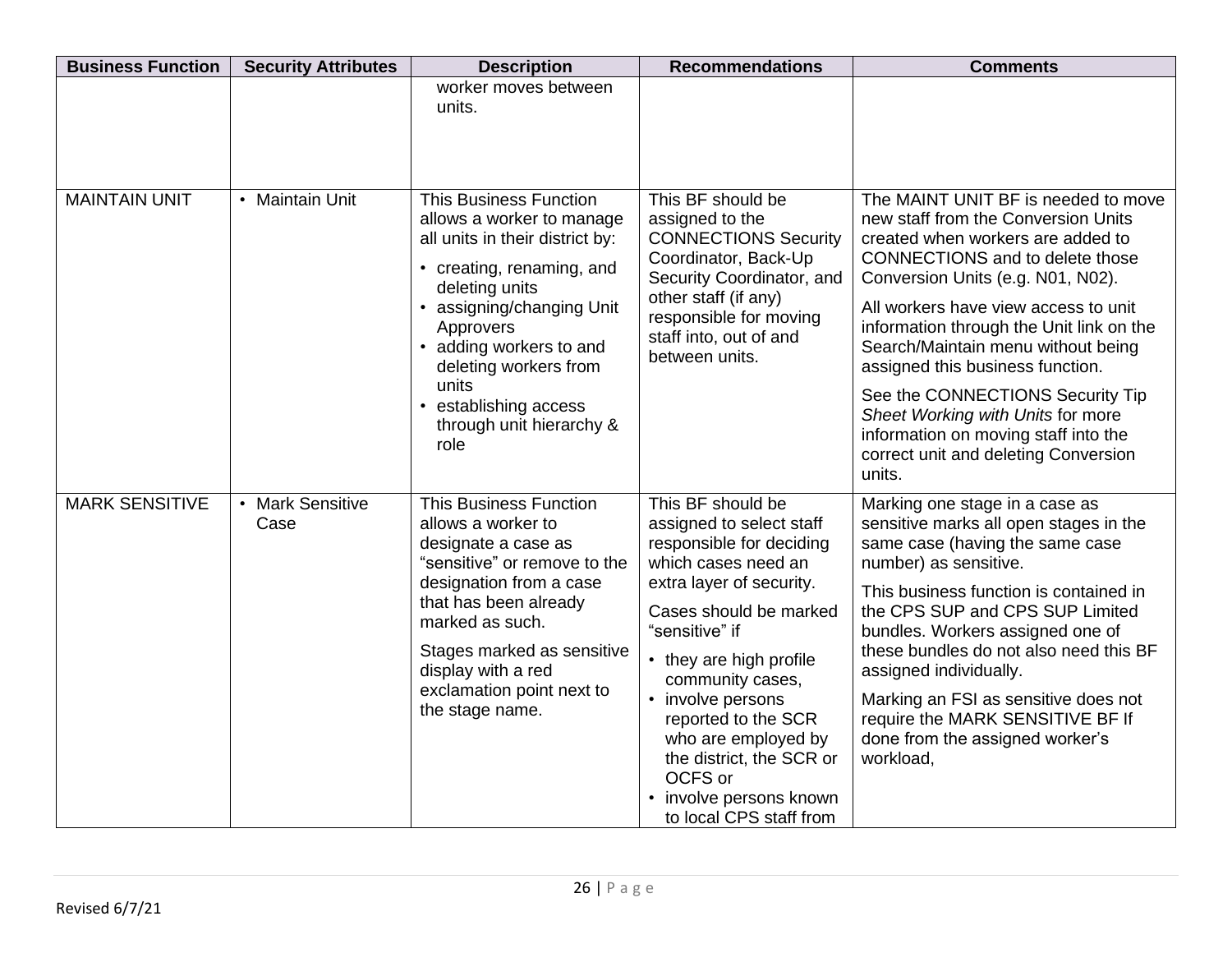| <b>Business Function</b> | <b>Security Attributes</b>                 | <b>Description</b>                                                                                                                                                                                                                                                                                                                                                                                                                                                                                                    | <b>Recommendations</b>                                                                                                                                                                                                                                                                                                                                | <b>Comments</b>                                                                                                                                                                                                                                                                                                                                                                                                                                                                                                                                                                                                                      |
|--------------------------|--------------------------------------------|-----------------------------------------------------------------------------------------------------------------------------------------------------------------------------------------------------------------------------------------------------------------------------------------------------------------------------------------------------------------------------------------------------------------------------------------------------------------------------------------------------------------------|-------------------------------------------------------------------------------------------------------------------------------------------------------------------------------------------------------------------------------------------------------------------------------------------------------------------------------------------------------|--------------------------------------------------------------------------------------------------------------------------------------------------------------------------------------------------------------------------------------------------------------------------------------------------------------------------------------------------------------------------------------------------------------------------------------------------------------------------------------------------------------------------------------------------------------------------------------------------------------------------------------|
|                          |                                            |                                                                                                                                                                                                                                                                                                                                                                                                                                                                                                                       | an arena outside the<br>scope of employment.<br>Comments should be                                                                                                                                                                                                                                                                                    |                                                                                                                                                                                                                                                                                                                                                                                                                                                                                                                                                                                                                                      |
|                          |                                            |                                                                                                                                                                                                                                                                                                                                                                                                                                                                                                                       | entered to explain why<br>the stage is being<br>marked as sensitive so<br>that future workers can<br>reasonably evaluate<br>if/when the designation<br>should be ended.                                                                                                                                                                               |                                                                                                                                                                                                                                                                                                                                                                                                                                                                                                                                                                                                                                      |
| MERGE/SPLIT              | • Person Merge/Split<br>• Case Merge/Split | The Merge/Split Business<br>Function is a powerful<br>function that allows a<br>worker to:<br>Merge person<br>identification numbers<br>(PIDs) when the same<br>individual is known to the<br><b>CONNECTIONS</b><br>database by more than<br>one PID.<br>Merge case numbers<br>٠<br>when there are<br>subsequent CPS reports<br>and when new case<br>information needs to be<br>associated with a<br>previously established<br>case number.<br>Split persons or cases<br>$\bullet$<br>that were previously<br>merged. | Due to the potential for<br>incorrect person merges<br>to distort a person's<br>history in the system,<br>local discretion should be<br>used in assigning this BF.<br>While the need to<br>perform merges occurs<br>regularly, this BF should<br>only be assigned to staff<br>who are well trained and<br>knowledgeable about the<br>process and its. | The ability to merge and split case<br>and/or person information helps keep<br>an individual's history together and to<br>otherwise maintain the integrity of the<br>data within CONNECTIONS.<br>The splitting process for PIDs does<br>not simply reverse the effects of a<br>merge. Additional Local Data<br>Maintenance may be required to fully<br>correct the result of a bad merge as the<br>correct PID may need to be manually<br>added back to past stages where it was<br>present prior to an incorrect merge.<br>See the CONNECTIONS website for<br>information on Person Merge/Split<br>training and training materials. |
| <b>MODIFY CID</b>        | • Modify CID                               | <b>This Business Function</b><br>allows a worker to modify<br>or correct the Activities<br>Case Initiation Date (CID)                                                                                                                                                                                                                                                                                                                                                                                                 | Since a change in<br>Activities CID is an<br>infrequent occurrence,<br>this BF should be<br>selectively assigned to                                                                                                                                                                                                                                   | This BF is only available to district staff.<br>An Activities CID may need to be<br>modified to maintain the continuity of<br>tracking or legal events when a child<br>receiving services in one Family                                                                                                                                                                                                                                                                                                                                                                                                                              |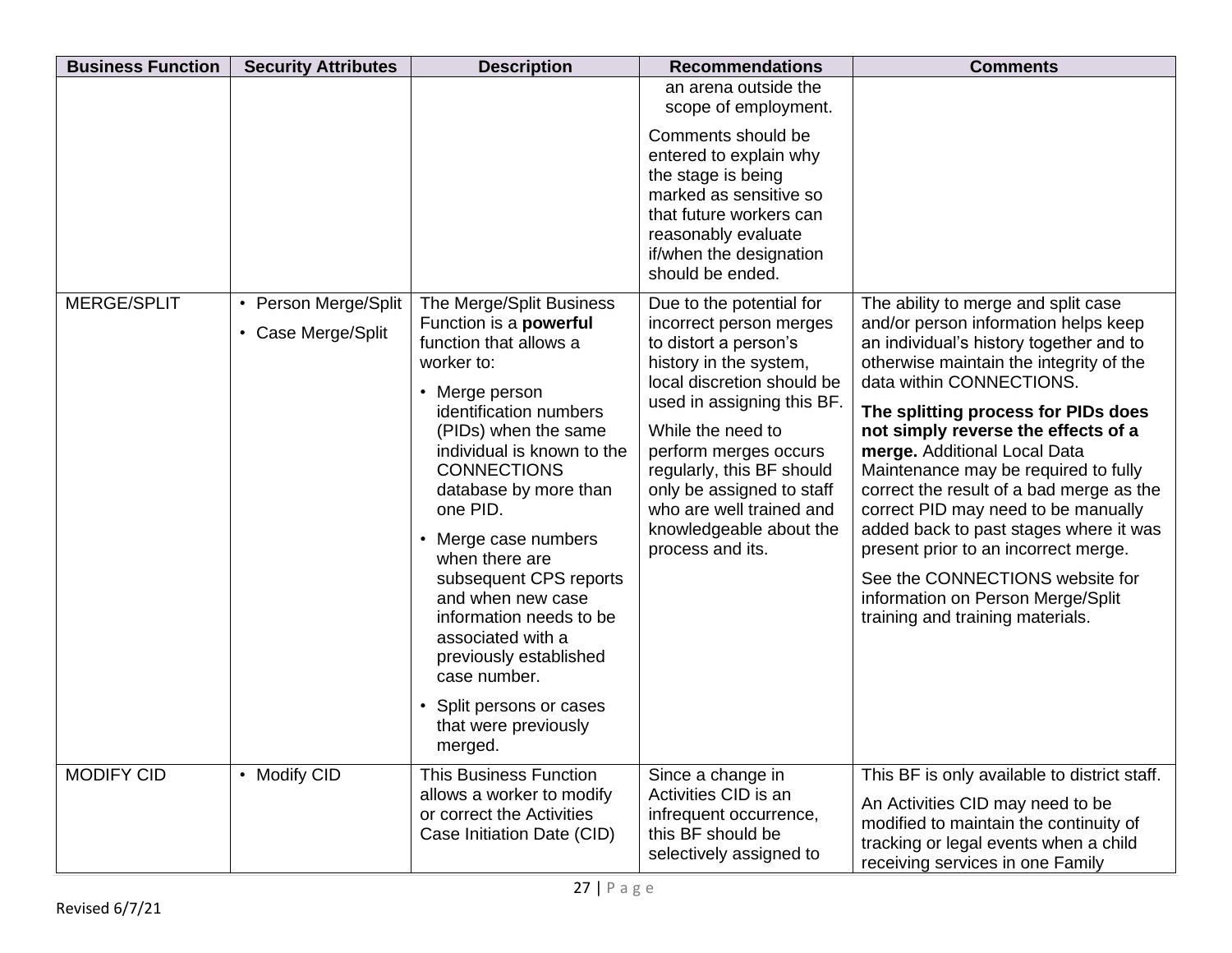| <b>Business Function</b>         | <b>Security Attributes</b>                                                                     | <b>Description</b>                                                                                                                                           | <b>Recommendations</b>                                                                                                                                                              | <b>Comments</b>                                                                                                          |
|----------------------------------|------------------------------------------------------------------------------------------------|--------------------------------------------------------------------------------------------------------------------------------------------------------------|-------------------------------------------------------------------------------------------------------------------------------------------------------------------------------------|--------------------------------------------------------------------------------------------------------------------------|
|                                  |                                                                                                | for a child in the Activities<br>module.<br>This function is <b>NOT</b>                                                                                      | staff responsible for<br>maintaining Activities<br>information.                                                                                                                     | Services Stage (FSS) moves to another<br>household and begins receiving<br>services under a different FSS.               |
|                                  |                                                                                                | required to change the<br>Case Initiation Date (CID)<br>of a Family Services Stage.                                                                          |                                                                                                                                                                                     | The CID may be modified multiple times<br>and will change the Activities CID for all<br>of the children in the WMS case. |
|                                  |                                                                                                |                                                                                                                                                              |                                                                                                                                                                                     | See the CONNECTIONS Tip Sheet,<br>Activities Task Tips, for further<br>information in the use of this BF.                |
| <b>PERSON</b><br><b>UNRELATE</b> | • Person Unrelate                                                                              | <b>This Business Function</b><br>allows a worker to unrelate<br>persons who were<br>incorrectly related at intake<br>by the State Central<br>Register (SCR). | It is recommended that<br>this BF be assigned to<br>workers responsible for<br>person maintenance for<br>stages (INV, FAR) that<br>originated with a CPS<br>Intake stage.           | See the Person Unrelate tip sheet for a<br>comprehensive description of the<br>Person Unrelate process.                  |
|                                  |                                                                                                |                                                                                                                                                              | Because of the potential<br>to effect other cases, the<br>PERSON UNRELATE BF<br>should only be assigned<br>to staff that are<br>knowledgeable about the<br>process and its impacts. |                                                                                                                          |
| <b>PLACE DASH</b>                | Placement<br>$\bullet$<br>Dashboard                                                            | <b>This Business Function</b><br>grants access to the                                                                                                        | This BF should be<br>assigned to workers                                                                                                                                            | District workers accessing the<br><b>Placement Dashboard will see</b>                                                    |
|                                  | <b>Placement Dashboard</b><br>window via the Placement<br>link on the Search/Maintain<br>menu. | • responsible for<br>monitoring and/or<br>maintaining the<br>placement process                                                                               | • all placement requests created from<br>stages in their district<br>• placement requests created from                                                                              |                                                                                                                          |
|                                  |                                                                                                | The Placement Dashboard<br>displays all placement<br>requests for the worker's<br>district.                                                                  | and<br>• responsible for<br>verifying recent<br>placements.                                                                                                                         | stages outside of the worker's district<br>that have been referred to their<br>district.                                 |
|                                  |                                                                                                | A Worker with this BF is<br>granted read-only access<br>to all information on a                                                                              | All placements must be<br>verified via the Verify<br>Placement window by<br>either the placing agency                                                                               |                                                                                                                          |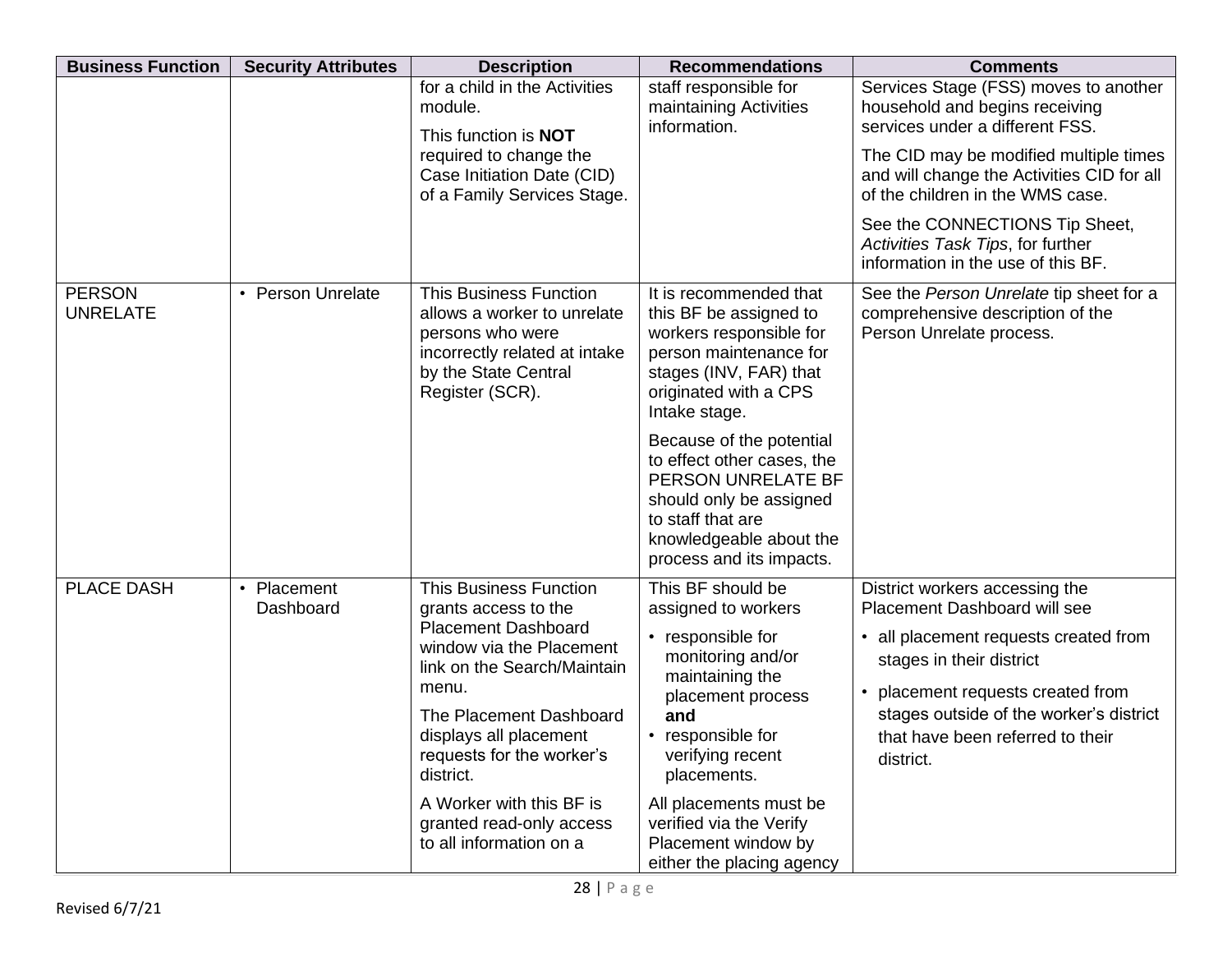| <b>Security Attributes</b>             | <b>Description</b>                                                                                                                                                                                                                                                                                                                                                                                                                                                                                                                 | <b>Recommendations</b>                                                                                                                                                                                          | <b>Comments</b>                                                                                                                                                                                                                                               |
|----------------------------------------|------------------------------------------------------------------------------------------------------------------------------------------------------------------------------------------------------------------------------------------------------------------------------------------------------------------------------------------------------------------------------------------------------------------------------------------------------------------------------------------------------------------------------------|-----------------------------------------------------------------------------------------------------------------------------------------------------------------------------------------------------------------|---------------------------------------------------------------------------------------------------------------------------------------------------------------------------------------------------------------------------------------------------------------|
|                                        | placement request as well<br>access to the following:<br>• Verify Placement window                                                                                                                                                                                                                                                                                                                                                                                                                                                 | or the receiving agency<br>before codes can be<br>entered in Activities for<br>the placed child(ren).                                                                                                           |                                                                                                                                                                                                                                                               |
|                                        | Roster report<br>• Resource Availability<br>report                                                                                                                                                                                                                                                                                                                                                                                                                                                                                 | The RESOURCE<br><b>COORD</b> business<br>function is required to<br>verify the placement.                                                                                                                       |                                                                                                                                                                                                                                                               |
| Resource<br>$\bullet$<br>Administrator | <b>This Business Function</b><br>allows a worker to modify<br>the Resource<br>Characteristics tab for<br>resources within their own<br>agency using the Resource<br>link on the Search/Maintain<br>menu (statewide) or when<br>accessing the Resource<br>Characteristics window<br>from a FAD stage on a<br>worker's workload (for ACS<br>and VAs only).<br>The entry of Resource<br>Characteristics is required<br>to provide the best possible<br>match between children<br>needing placement and<br>available resources through | This Business Function is<br>appropriate for FAD or<br>other staff responsible for<br>recording and updating<br><b>Resource Characteristics</b><br>for foster homes<br>licensed/certified by their<br>district. | ACS and Voluntary Agency staff without<br>this BF will have view-only access when<br>using Resource Characteristics link<br>from the workload path.<br>Upstate DSS staff can modify Resource<br>Characteristics through the workload<br>path without this BF. |
|                                        | search process.                                                                                                                                                                                                                                                                                                                                                                                                                                                                                                                    |                                                                                                                                                                                                                 |                                                                                                                                                                                                                                                               |
| $\bullet$<br>Coordinator               | combination with the<br>PLACE DASH BF, allows<br>workers to view and<br>respond to open placement<br>referrals on the Placement<br>Dashboard                                                                                                                                                                                                                                                                                                                                                                                       | district homefinders<br>responsible for<br>monitoring placement<br>requests and accepting<br>or declining referrals.                                                                                            | This BF allows modify access on the<br>Referral Detail window where the<br>referred-to agency can accept or<br>decline pending referrals for placement.                                                                                                       |
|                                        | Resource                                                                                                                                                                                                                                                                                                                                                                                                                                                                                                                           | • Placement Resource<br>the Placement Module<br>This Business Function, in<br>This BF is required to:                                                                                                           | This BF is intended for                                                                                                                                                                                                                                       |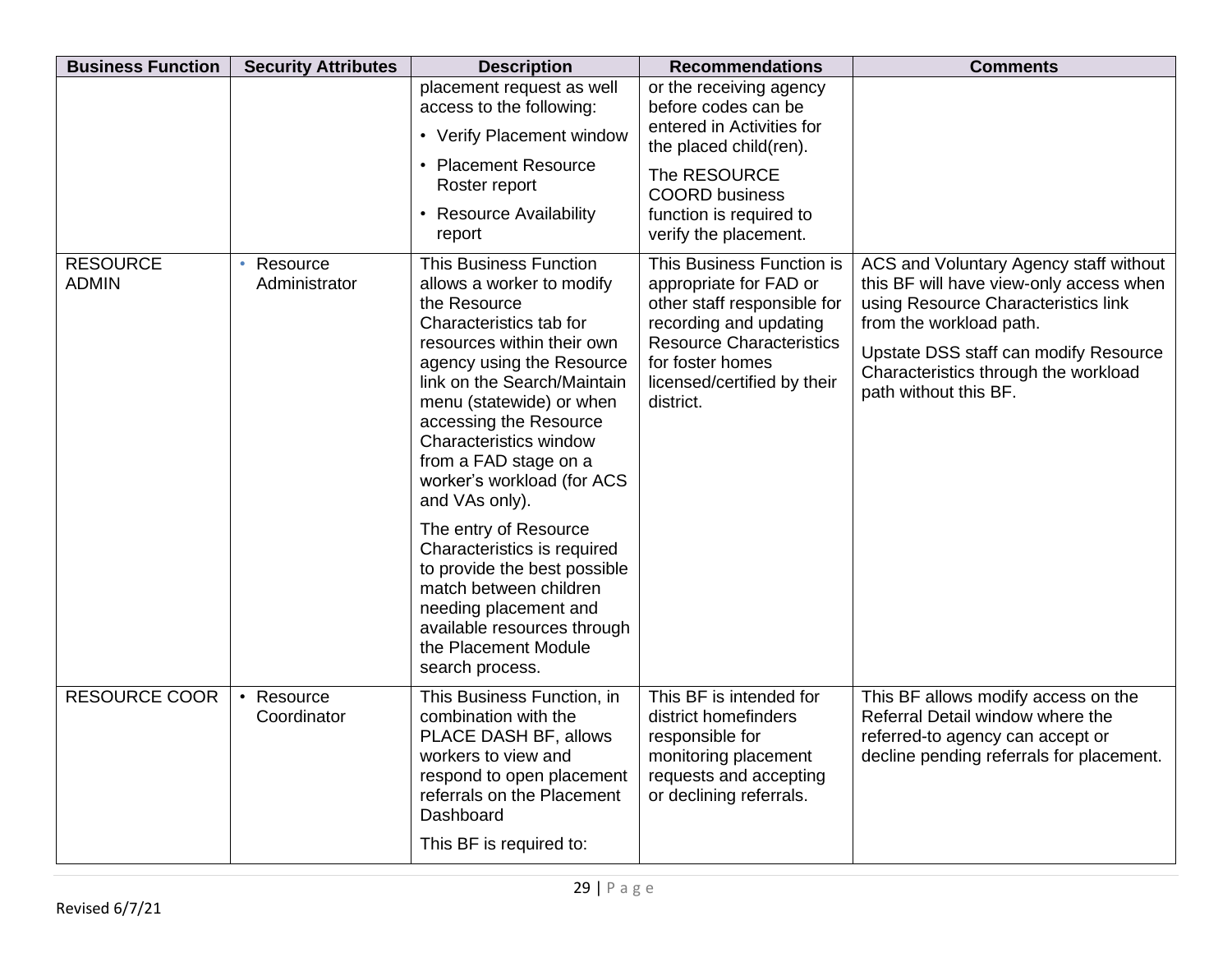| <b>Business Function</b>         | <b>Security Attributes</b>                    | <b>Description</b>                                                                                                                                                                                                           | <b>Recommendations</b>                                                                                                                                                                                             | <b>Comments</b>                                                                                                                                                                                                                                                                                                                              |
|----------------------------------|-----------------------------------------------|------------------------------------------------------------------------------------------------------------------------------------------------------------------------------------------------------------------------------|--------------------------------------------------------------------------------------------------------------------------------------------------------------------------------------------------------------------|----------------------------------------------------------------------------------------------------------------------------------------------------------------------------------------------------------------------------------------------------------------------------------------------------------------------------------------------|
|                                  |                                               | • verify a child's arrival at a<br>placement, which sends<br>a pending transaction to<br>the Activities window                                                                                                               |                                                                                                                                                                                                                    |                                                                                                                                                                                                                                                                                                                                              |
|                                  |                                               | • withdraw a pending<br>transaction sent in error<br>to the Activities window.                                                                                                                                               |                                                                                                                                                                                                                    |                                                                                                                                                                                                                                                                                                                                              |
| <b>REM PER ADD</b><br><b>ERR</b> | Remove Person-<br>$\bullet$<br>Added in Error | <b>This Business Function</b><br>allows a worker to remove<br>persons who were<br>incorrectly added to INV,<br>FAR, ARI, or FAD stages.                                                                                      | It is recommended that<br>the REM PER ADD ERR<br>BF be given to CPS and<br>FAD staff who are<br>responsible for person<br>maintenance and<br>knowledgeable about the<br>process and its impacts.                   | The REM PER ADD ERR link is<br>accessed through the worker's<br>workload on the Person List window. It<br>is visible to all but enabled only if the<br>worker has been assigned the REM<br>PER ADD ERR BF.                                                                                                                                   |
|                                  |                                               |                                                                                                                                                                                                                              | This Business Function is<br>not needed by Family<br>Services workers as<br>persons added<br>incorrectly are removed<br>through a different<br>process in FSI stages<br>(deleted) and FSS stages<br>(end-dated).   |                                                                                                                                                                                                                                                                                                                                              |
| <b>SEARCH PLACE</b>              | • Search Placement                            | <b>This Business Function</b><br>allows a worker to:<br>• conduct a search for<br>placement resources<br>• create referrals to<br>potential placement<br>resources<br>• monitor referral<br>responses<br>• select a resource | This BF should be<br>assigned to workers who<br>are responsible for<br>searching for and<br>selecting a placement<br>resource for a child<br>based on the information<br>provided in an open<br>placement request. | Workers must have this BF to perform<br>these tasks, whether from a workload<br>path or the Placement Dashboard via<br>the Placement link on the<br>Search/Maintain menu.<br>Searches for initial placements, those<br>involving a change in level of care and<br>transfers between voluntary agencies<br>must be done by a district worker. |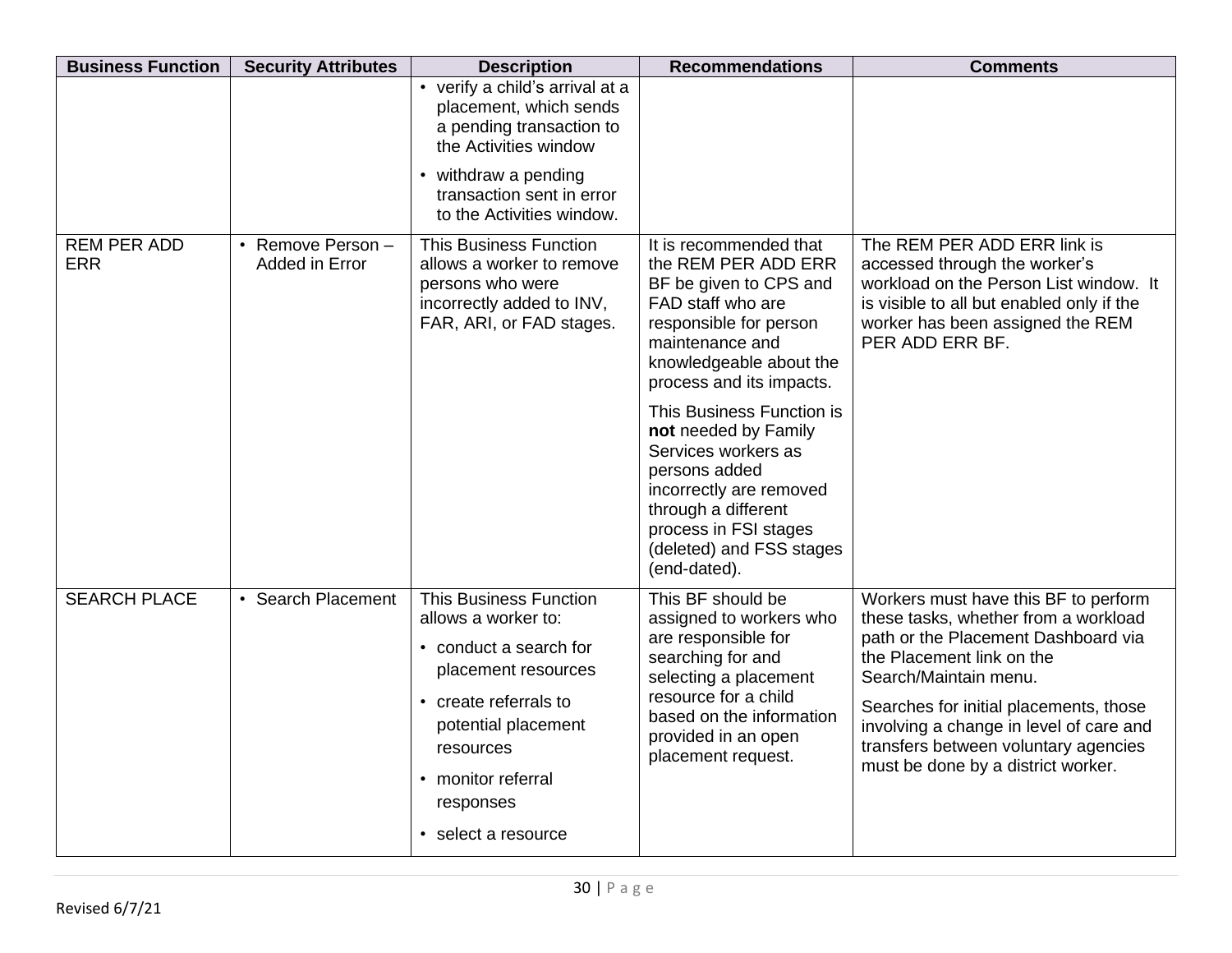| <b>Business Function</b>         | <b>Security Attributes</b> | <b>Description</b>                                                                                                                                                                                                                                                                                                                                                                                            | <b>Recommendations</b>                                                                                                                                                                                                                                                                                                                                                                  | <b>Comments</b>                                                                                                                                                                                                                                                                                                                                                               |
|----------------------------------|----------------------------|---------------------------------------------------------------------------------------------------------------------------------------------------------------------------------------------------------------------------------------------------------------------------------------------------------------------------------------------------------------------------------------------------------------|-----------------------------------------------------------------------------------------------------------------------------------------------------------------------------------------------------------------------------------------------------------------------------------------------------------------------------------------------------------------------------------------|-------------------------------------------------------------------------------------------------------------------------------------------------------------------------------------------------------------------------------------------------------------------------------------------------------------------------------------------------------------------------------|
|                                  |                            | • place the child(ren)                                                                                                                                                                                                                                                                                                                                                                                        |                                                                                                                                                                                                                                                                                                                                                                                         |                                                                                                                                                                                                                                                                                                                                                                               |
| <b>SIGN CONTRACTS</b>            | • Sign Contracts           | <b>This Business Function</b><br>allows a district worker to<br>check the Sign Contract<br>checkbox on the contract<br>window to acknowledge<br>that a contract being<br>entered in CONNECTIONS<br>has been signed.                                                                                                                                                                                           | This BF should be<br>assigned to workers<br>responsible for entering<br>contracts in<br>CONNECTIONS.                                                                                                                                                                                                                                                                                    | Workers must have both the SIGN<br><b>CONTRACTS and the MAINT</b><br><b>CONTRACTS BF to enter an active</b><br>contract in CONNECTIONS.                                                                                                                                                                                                                                       |
| <b>STANDARD</b><br><b>ACCESS</b> | <b>Standard Access</b>     | This Business Function is<br>automatically assigned to<br>workers when their<br>accounts are added to<br>CONNECTIONS.<br><b>STANDARD ACCESS</b><br>grants a worker access to<br>basic CONNECTIONS<br>functions such as their<br>Workload, To-Do and My<br>Uploads tabs, the Reports<br>tab and to the Activities,<br>Staff/Security, Resource,<br>Office and Unit searches<br>on the Search Maintain<br>menu. | Each CONNECTIONS<br>worker must be assigned<br>at least one Business<br>Function.<br>While this BF is only<br>necessary for workers<br>without other Business<br>Functions, there is no<br>harm is keeping this BF<br>when other BFs are<br>assigned.<br>For some workers, the<br><b>STANDARD ACCESS</b><br>BF may provide all the<br>access they need to<br>complete their job duties. | Searches on Staff/Security and Office<br>default to the worker's own district but<br>can be changed. An Agency Code<br>and/or additional information is required<br>to view information about other<br>districts/agencies.<br>Unit searches are limited to units within<br>the worker's own district.<br>A Resource search returns read-only<br>results of basic information. |
| <b>UNIT SUM</b><br><b>ACCESS</b> | • Unit Summary<br>Access   | This Business Function, in<br>combination with being the<br>Unit Approver or having a<br>role in the unit above that<br>of the Unit Approver, grants<br>a worker full view and<br>maintain access to the<br>Workloads and To-Dos of<br>all staff within that unit.                                                                                                                                            | It is recommended that<br>the Supervisor (Unit<br>Approver) of each unit be<br>assigned this Business<br>Function.<br>Administrators and those<br>providing supervisory<br>coverage or completing<br>approvals in the absence<br>of a Supervisor should be<br>assigned the UNIT SUM<br>ACCESS BF and be out-                                                                            | The unit hierarchy access this Business<br>Function conveys gives the same<br>maintain access to information as that<br>of the assigned worker.<br>Unit Hierarchy access can be used for<br>all types of stages (INT, INV, FAR, FAD,  <br>FSI, FSS).<br>Agency Access settings only apply to<br>FSI and FSS stages; they do not grant<br>access to CPS, FAR or FAD stages.    |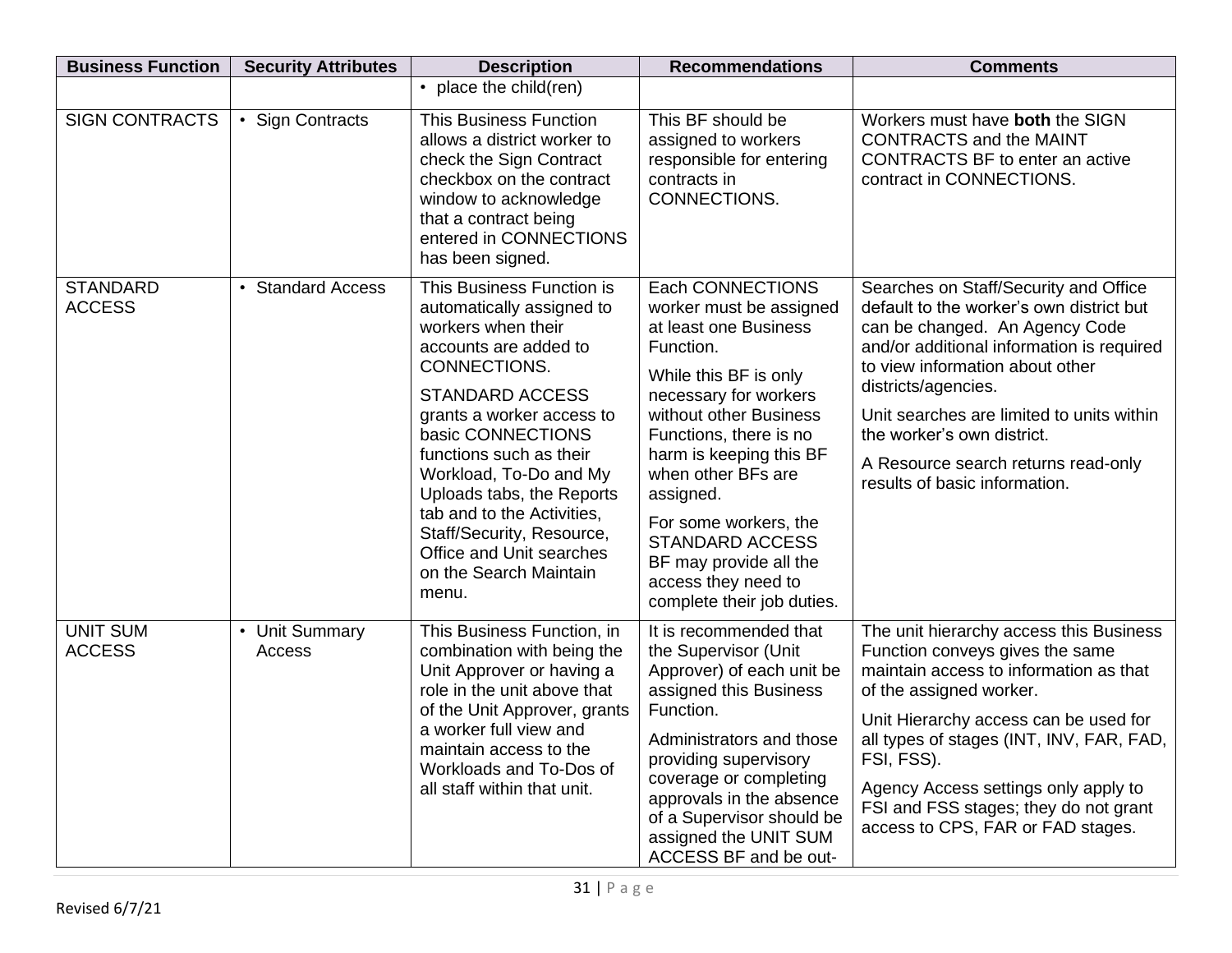| <b>Business Function</b> | <b>Security Attributes</b>                          | <b>Description</b>                                                                                                                                                                            | <b>Recommendations</b>                                                                                                                                                                                                                                                                                                                                                                                                                              | <b>Comments</b>                                                                                                                                                                                                                           |
|--------------------------|-----------------------------------------------------|-----------------------------------------------------------------------------------------------------------------------------------------------------------------------------------------------|-----------------------------------------------------------------------------------------------------------------------------------------------------------------------------------------------------------------------------------------------------------------------------------------------------------------------------------------------------------------------------------------------------------------------------------------------------|-------------------------------------------------------------------------------------------------------------------------------------------------------------------------------------------------------------------------------------------|
|                          |                                                     |                                                                                                                                                                                               | assigned to the unit in a<br>role above that of the<br>Unit Approver in order to<br>gain access the<br>Supervisor's To-Dos.<br>(e.g., if the Unit Approver<br>has a role of Supervisor,<br>the covering worker<br>would need a role of<br>Maintainer or Manger.)                                                                                                                                                                                    | See the CONNECTIONS Security Tip<br><b>Sheet Accessing Someone Else's</b><br>Workload & To-Do's for more<br>information on the Unit Summary<br>Access path.                                                                               |
| <b>MAINT AWARD/CTI</b>   | Maintain Closed to<br>$\bullet$<br>Intake/CD Awards | This Business Function allows<br>a worker to access and modify<br>information on the CD<br>Borough Award window<br>(NYC/ACS workers only) and<br>the Closed to Intake window                  | It is recommended that staff<br>responsible for specifying<br>which agencies have been<br>awarded a neighborhood-<br>based service contract or<br>maintain the Closed to<br>Intake status of resources<br>be given this function.<br>Only designated staff<br>should be given the Closed<br>to Intake function as it<br>causes facilities to no<br>longer be returned in Multi-<br>Facility searches for the<br>agency that closed it to<br>intake. | CD Awards apply to Foster Boarding<br>Homes; Borough Awards apply to agencies<br>that operate Congregate Care Facilities.<br>A facility closed to intake by an OCFS or<br>ACS worker will not be returned in a Multi-<br>Facility search. |
| <b>VIEW AWARD/CTI</b>    | • View Closed to<br>Intake/CD Awards                | This Business Function, for<br>NYC/ACS workers only,<br>allows a worker to:<br>• View the Vacancy Control<br>Closed to Intake window<br>• View the Vacancy Control<br>CD/Borough Award window | It is recommended that this<br>BF be assigned to workers<br>responsible for placements.                                                                                                                                                                                                                                                                                                                                                             | CD Awards apply to Foster Boarding<br>Homes; Borough Awards apply to agencies<br>that operate Congregate Care Facilities.<br>A facility closed to intake by an OCFS<br>worker will not be returned in a Multi-Facility<br>search.         |
| <b>VIEW ACTIVITY</b>     | • View Activity                                     | <b>This Business Function</b><br>grants workers without a<br>role in a Family Services<br>Stage (FSS), view access<br>to Activities window<br>information for children                        | This BF is recommended<br>for Services Supervisors,<br>Administrators, or others<br>without an assigned role<br>in an FSS who need to<br>view Activities                                                                                                                                                                                                                                                                                            | Workers assigned a role in a Family<br>Services Stage (FSS), do NOT need<br>this BF to view Activities information for<br>the children in that stage. They can use<br>the Activities link on the                                          |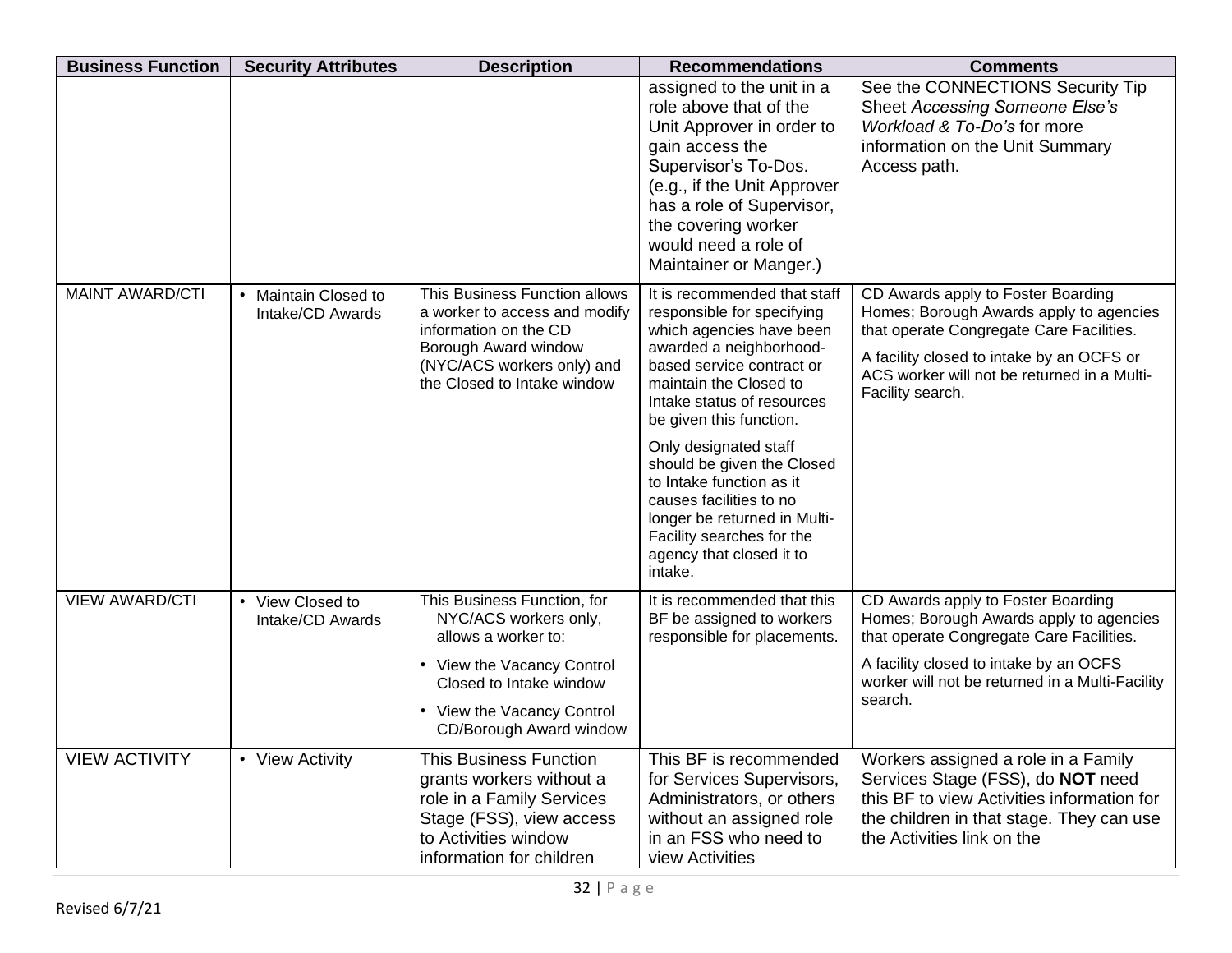| <b>Business Function</b> | <b>Security Attributes</b> | <b>Description</b>                                                                                                                                                                                                                                                                                                                                                                | <b>Recommendations</b>                                                                                                                                                                                                                                                                                       | <b>Comments</b>                                                                                                                                                                                                                                                                                   |
|--------------------------|----------------------------|-----------------------------------------------------------------------------------------------------------------------------------------------------------------------------------------------------------------------------------------------------------------------------------------------------------------------------------------------------------------------------------|--------------------------------------------------------------------------------------------------------------------------------------------------------------------------------------------------------------------------------------------------------------------------------------------------------------|---------------------------------------------------------------------------------------------------------------------------------------------------------------------------------------------------------------------------------------------------------------------------------------------------|
|                          |                            | whose FSS stage county<br>matches that of the<br>county/agency assigned<br>primary responsibility for<br>the child.<br>Workers assigned this BF<br>use the Activities link on<br>the Search/Maintain menu<br>and can search by CIN or<br>WMS Case number to view<br>child-specific information.                                                                                   | information (Legal,<br>Movement, Candidacy,<br>Adoption) for a child in<br>their jurisdiction.                                                                                                                                                                                                               | Search/Maintain menu and search by<br>FSS stage number.<br>State workers with the appropriate<br>security will have access to all children<br>statewide.                                                                                                                                          |
| <b>VIEW ADMIN REV</b>    | • View Admin Review        | <b>This Business Function</b><br>allows a worker view-only<br>access to Administrative<br>Review (ARI) stages for<br>cases on their workload, or<br>a workload they can<br>access, via the Implied<br>Role path.                                                                                                                                                                  | It is recommended that<br>this BF be assigned to all<br>CPS caseworkers,<br>supervisors, and<br>managers.                                                                                                                                                                                                    | Administrative Review Stages can only<br>be initiated by the SCR.<br>This business function is contained in<br>the CPS CASEWORKER, CPS<br>SUPERVISOR and CPS SUP LIMITED<br>bundles. Workers assigned one of<br>these bundles do not need to have this<br>BF assigned individually.               |
| <b>VIEW AGY ACC</b>      | • View Agency<br>Access    | <b>This Business Function</b><br>grants view-only access to<br>the Agency Access window<br>from the Search/Maintain<br>menu.<br><b>Agency Access settings</b><br>may be used to assign<br>View, Maintain, or no<br>additional access to groups<br>of staff based on the<br>following:<br>• Staff marked as Case<br>Assignable<br>o All within District or<br>o All Within Unit or | It is recommended that<br>this BF be assigned to<br>Administrators or others<br>needing read-only access<br>to the Agency Access<br>settings.<br>Security Coordinators or<br>other workers assigned<br>the MAINT AGY ACC<br><b>Business Function</b><br>already have view access<br>and do not need this BF. | Agency Access settings only apply to<br>FSI and FSS stages; they do not grant<br>access to CPS, FAR or FAD stages.<br>The Agency Access link is only visible<br>on the Search/Maintain Menu if a<br>worker has been assigned the MAINT<br>AGY ACCESS or VIEW AGY ACC<br><b>Business Function.</b> |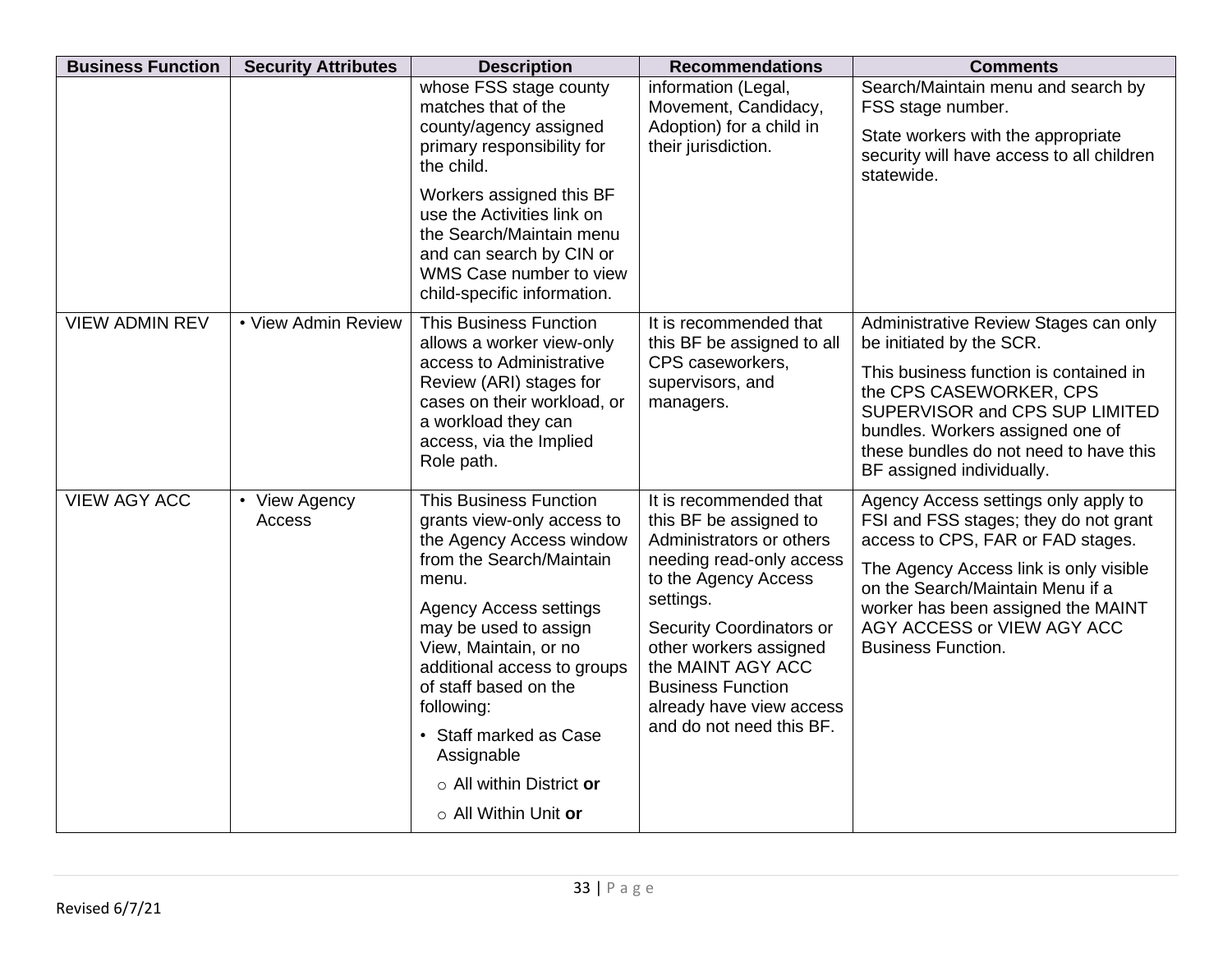| <b>Business Function</b>         | <b>Security Attributes</b> | <b>Description</b>                                                                                                                                                                                                                                         | <b>Recommendations</b>                                                                                                                                                   | <b>Comments</b>                                                                                                                                                                                                                                                                                                                                                     |
|----------------------------------|----------------------------|------------------------------------------------------------------------------------------------------------------------------------------------------------------------------------------------------------------------------------------------------------|--------------------------------------------------------------------------------------------------------------------------------------------------------------------------|---------------------------------------------------------------------------------------------------------------------------------------------------------------------------------------------------------------------------------------------------------------------------------------------------------------------------------------------------------------------|
|                                  |                            | o All within Same Job<br><b>Type</b>                                                                                                                                                                                                                       |                                                                                                                                                                          |                                                                                                                                                                                                                                                                                                                                                                     |
|                                  |                            | • Unit Approvers                                                                                                                                                                                                                                           |                                                                                                                                                                          |                                                                                                                                                                                                                                                                                                                                                                     |
|                                  |                            | $\circ$ All Within District or                                                                                                                                                                                                                             |                                                                                                                                                                          |                                                                                                                                                                                                                                                                                                                                                                     |
|                                  |                            | ○ All Within Same Unit<br>Specialization                                                                                                                                                                                                                   |                                                                                                                                                                          |                                                                                                                                                                                                                                                                                                                                                                     |
|                                  |                            | • Direct Supervisory Line *                                                                                                                                                                                                                                |                                                                                                                                                                          |                                                                                                                                                                                                                                                                                                                                                                     |
|                                  |                            | $\circ$ All Staff or                                                                                                                                                                                                                                       |                                                                                                                                                                          |                                                                                                                                                                                                                                                                                                                                                                     |
|                                  |                            | ○ All Non-Clerical Staff                                                                                                                                                                                                                                   |                                                                                                                                                                          |                                                                                                                                                                                                                                                                                                                                                                     |
|                                  |                            | *Note: Direct Supervisory<br>Line is established using a<br>unit hierarchy created with<br>the Organizational<br>Hierarchy settings. Workers<br>must have MAIN ORG<br>HIER BF to create this<br>hierarchy.                                                 |                                                                                                                                                                          |                                                                                                                                                                                                                                                                                                                                                                     |
| <b>VIEW CALL LOG</b>             | • View Call Log            | <b>This Business Function</b><br>grants view-only access to<br>the Call Log window, so<br>CPS reports assigned to<br>the district by the SCR can<br>be tracked.<br><b>Note: This BF allows view</b><br>access to incoming<br>cases marked as<br>sensitive. | It is recommended that<br>this BF be assigned to<br>CPS caseworkers,<br>supervisors, and<br>managers.                                                                    | This business function is contained in<br>the CPS CASEWORKER, CPS<br>SUPERVISOR and CPS SUP LIMITED<br>bundles. Workers assigned one of<br>these bundles do not need to have this<br>BF assigned individually.<br>Because this allows view access to<br>incoming reports marked as sensitive,<br>some districts prefer not to assign this<br>BF to all caseworkers. |
| <b>VIEW CLOSED</b><br><b>FAR</b> | • View Closed FAR          | This Business Function,<br>when paired with the<br><b>ACCESS ALL DISTRICT</b><br>BF, allows a worker to view<br>closed FAR stages through<br>the Case Summary path.                                                                                        | It is recommended that<br>this BF be assigned to all<br>CPS caseworkers,<br>supervisors and<br>managers who are<br>responsible for<br>investigative history<br>searches. | The following workers have the ability to<br>view a closed FAR stage and the<br>corresponding INT stage without being<br>assigned the VIEW CLOSED FAR BF:<br>• Workers assigned a role in a currently<br>open FAR stage in the same case<br>(i.e., with the same case number)                                                                                       |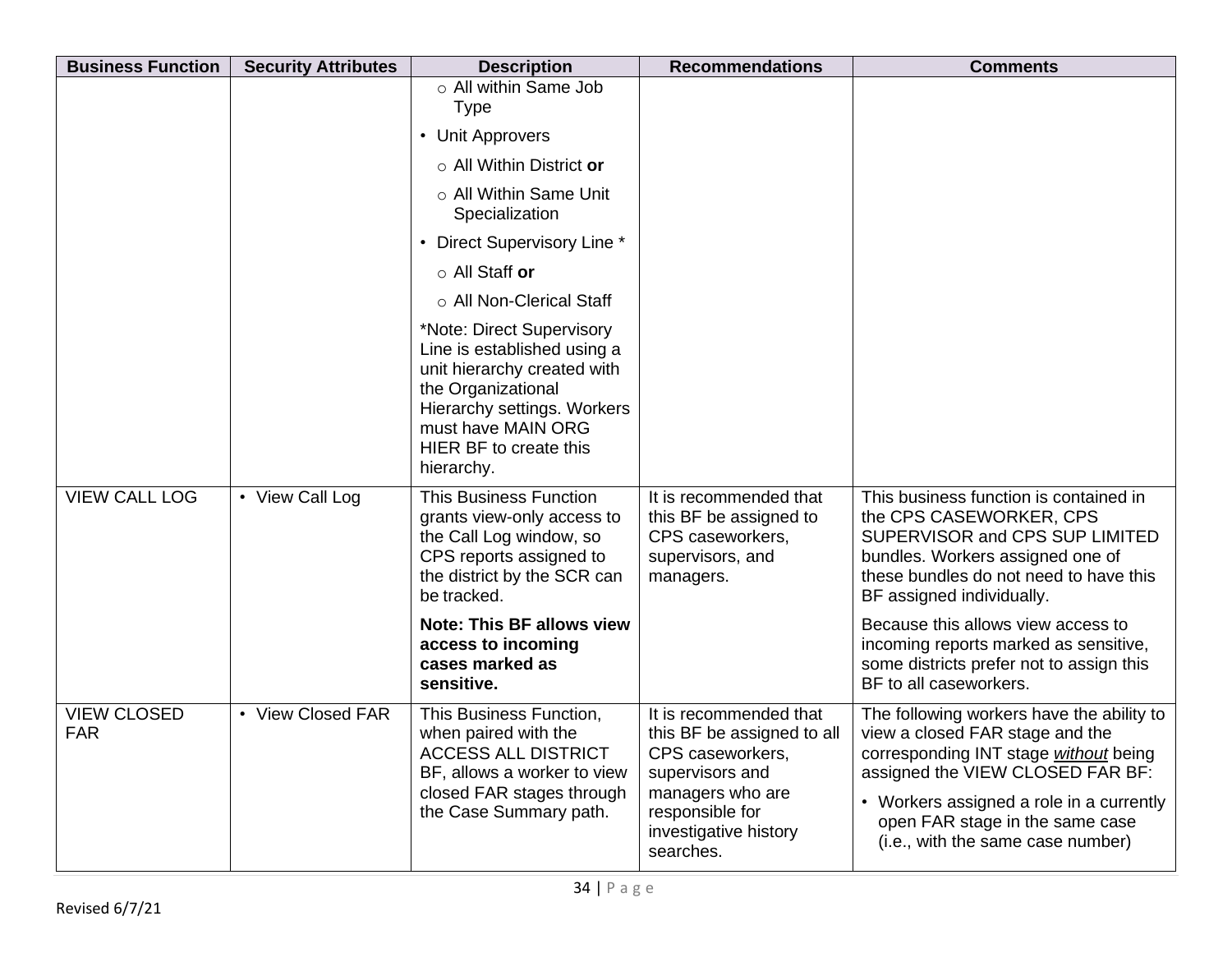| <b>Business Function</b> | <b>Security Attributes</b> | <b>Description</b>                                                                                                                                                    | <b>Recommendations</b>                                                                                                                                      | <b>Comments</b>                                                                                                                                                                                                |
|--------------------------|----------------------------|-----------------------------------------------------------------------------------------------------------------------------------------------------------------------|-------------------------------------------------------------------------------------------------------------------------------------------------------------|----------------------------------------------------------------------------------------------------------------------------------------------------------------------------------------------------------------|
|                          |                            |                                                                                                                                                                       |                                                                                                                                                             | • Workers in the unit hierarchy of the<br>Primary worker in a currently open<br>FAR stage in the same case                                                                                                     |
|                          |                            |                                                                                                                                                                       |                                                                                                                                                             | • CPS workers assigned to another<br>open stage in the same case                                                                                                                                               |
|                          |                            |                                                                                                                                                                       |                                                                                                                                                             | • Workers in the unit hierarchy of a<br>CPS workers assigned to another<br>open stage in the same case                                                                                                         |
|                          |                            |                                                                                                                                                                       |                                                                                                                                                             | To view closed FAR stages marked as<br>sensitive, the worker will also need the<br><b>VIEW SENSITIVE BF.</b>                                                                                                   |
|                          |                            |                                                                                                                                                                       |                                                                                                                                                             | This business function is contained in<br>the CPS CASEWORKER, CPS<br>SUPERVISOR and CPS SUP LIMITED<br>bundles. Workers assigned one of<br>these bundles do not need to have this<br>BF assigned individually. |
| <b>VIEW CONTRACTS</b>    | • View Contracts           | <b>This Business Function</b><br>allows a worker view-only<br>access to contracts<br>statewide in<br>CONNECTIONS.                                                     | This BF should be<br>assigned to Directors of<br>Service and/or<br>administrative staff who<br>may be involved in<br>negotiating or procuring<br>contracts. | To enter or modify contracts for their<br>district, the MAINT CONTRACTS and<br>SIGN CONTRACTS BFs are required.                                                                                                |
| <b>VIEW HEALTH</b>       | • View Health              | VIEW HEALTH is a<br>specialty path Business<br>Function which, in<br>combination with the<br>CASE/PERS SRCH BF (or<br>the ACCESS ALL                                  | Recommended for<br>workers such as<br>Administrators who need<br>view-only access to<br>health information on a<br>district wide basis for                  | The following workers can view<br>health information without being<br>assigned the VIEW HEALTH BF:<br>• Workers assigned a role in the stage<br>of Case Manager, Case Planner or<br><b>CPS Worker Monitor.</b> |
|                          |                            | <b>DISTRICT BF which also</b><br>includes CASE SRCH),<br>allows a worker to view<br>FSS stage health<br>information for all children<br>for which the district either | open or closed Family<br>Services Stages and<br>who, for open stages,<br>does not have either a<br>role in the stage or<br>access via unit hierarchy.       | • Any worker with access to the<br>workload of the Case Manager or<br>CPS Worker/Monitor through unit<br>hierarchy.<br>• Workers assignee the role of Case<br>Worker (CW) or any worker with                   |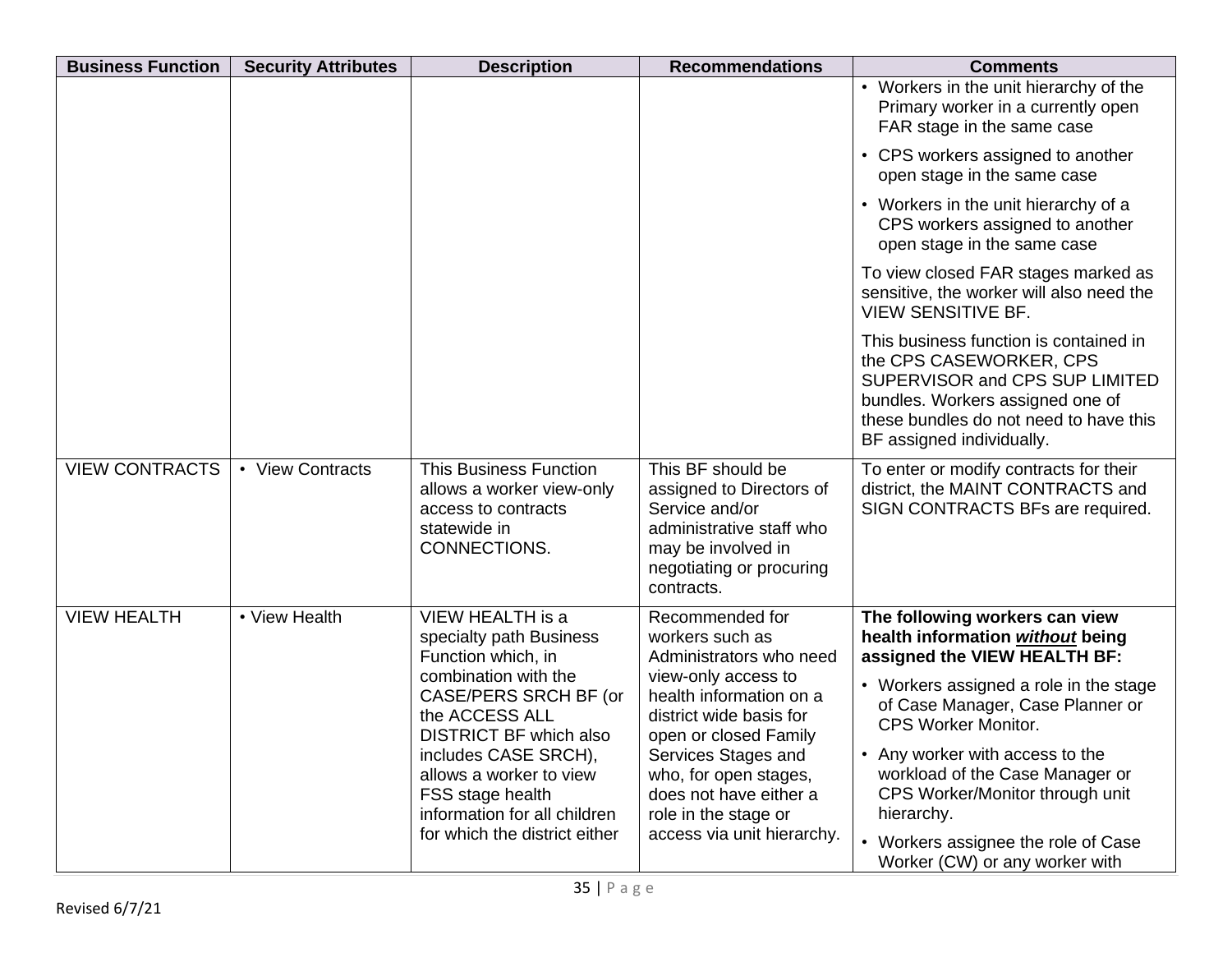| <b>Business Function</b> | <b>Security Attributes</b> | <b>Description</b>                                                                                                                                                                                                                                                           | <b>Recommendations</b>                                                                                                                                                                                                    | <b>Comments</b>                                                                                                                                                                                                                                                                                                                                                                                                                                                                                                                                                                                                                                                                                                                                                                                                                                                                                                                                                                                                                                                                                                                                                                                                                               |
|--------------------------|----------------------------|------------------------------------------------------------------------------------------------------------------------------------------------------------------------------------------------------------------------------------------------------------------------------|---------------------------------------------------------------------------------------------------------------------------------------------------------------------------------------------------------------------------|-----------------------------------------------------------------------------------------------------------------------------------------------------------------------------------------------------------------------------------------------------------------------------------------------------------------------------------------------------------------------------------------------------------------------------------------------------------------------------------------------------------------------------------------------------------------------------------------------------------------------------------------------------------------------------------------------------------------------------------------------------------------------------------------------------------------------------------------------------------------------------------------------------------------------------------------------------------------------------------------------------------------------------------------------------------------------------------------------------------------------------------------------------------------------------------------------------------------------------------------------|
|                          |                            | has a current role or had a<br>historic one.<br>A worker with this BF and<br>no assigned role can view<br>health information but does<br>not have access to other<br>information within the<br><b>Family Services Stage</b><br>unless additional access<br>has been granted. | The BF must be assigned<br>with the ACCESS ALL<br><b>DISTRICT</b> and<br><b>CASE/PERS SRCH BFs.</b><br>Due to the confidential<br>nature of health<br>information, this BF<br>should only be assigned<br>to select staff. | access to the workload of an<br>assigned Case Planner or Case<br>Worker through unit hierarchy ONLY<br>IF the district has also been<br>designated as having health<br>responsibility for the child.<br>• Those assigned as Primary or<br>Secondary Investigators in a CPS<br>INV stage open concurrently with an<br>FSS stage may view health<br>information via the implied role path.<br>When accessing other FSS stages<br>via Implied Role, the worker with this<br>BF will have Health access when the<br>person in common is in any open INT,<br>INV or ARI stage on the worker's<br>workload.<br>Access to health information is NOT<br>grated through Agency Access<br>settings.<br><b>Additional Access Rules for Open</b><br>Stages:<br>• Workers with the VIEW HEALTH BF<br>in the same district as the Case<br>Manager or CPS Worker Monitor but<br>without a role in the stage can view<br>health information for all tracked<br>children in the stage.<br>• Workers with the VIEW HEALTH BF<br>in the same district as the Case<br>Planner or Case Worker but without a<br>role in the stage can only view health<br>information for children for whom the<br>district has been designated as<br>having health responsibility. |
|                          |                            |                                                                                                                                                                                                                                                                              |                                                                                                                                                                                                                           | • Workers with the VIEW HEALTH BF<br>in the same district as the Case                                                                                                                                                                                                                                                                                                                                                                                                                                                                                                                                                                                                                                                                                                                                                                                                                                                                                                                                                                                                                                                                                                                                                                         |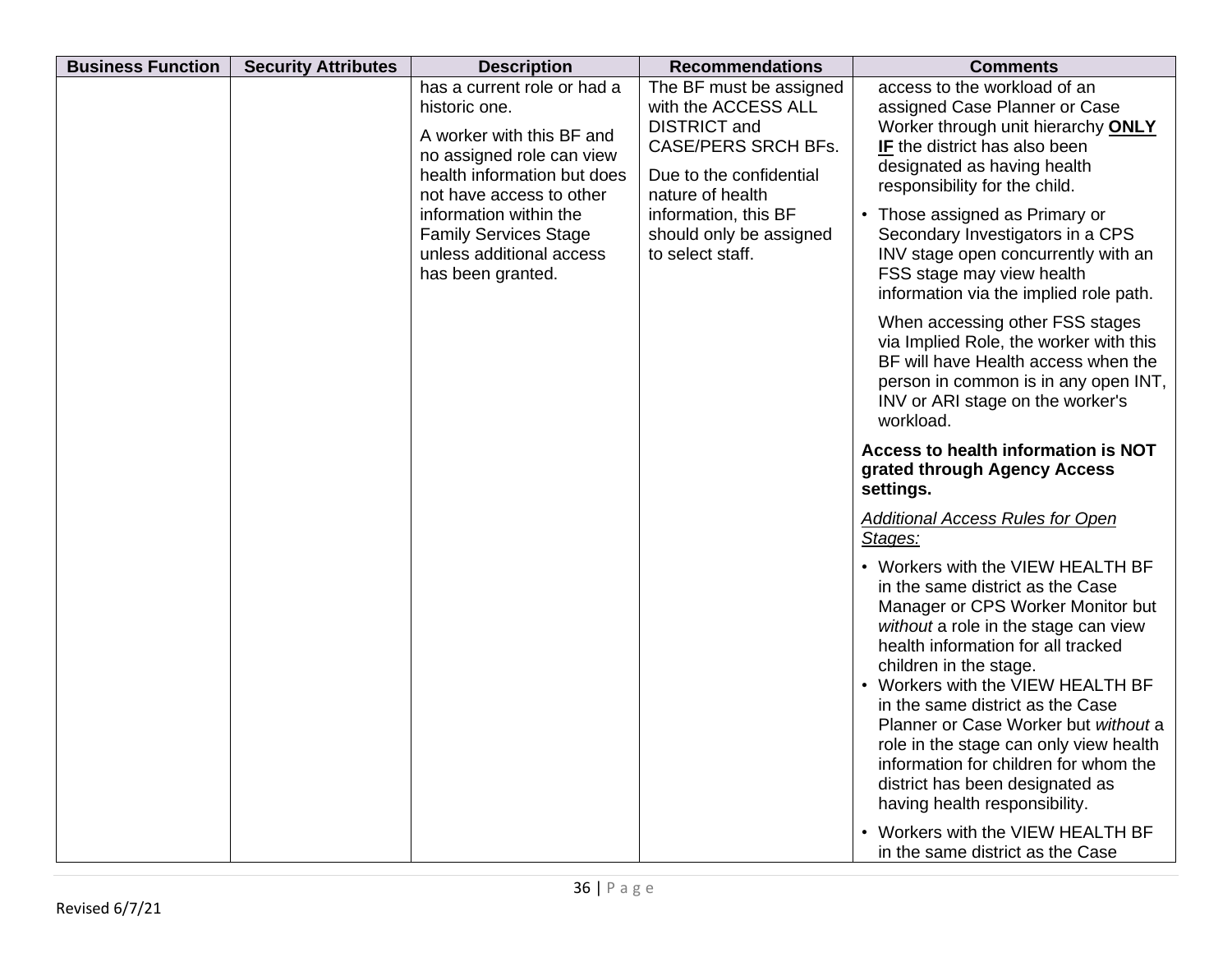| <b>Business Function</b><br><b>Security Attributes</b> | <b>Description</b> | <b>Recommendations</b> | <b>Comments</b>                                                                                                                                                                                                                                                                                                                                                                                                                                                                                                                                                                                                                                                                                                                                                                                                                                                                                                                                                                                                                                               |
|--------------------------------------------------------|--------------------|------------------------|---------------------------------------------------------------------------------------------------------------------------------------------------------------------------------------------------------------------------------------------------------------------------------------------------------------------------------------------------------------------------------------------------------------------------------------------------------------------------------------------------------------------------------------------------------------------------------------------------------------------------------------------------------------------------------------------------------------------------------------------------------------------------------------------------------------------------------------------------------------------------------------------------------------------------------------------------------------------------------------------------------------------------------------------------------------|
|                                                        |                    |                        | Worker but without a role in the stage<br>may also view health information in<br>open stages, for any child for whom<br>their district was previously<br>responsible, though they will only<br>view that information up to the time<br>their responsibility ended.                                                                                                                                                                                                                                                                                                                                                                                                                                                                                                                                                                                                                                                                                                                                                                                            |
|                                                        |                    |                        | <b>Access Rules for Closed Stages:</b>                                                                                                                                                                                                                                                                                                                                                                                                                                                                                                                                                                                                                                                                                                                                                                                                                                                                                                                                                                                                                        |
|                                                        |                    |                        | • Workers with the VIEW HEALTH BF<br>in the district of the Case Manager or<br>CPS Worker Monitor may view health<br>information for all tracked children in<br>the stage.<br>• Workers with the VIEW HEALTH BF<br>assigned at the time of stage closure<br>in the district of the Case Planner<br>may view health information for all<br>tracked children in the stage.<br>• Workers in the district of the Case<br>Planner whose district had been<br>designated responsible AND who<br>have the VIEW HEALTH Business<br>Function will be able to view health<br>information for the children for whom<br>the CP's district was responsible up<br>until the time either the CP role or<br>health responsibility was unassigned.<br>If the district of the Case Planner was<br>never designated responsible, then<br>NO ONE in that district will be able to<br>view the health information.<br>• Workers with the VIEW HEALTH BF<br>assigned at the time of stage closure<br>in the district of the Case Worker may<br>view health information for children |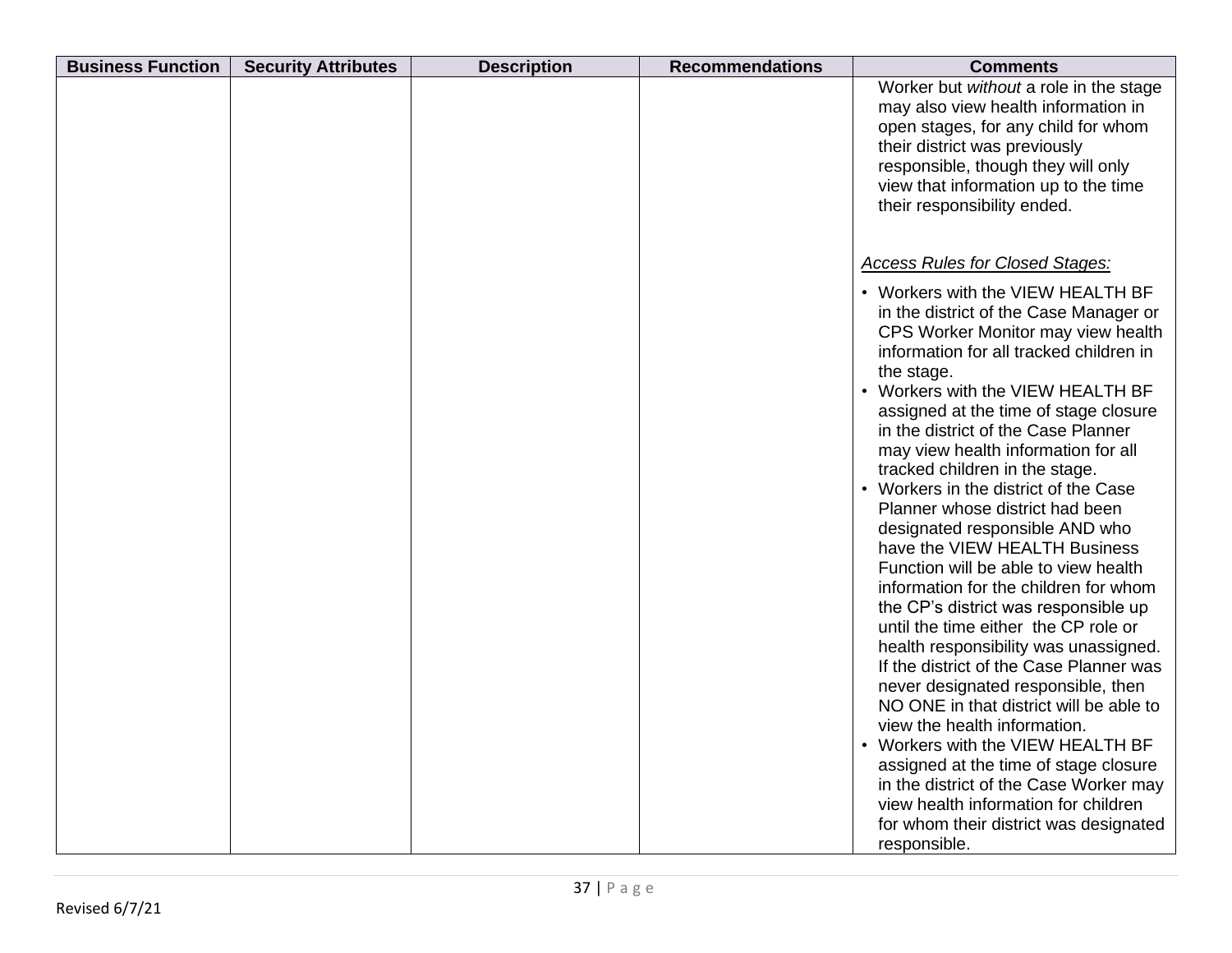| <b>Business Function</b> | <b>Security Attributes</b> | <b>Description</b>                                                                                                                                                                                        | <b>Recommendations</b>                                                                                                                                                                                     | <b>Comments</b>                                                                                                                                                                                                                                                                                                                                                                                                                                             |
|--------------------------|----------------------------|-----------------------------------------------------------------------------------------------------------------------------------------------------------------------------------------------------------|------------------------------------------------------------------------------------------------------------------------------------------------------------------------------------------------------------|-------------------------------------------------------------------------------------------------------------------------------------------------------------------------------------------------------------------------------------------------------------------------------------------------------------------------------------------------------------------------------------------------------------------------------------------------------------|
|                          |                            |                                                                                                                                                                                                           |                                                                                                                                                                                                            | • Staff with the VIEW HEALTH BF in<br>the same district as a worker with a<br>role of Case Worker whose district<br>was unassigned prior to the stage<br>closure may not view any health<br>information.<br>• Staff with the VIEW HEALTH BF in<br>the same district as the worker with a<br>role of Case Worker whose district<br>was unassigned prior to the stage<br>closure may not view any health<br>information.                                      |
| <b>VIEW INDICATED</b>    | • View Indicated           | <b>This Business Function</b><br>allows a worker to view<br>indicated CPS<br>investigations.                                                                                                              | It is recommended that<br>this BF be assigned to all<br>CPS caseworkers,<br>supervisors, managers<br>and other workers that<br>the district wishes to<br>have access to indicated<br>investigation stages. | This BF, in combination with the<br>CASE/PERS SRCH BF, will allow basic<br>information to be seen for approved<br>indicated investigations.<br>This business function is contained in<br>the CPS CASEWORKER, CPS<br>SUPERVISOR and CPS SUP LIMITED<br>bundles. Workers assigned one of<br>these bundles do not need to have this<br>BF assigned individually.                                                                                               |
| <b>VIEW OPEN FAR</b>     | • View Open FAR            | This Business Function,<br>when paired with the<br><b>ACCESS ALL DISTRICT</b><br>BF, allows a worker to view<br>an open FAR stage and the<br>corresponding INT stage<br>through the Case Summary<br>path. | It is recommended that<br>this BF be assigned to all<br>CPS caseworkers,<br>supervisors, and<br>managers who are<br>responsible for<br>investigative history<br>searches.                                  | The following workers can view an open<br>FAR stage and the corresponding INT<br>stage without being assigned the VIEW<br><b>OPEN FAR BF:</b><br>• Workers assigned a role in the stage,<br>• Workers in the unit hierarchy of the<br>Primary worker,<br>• Workers with a historical role in the<br>FAR stage,<br>• Workers in the unit hierarchy of the<br>Historical Primary worker,<br>• CPS workers assigned to another<br>open stage in the same case, |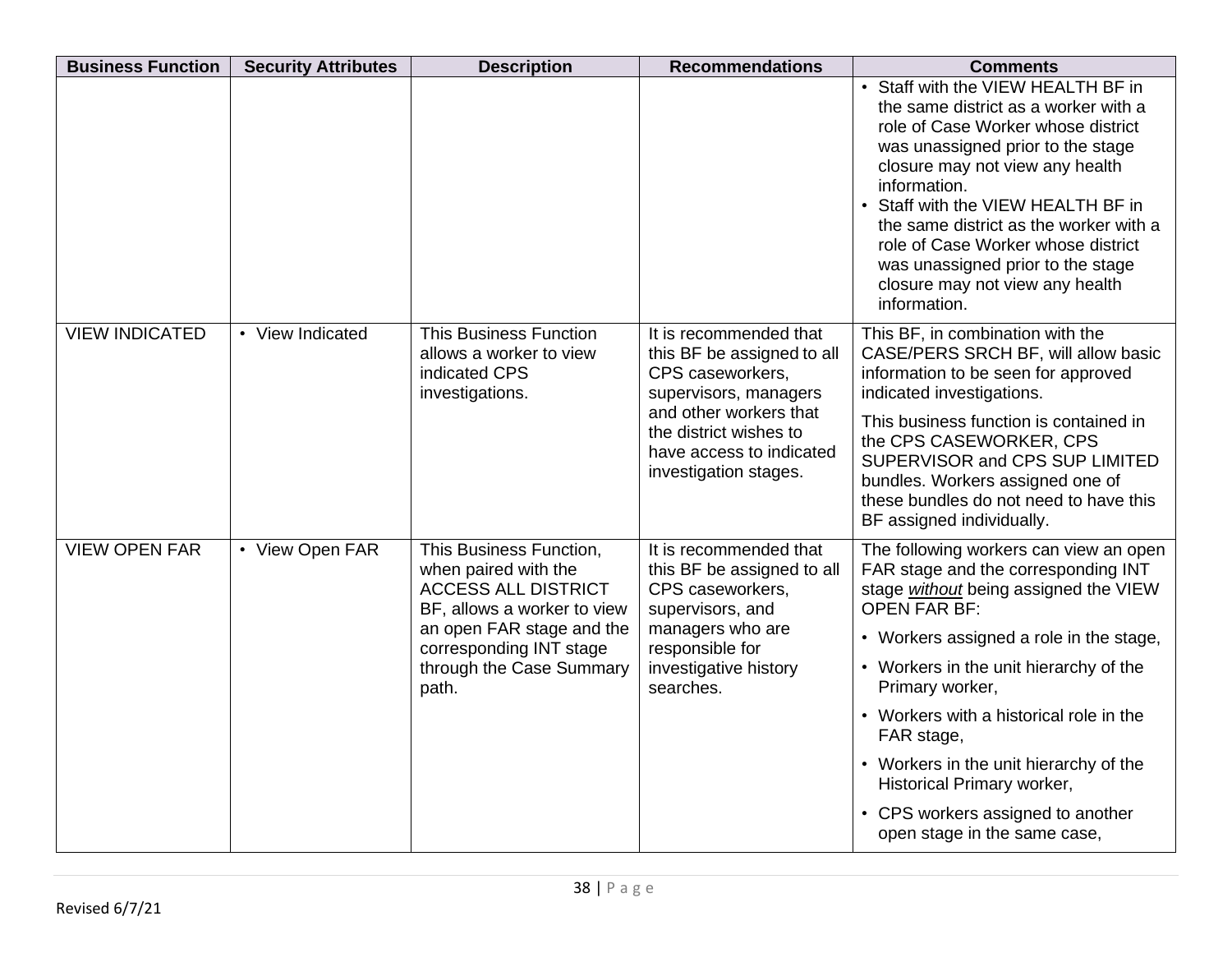| <b>Business Function</b> | <b>Security Attributes</b>            | <b>Description</b>                                                                                                          | <b>Recommendations</b>                                                                                                                                                                                                                    | <b>Comments</b>                                                                                                                                                                                                                                       |
|--------------------------|---------------------------------------|-----------------------------------------------------------------------------------------------------------------------------|-------------------------------------------------------------------------------------------------------------------------------------------------------------------------------------------------------------------------------------------|-------------------------------------------------------------------------------------------------------------------------------------------------------------------------------------------------------------------------------------------------------|
|                          |                                       |                                                                                                                             |                                                                                                                                                                                                                                           | • Workers in the unit hierarchy of a<br>CPS worker assigned to another<br>open stage in the same case,                                                                                                                                                |
|                          |                                       |                                                                                                                             |                                                                                                                                                                                                                                           | • Workers with the role of Case<br>Manager in an open FSS in the same<br>case.                                                                                                                                                                        |
|                          |                                       |                                                                                                                             |                                                                                                                                                                                                                                           | • Workers in the unit hierarchy of a<br>worker with a role of Case Manager in<br>an open FSS in the same case.                                                                                                                                        |
|                          |                                       |                                                                                                                             |                                                                                                                                                                                                                                           | A worker with the ENTER PROG<br>NOTES BF from the same district as an<br>assigned worker will have access to the<br>Progress Notes window in an open FAR<br>stage but will not have access to other<br>FAR windows or the corresponding INT<br>stage. |
|                          |                                       |                                                                                                                             |                                                                                                                                                                                                                                           | This business function is contained in<br>the CPS CASEWORKER, CPS<br>SUPERVISOR and CPS SUP LIMITED<br>bundles. Workers assigned one of<br>these bundles do not need to have this<br>BF assigned individually.                                        |
| <b>VIEW ORG HIER</b>     | • View<br>Organizational<br>Hierarchy | <b>This Business Function</b><br>allows a worker to view all<br>units in the organizational<br>hierarchy structure (if any) | It is recommended that<br>this Business Function be<br>assigned to<br>administrators or others                                                                                                                                            | The Org Hierarchy link is only visible on<br>the Search/Maintain Menu if a worker<br>has been assigned either the MAINT<br>ORG HIER or VIEW ORG HIER BF.                                                                                              |
|                          |                                       | for their own district via the<br>Org Hierarchy link on the<br>Search/Maintain menu.                                        | who need view access to<br>a district's Organizational<br>Hierarchy structure.                                                                                                                                                            | Security Coordinators or other workers<br>assigned the MAINT ORG HIER BF do<br>not need this BF.                                                                                                                                                      |
|                          |                                       |                                                                                                                             | Security Coordinators in<br>districts that do not use<br><b>Organizational Hierarchy</b><br>as part of their security<br>structure may find this BF<br>useful, as it allows one to<br>see which workers are in-<br>and out- assigned to a |                                                                                                                                                                                                                                                       |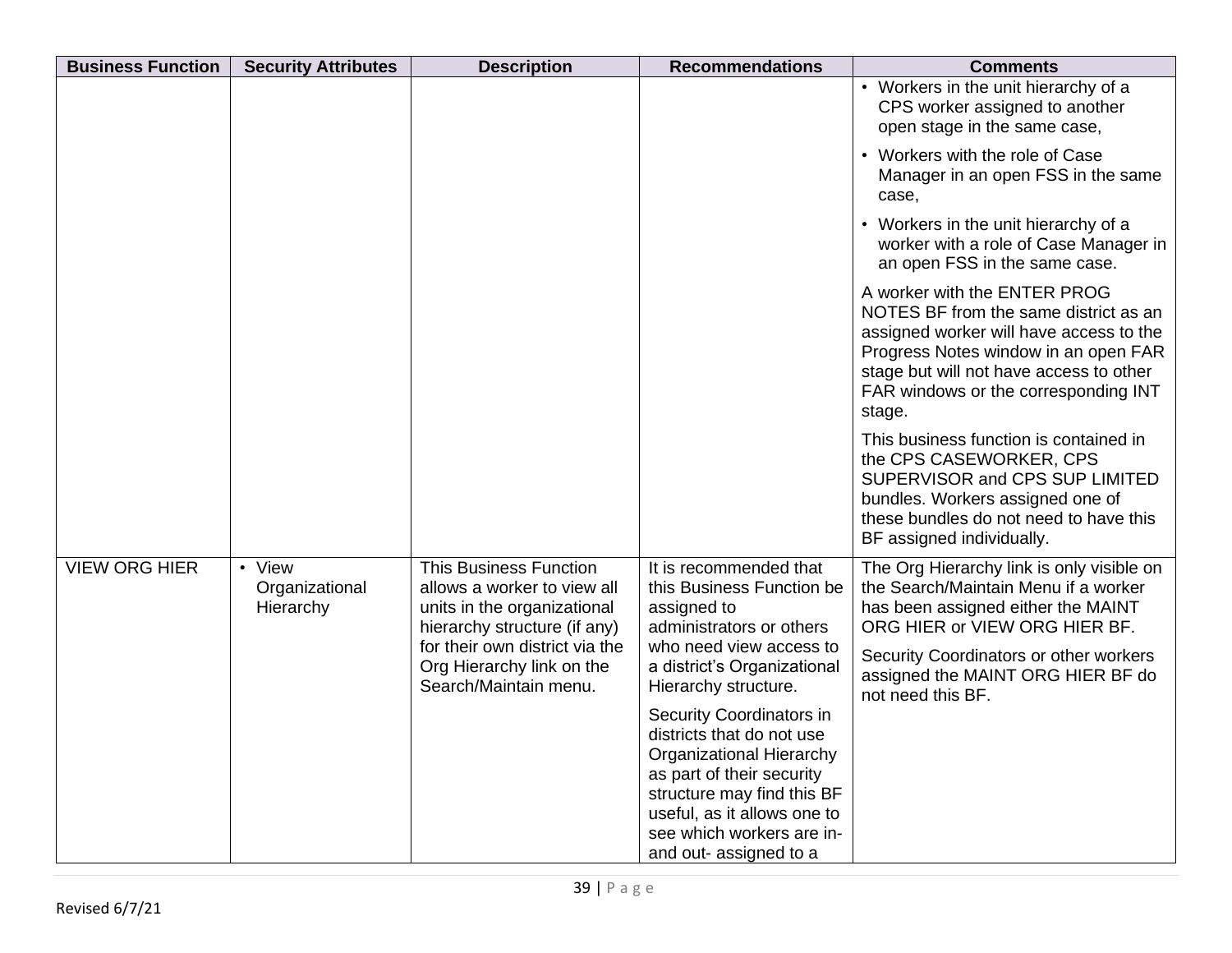| <b>Business Function</b>          | <b>Security Attributes</b>            | <b>Description</b>                                                                                                                                                                                                   | <b>Recommendations</b>                                                                                                                                                                                                                                                                                           | <b>Comments</b>                                                                                                                                                                                                                                                                                                                                                                   |
|-----------------------------------|---------------------------------------|----------------------------------------------------------------------------------------------------------------------------------------------------------------------------------------------------------------------|------------------------------------------------------------------------------------------------------------------------------------------------------------------------------------------------------------------------------------------------------------------------------------------------------------------|-----------------------------------------------------------------------------------------------------------------------------------------------------------------------------------------------------------------------------------------------------------------------------------------------------------------------------------------------------------------------------------|
|                                   |                                       |                                                                                                                                                                                                                      | given unit in an easy to<br>navigate format.                                                                                                                                                                                                                                                                     |                                                                                                                                                                                                                                                                                                                                                                                   |
| <b>VIEW RPTR/</b><br><b>SOURC</b> | View Reporter/<br>$\bullet$<br>Source | <b>This Business Function</b><br>allows a worker to view the<br>reporter/source information<br>for all CPS stages in which<br>they have a role or can<br>otherwise access.                                           | It is recommended that<br>this BF be assigned to all<br>CPS caseworkers,<br>supervisors, and<br>managers who are<br>responsible for assigning<br>intakes and for<br>investigations.<br>Workers assigned on-call<br>duties should also be<br>assigned this BF.<br>In line with best<br>confidentiality practices, | CPS and FAR Caseworkers cannot see<br>the Reporter/Source information for<br>CPS or FAR stages in their assigned<br>workload without this Business<br>Function.<br>This business function is contained in<br>the CPS CASEWORKER, CPS<br>SUPERVISOR and CPS SUP LIMITED<br>bundles. Workers assigned one of<br>these bundles do not need to have this<br>BF assigned individually. |
|                                   |                                       |                                                                                                                                                                                                                      | only workers needing<br>such access should be<br>assigned this BF.                                                                                                                                                                                                                                               |                                                                                                                                                                                                                                                                                                                                                                                   |
| <b>VIEW SECURITY</b>              | • View Security                       | <b>This Business Function</b><br>allows a worker to view the<br><b>Business Functions and</b><br>Job Types that are<br>assigned to any worker.                                                                       | This BF dose not need<br>to be assigned as an<br>individual function as<br>all CONNECTIONS<br>workers are<br>automatically granted<br>this access through<br>use of the<br><b>Staff/Security link on</b><br>the Search/Maintain<br>menu.                                                                         | Searches on Staff/Security default to<br>the worker's own district but can be<br>changed. An Agency Code is required<br>to view information about workers in<br>other districts/agencies.                                                                                                                                                                                         |
| <b>VIEW SENSITIVE</b>             | • View Sensitive<br>Case              | <b>This Business Function</b><br>grants view access to<br>stages marked as sensitive<br>for workers who do not<br>have an assigned role in<br>the stage.<br>Stages marked as sensitive<br>display on a workload with | It is recommended that<br>this BF be assigned to<br>supervisors,<br>administrators or others<br>who may need to view<br>cases marked as<br>sensitive but who do not<br>have an assigned role.                                                                                                                    | Workers with an assigned role do NOT<br>need this BF to see stages marked as<br>sensitive on their own workloads.<br>Unlike stages not designated as<br>sensitive, supervisors do NOT gain<br>access to information on stages marked<br>as sensitive via the Unit Summary path                                                                                                    |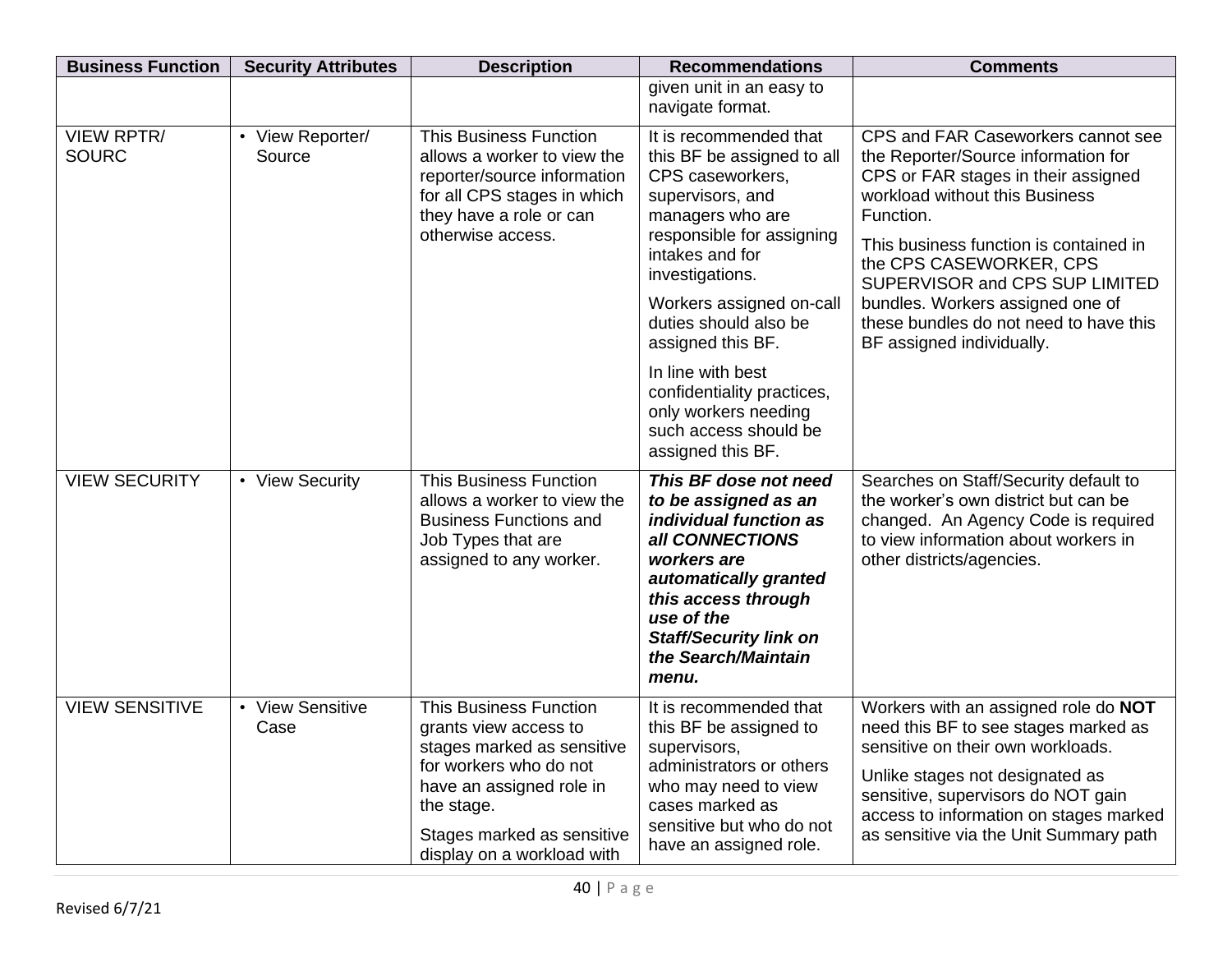| <b>Business Function</b> | <b>Security Attributes</b>    | <b>Description</b>                                                                                                                                                                                                                                                                                                                                                                                                                                                                                     | <b>Recommendations</b>                                                                                                                                                                                                                                                  | <b>Comments</b>                                                                                                                                                                                                                                                                                                                     |
|--------------------------|-------------------------------|--------------------------------------------------------------------------------------------------------------------------------------------------------------------------------------------------------------------------------------------------------------------------------------------------------------------------------------------------------------------------------------------------------------------------------------------------------------------------------------------------------|-------------------------------------------------------------------------------------------------------------------------------------------------------------------------------------------------------------------------------------------------------------------------|-------------------------------------------------------------------------------------------------------------------------------------------------------------------------------------------------------------------------------------------------------------------------------------------------------------------------------------|
|                          |                               | a red exclamation point (!)<br>next to the stage name.                                                                                                                                                                                                                                                                                                                                                                                                                                                 | Due to the nature of<br>sensitive cases, this BF<br>should be assigned<br>selectively.                                                                                                                                                                                  | (being the Unit Approver and having the<br>UNIT SUM ACC BF.)<br>This business function is contained in<br>the CPS SUPERVISOR bundle.                                                                                                                                                                                                |
|                          |                               |                                                                                                                                                                                                                                                                                                                                                                                                                                                                                                        | This BF can be assigned<br>temporarily and<br>unassigned if a worker<br>has a short term need to<br>view sensitive cases<br>such as when<br>researching history that<br>contains stages marked<br>as sensitive.                                                         | Workers assigned this bundle do not<br>need to have this BF assigned<br>individually.                                                                                                                                                                                                                                               |
| <b>VIEW SENS DASH</b>    | • View Sensitive<br>Dashboard | The BF controls access to<br>placement request<br>information created from<br>cases marked as sensitive<br>on the Placement<br>Dashboard.<br>Without this BF, users will<br>see placement requests<br>generated from within<br>sensitive cases on the<br><b>Request for Placement</b><br>Services grid, but with a<br>masked Stage Name and<br>Stage ID column.<br>The New Using option is<br>not available, details are<br>hidden and message, "You<br>do not have the proper<br>security to view the | This BF should be<br>assigned to workers who<br>may need to process<br>placement requests<br>originating from cases<br>marked as sensitive.<br>It does not grant access<br>to additional sensitive<br>case information. For<br>that, the VIEW<br>SENSITVE BF is needed. | The BF also controls detailed access to<br>the Placement Resource Roster. If the<br>user does not have the BF, and the<br>generated report displays a child who<br>was placed from a placement request<br>initiated in a sensitive case, the child's<br>name will display as "occupied," and the<br>child's PID will display blank. |
| <b>VIEW UNDER INV</b>    | • View Under<br>Investigation | selected request." displays.<br><b>This Business Function</b><br>allows a worker to view<br>investigations prior to an<br>approved determination.                                                                                                                                                                                                                                                                                                                                                      | It is recommended that<br>this BF be assigned to all<br>CPS caseworkers,<br>supervisors, and<br>managers and to other                                                                                                                                                   | CPS workers do not need this Business<br>Function to maintain INV stages on their<br>own workload or to view under                                                                                                                                                                                                                  |